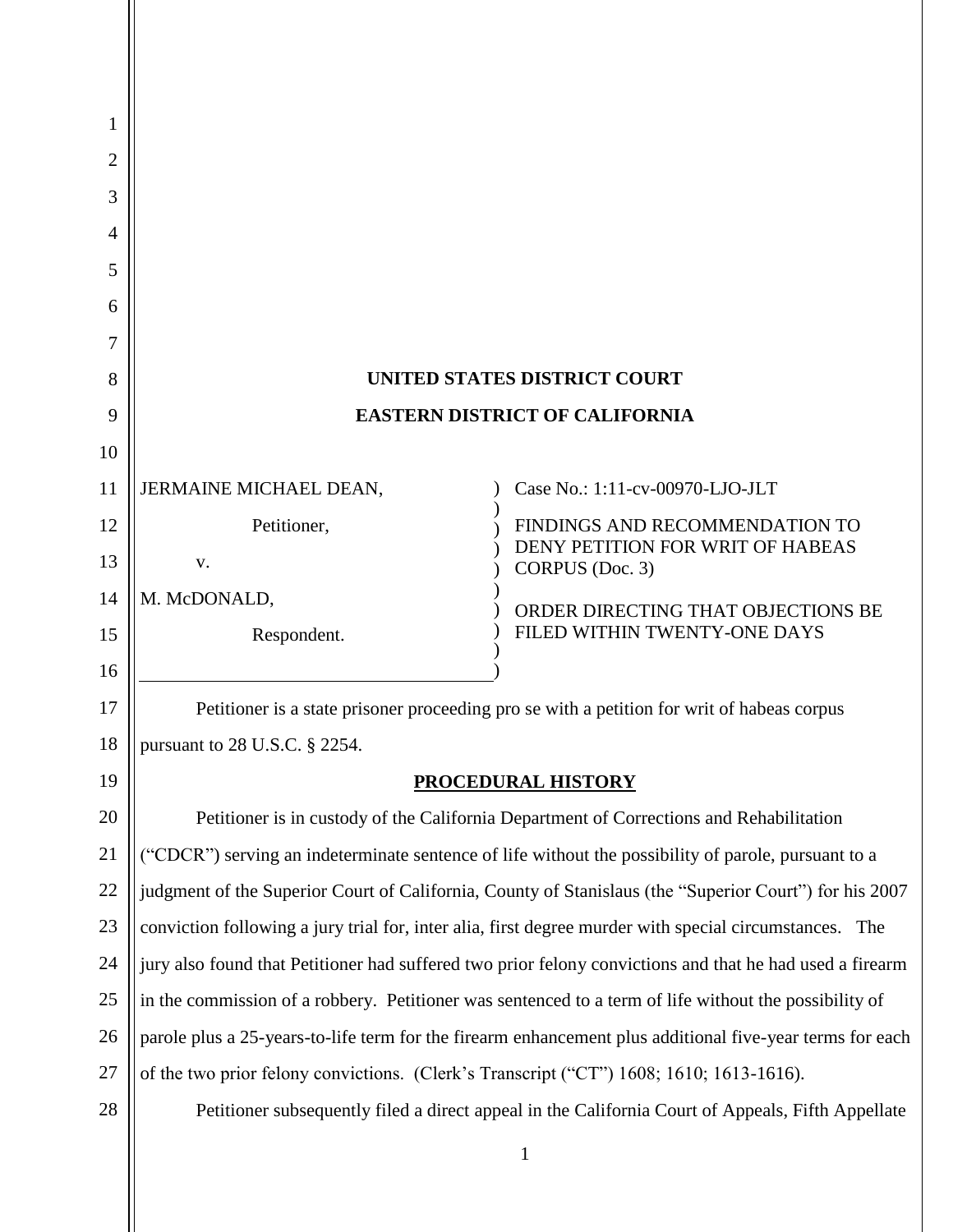| $\mathbf{1}$   | District (the "5 <sup>th</sup> DCA"), which, in an unpublished decision, affirmed Petitioner's conviction on June                                                                                                                         |
|----------------|-------------------------------------------------------------------------------------------------------------------------------------------------------------------------------------------------------------------------------------------|
| $\overline{2}$ | 29, 2010. (Lodged Document ("LD") 4). On August 4, 2010, Petitioner filed a petition for review in                                                                                                                                        |
| 3              | the California Supreme Court that was summarily denied on October 13, 2010. (LD 5; 6).                                                                                                                                                    |
| $\overline{4}$ | On June 3, 2011, Petitioner filed the instant petition. (Doc. 3). Respondent's answer was filed                                                                                                                                           |
| 5              | on September 13, 2011. (Doc. 22). On November 14, 2011, Petitioner filed his Traverse. (Doc. 27).                                                                                                                                         |
| 6              | Respondent does not content that any grounds for relief are unexhausted.                                                                                                                                                                  |
| 7              | <b>FACTUAL BACKGROUND</b>                                                                                                                                                                                                                 |
| 8              | The Court adopts the Statement of Facts in the $5th DCA$ 's unpublished decision <sup>1</sup> :                                                                                                                                           |
| 9              | <b>I. Prosecution Evidence</b>                                                                                                                                                                                                            |
| 10             | The Homicide and Investigation                                                                                                                                                                                                            |
| 11             | In March 2002, T. and Jose "JoJo" Ruiz lived with their two children, eight-year-old R. and<br>five-year-old E., in a house on Montilla Lane, a small cul-de-sac in Modesto. Ruiz was known                                               |
| 12             | to police as a member of the West Side Boyz, a Norteno gang. He was also known as one of<br>the major distributors of base cocaine in west Modesto, and federal authorities planned to serve                                              |
| 13             | a search warrant on his residence within a matter of days. In the year or so before the events of<br>this case, Ruiz regularly bought cocaine by the kilo, cooked the cocaine and turned it into rock                                     |
| 14             | form, and then sold the product mostly by the ounce. According to T., Ruiz did not sell drugs<br>from their residence or keep more than small amounts of cocaine there, although he sometimes                                             |
| 15             | prepared, cooked, or packaged the drugs at the house. During the time period, he sometimes<br>had large sums of cash hidden in different parts of the house. There was a safe with an                                                     |
| 16             | electronic lock in the master bedroom closet. Ruiz usually did not keep any money there,<br>however; instead, he kept a Taurus nine-millimeter semiautomatic pistol in the safe for<br>protection.                                        |
| 17             | Phillip Collins and Ruiz had known each other since about the third grade and, at the time of                                                                                                                                             |
| 18<br>19       | Ruiz's death, were, according to Collins, "pretty much best friends." T. was acquainted with<br>Collins and was aware that he and Ruiz were in the drug business together. T. felt Collins<br>could potentially be a backstabber to Ruiz. |
| 20             | In July 2000, Collins, having twice sold crack cocaine to an undercover officer and informant,                                                                                                                                            |
| 21             | was given the option of getting eight to 10 years in prison or turning in his friend. He chose to<br>turn in his friend and, to that end, signed a contract with the Modesto Police Department that                                       |
| 22             | was approved by the district attorney's office. Pursuant to the agreement, Collins was required<br>to buy drugs from Ruiz, Ruiz's brother Javier Ruiz, and another individual in controlled                                               |
| 23             | settings, and to testify as needed, in return for which he would plead guilty to one count of<br>selling drugs, and be sentenced to local time and three years' probation. He was required to                                             |
| 24             | obey all laws and make all court appearances, and to keep Modesto Police Sergeant Helton<br>advised of his residence and whereabouts. Helton would contact Collins when a purchase was                                                    |
| 25             | to be made, then tell him from whom to make the buy. Collins would then arrange the deal,<br>buy the drugs, and give the drugs to the police. He was wired for sound during the transactions,                                             |
| 26             | and the police gave him money to make the purchases.                                                                                                                                                                                      |
| 27             |                                                                                                                                                                                                                                           |
| 28             | The $5th DCA$ 's summary of the facts in its unpublished opinion is presumed correct. 28 U.S.C. §§ 2254(d)(2), (e)(1).<br>Thus, the Court adopts the factual recitations set forth by the 5 <sup>th</sup> DCA.                            |

<sup>2</sup>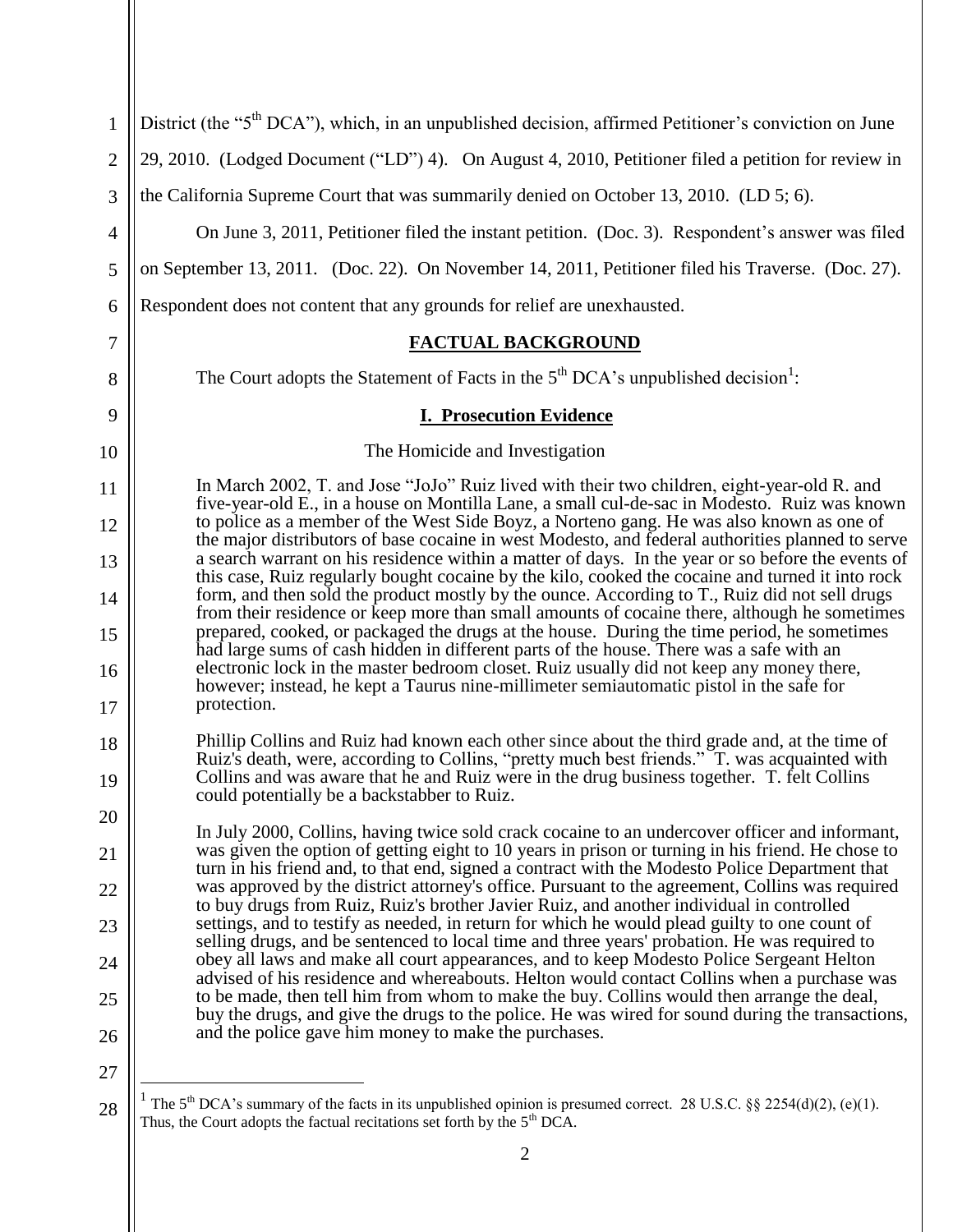1 2 3 4 5 6 7 8 9 10 11 12 13 14 15 16 17 18 19 20 21 22 23 24 25 26 27 28 Under the supervision of Helton and FBI Agent Tim Hammond, Collins made approximately 20 controlled buys from Ruiz or his associates. The quantities purchased ranged from an ounce to a quarter kilo. Helton considered Collins very reliable and one of the better informants with whom Helton had worked. Federal grand jury indictments were obtained in February 2002, and served in March, with the prosecution of Ruiz's associates concluding in late spring 2003, when they all pled guilty in federal court. According to Helton, Collins would not have been privy to the status of the investigation and would not have been told when arrests and indictments were imminent. He was not to receive any consideration for his participation in the case concerning the Ruiz homicide. Ultimately, Collins never pled guilty to anything or served time in jail, and was told he would not be prosecuted on his case. In 2002, Collins was acquainted with Trice (known to him as Roach), knew of Nichols (known as Bam or Bam Bam), and came into contact with Dean (known as J Dogg). Collins, who had suffered two felony convictions prior to 2002 and been sent to the California Rehabilitation Center (CRC) for one, had gotten to know Trice during the 13 months both were at CRC. During the time Collins was at CRC, Blood, Crip, and Sureno gang members were there. The Bloods wore red and the Crips wore blue. Trice, who was from the Pasadena Denver Lane Bloods (PDL) and had "Pasadena" and "DL" tattoos, mostly associated with those wearing red, and Collins saw him "throw[ ]" a Blood sign with his hands. Bobby Blueford was also in CRC with Collins and Trice. As CRC's inmates were all there for drug offenses, they sometimes bragged about the drug crimes they committed or the great connections they had. Collins did so with PDL members. He let Trice and Blueford know that if they were ever in his area, he had a good drug connection in Modesto. He probably told them that he had his main connection, and that the person was his Mexican partner. He also probably talked about the quality of the drugs the man had, that the man was able to get as much as they wanted or needed, and that he would sell it to Collins for a fair price. Collins was talking about Ruiz, but he did not believe he ever mentioned the name to any of the PDL members. While in CRC, Collins and Trice associated on a daily basis. After they got out of CRC, they ran into each other in Merced, where Trice had family. This was a couple of years before Ruiz was killed. Collins observed Trice making hand-to-hand drug sales. Whenever Trice was coming to Merced from Pasadena, he would give Collins a call and they would get together. The week before the weekend of Ruiz's murder, Trice called Collins at Collins's home in Atwater and said he was coming down for the weekend and would call when he got into town. Trice came by Collins's house sometime on Friday. Blueford, Dean, and Nichols were with him. They arrived in a silver Lincoln Town Car. The car looked new, and one of them said it was a rental. After some general conversation, the topic turned to drugs. Collins mostly spoke with Trice, who wanted to know how and where to get a quarter kilo of rock cocaine. Trice asked Collins several times that day to hook him up with someone who had that much. Trice asked Collins if Collins could hook them up with Collins's "Mexican homeboy," the connection about whom Collins had talked while in CRC. Trice kept asking when they could go get it and how much it would cost. Collins knew that under the terms of his contract with the police department, the whole deal could be off if he broke the law or sold drugs, so he knew he could not set up the contact. He told Trice he would hook them (appellants and Blueford) up and to give him a call the next day or the day after, but he was just playing Trice. He was drinking at the time, however, and told appellants and Blueford that his connection had a lot of drugs stashed and a lot of money, and the kind and color of his car. Helton had contact with Collins late Friday morning; Collins said nothing about knowing of people who were trying to make buys from Ruiz, even though he was under an obligation to notify Helton anytime there was a possible sale of drugs involving Ruiz. Likewise, Collins did not contact Hammond, his federal handler, although he knew Hammond would be very interested.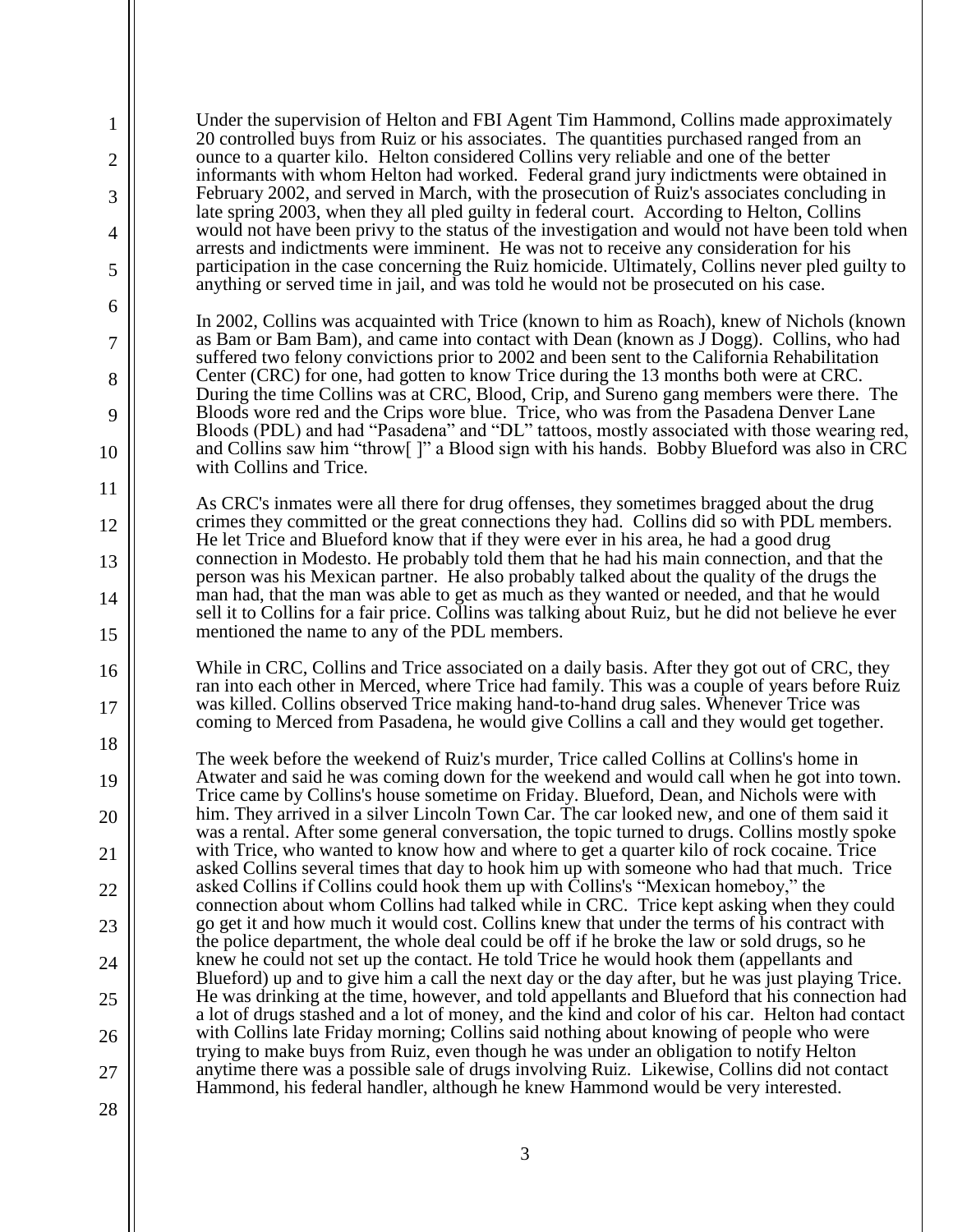Berenice Sanchez lived on Hasley Drive, across the street from the Ruiz home. One or two days before Sunday, March 3, a black, lowered Chevrolet pickup truck drove slowly by and then stopped briefly on Hasley. Its two occupants looked at the Ruiz house. A little while later, another vehicle—a newer, possibly four-door, light-colored or grayish or white Lincoln with tinted windows—did the same thing, although this one stopped around the corner. This was odd, because usually someone turning into the cul-de-sac by mistake would just drive on around in a U-turn and go back out.

1

2

3

4

5

6

7

8

9

10

11

12

13

14

15

16

17

22

23

24

25

26

27

28

On Saturday, Collins was at a wedding, but caller identification records on his phone showed that Trice called several times during the day. Collins called him back at least once and said he was busy that day and would call Trice back. Trice was calling too much, "bugging" Collins about drug sales. Collins did not know whether Trice called on Sunday; it was Collins's daughter's birthday, and Collins was away from home all day.

Around 8:00 p.m. on Sunday, March 3, T., R., and E. had dinner. Ruiz, who had been receiving a lot of calls on his cell phone before he went out for a while, was not home, although T. telephoned him during dinner and asked him to bring something from the market. After the meal, the children went to the bathroom to take a bath. About 15 minutes after she had talked to Ruiz, T. was cleaning up in the kitchen when she heard the front door open and close. There was a moment of silence, then T. heard Ruiz call her name in an urgent tone of voice and tell her to get down. She turned to look and saw him on the ground between the entryway and the kitchen. Two people were holding him by the back of his shirt and pointing guns at him. One was Dean. Another person—Trice—came around the corner with a black revolver pointed at T. and told her to get down. Nichols was the third person she saw. He was holding a black gun that was the biggest of the guns she saw. He pointed it at Ruiz.

T. got down on the floor, but was still looking at the intruders. She and Ruiz both started begging them not to let the children see what was happening. One or more of the intruders were telling them to put their heads down and not look at them. T. was still looking at Trice, and he told her, "'Bitch, put your head down.'" When she objected to him calling her a bitch, he said it again and jabbed the gun toward her eye and told her again to put her head down. At some point during this time, one or more of the intruders said something to the effect that they just wanted the stash. T. interpreted this to mean they wanted money or drugs.

18 19 20 21 Dean told Trice to take T. to find the children. Trice walked her out of the kitchen and through the dining room. For reasons unknown to her, there was a pause, during which she stood in the dining area, between the dining and the living room area, for a moment. She saw someone walking down the stairs from the entryway. Another person was standing in the dining area. At this point, she believed there were four intruders, total, in the house. One or two were wearing a black beanie or cap with a red emblem on it. The hair that was not covered was either curls or braids. The other two were bare-headed and their hair was also either in braids or curls. Dean had the longest hair.

Up until this point, Trice had been watching over T. At some point, there was a transition in who was watching her. She thought it might have occurred during the pause, but was not certain. T. believed Trice then went toward Ruiz, but she did not see what he did. At some point, she saw Nichols direct the gun at Ruiz.

Meanwhile, the children had disrobed but, before they could bathe, E. told R. that their father's friends were there. R. went to see who they were. She saw around three African–American men coming through the door. The intruders were wearing black clothing and some were wearing beanies. One of the men had black hair done in shoulder-length braids. His face was skinny or bony, his nose was long and pointy, and his teeth protruded from his mouth. R. subsequently identified this man, through a photographic lineup and at trial, as Dean.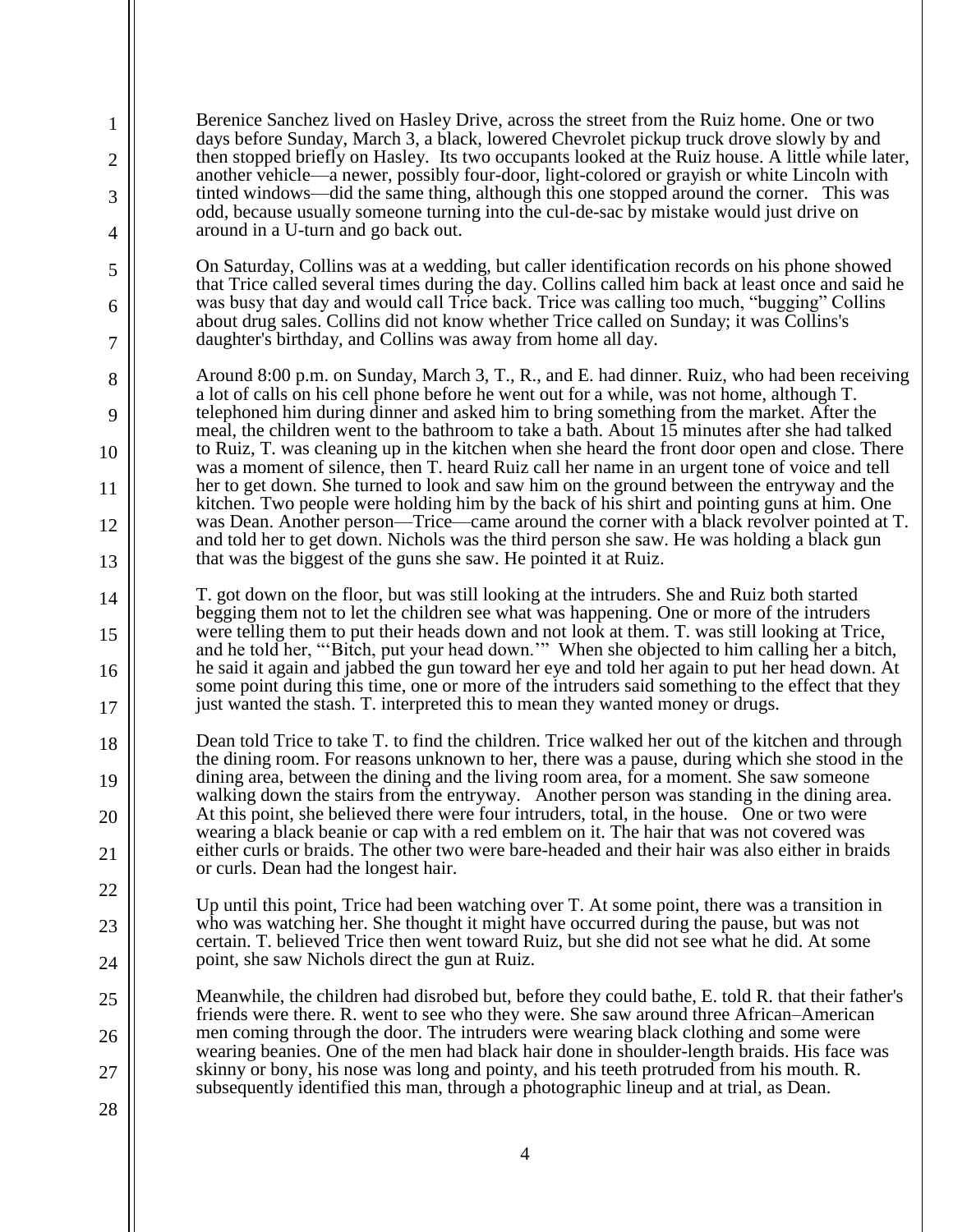R. went back into the bathroom. She and E. were about to get into the bathtub when Dean entered the bedroom. He did not say or do anything, but went back out and then returned with T. He had a gun to the back of T.'s head and was holding one or both of her arms behind her back. He told her to get clothes for the children, so she and he left the room and returned with clothing that had been in the laundry room. T., who was acting rushed, got the children dressed.

1

2

3

4

5

6

7

8

9

10

11

12

13

14

15

16

17

18

19

20

21

22

23

24

According to T., the man who was with her at this time—Dean—was the person who was in charge of her after the transition. He was with her the entire time she was in the bathroom. At one point, he took his eyes off her and started looking around the bedroom. There was some jewelry on a dresser on the other side of the room, and he walked toward it. T.'s purse was on the bed. Thinking it contained her cell phone, she went to grab it, but Dean saw her, pointed the gun at her, and told her to put the purse down. She threw the purse back onto the bed. She later discovered that her cell phone was missing. She could not recall if she recovered it.

Around this time, Trice and Nichols, who was wearing a light blue shirt, forced Ruiz to walk through the bedroom to the walk-in closet. Both had guns. The closet door opened inward into the closet; the safe was behind the door. The closet door was half open, and T. could see the back of Nichols's light blue shirt. She then heard gunshots, probably at least three initially. She started screaming, "'No,'" and saw Dean go to the closet door and start shooting inside the closet at a downward angle. He fired a few shots, then paused. T. witnessed at least four shots going into the closet door. There were other shots still going off behind the door. She was screaming and crying and wanting to save the children, so she ran to the bathroom, opened the window and broke off the screen, then boosted R. up so she could climb out the window, and told her to run to the neighbor's house and tell them to call 911. T. then tried to pick E. up and put him through the window, but he was screaming and so scared that he would not let her push him out. She told him to stay where he was, and by this time, the gunshots had stopped. T. believed she heard between five and 10 shots.

Meanwhile, as R. was running to the neighbor's house, she saw two of the intruders trying to leave by going over the chain-link fence next to the Ruiz house. One said to the other— Dean—that they had to get out of there, then he said a name that started with either R–A or R– O. Another intruder ran out of the garage, and Ruiz crawled out of the house like he was chasing the man. R. did not stop to look at him, but kept running to the neighbor's house across the street. When the woman answered the door, R. said she thought her dad got shot, and then they called the police.

After the gunshots stopped, T. walked into the bedroom and did not see anyone. She then walked to the closet, but did not see anyone there, either. There was blood everywhere, however, and Ruiz's gun was on the closet floor. Although it appeared to have malfunctioned, she grabbed it anyway and followed the blood trail through the bedroom, down the hallway, and into the garage. She saw Ruiz on his hands and knees and ran out to him. He was spitting out blood and gasping for air. T. was screaming and told him to hang on, then ran back inside to get E. and a phone. She was talking to the 911 operator when she got back to Ruiz, and when she saw he was already lying still, she threw down the phone and rolled him onto his back. When a neighbor ran over to see what had happened, T. screamed that Ruiz had been shot. She then began performing CPR.

25 26 27 28 Modesto police were dispatched to the Ruiz residence at approximately 8:14 p.m. They arrived within minutes to find Ruiz down in the driveway, with a Taurus nine-millimeter semiautomatic handgun lying next to him. The gun, which had a 15–round magazine in it, appeared to have malfunctioned, as the slide was partially back and a round was sticking out of the ejection port. T. was performing CPR on Ruiz, who had been shot and was bleeding profusely. Blood was trailing from him down the driveway, and it appeared that someone had made tracks through it. There was an odor of freshly burnt gunpowder in the house.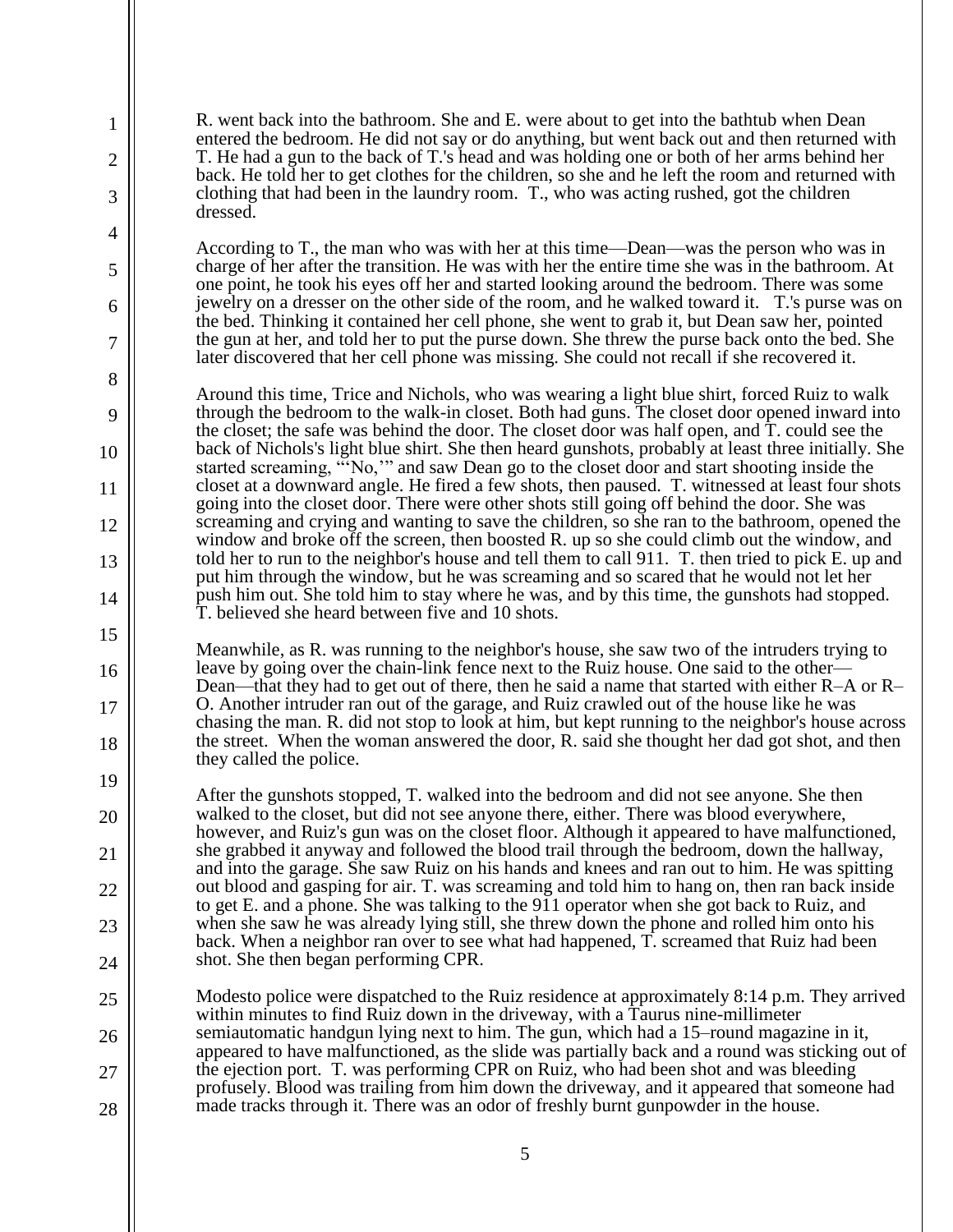Modesto Police Officer Garcia spoke to T. at the scene. She described one of the perpetrators (none of whom she could identify by name) as a Black male adult in his mid- to late 20's, five feet seven inches and 170 pounds, and wearing a black beanie cap with hair sticking out of it. She said he was light-skinned and had a rough complexion, and horse teeth with big lips. He was wearing a black shirt or sweatshirt. She said this person shot into the closet door. She described a second perpetrator as a Black male adult in his early 30's, five feet eight inches tall and 230 pounds, with black hair in Jeri curls or braids, possibly collar-length. He was lightskinned and had a chubby, round face, and was wearing a blue jersey and possibly blue jeans. She said he walked into the dining room when the suspects came into the home. T. described the third perpetrator as a Black male adult in his mid- to late 20's, five feet nine inches tall and approximately 170 pounds, with short black hair and dark skin. She said he was wearing a black sweatshirt and was armed with a handgun, and that he pointed a gun in her face in the kitchen. The fourth perpetrator was a Black male adult in his late 20's or early 30's. T. had no further description of him. She informed Garcia that after she put R. out the bathroom window, she saw the man who shot into the closet walk northbound past that window.

1

2

3

4

5

6

7

8

9

10

11

12

13

14

15

16

17

18

19

20

21

22

23

24

25

26

27

28

Police searched the area in and around the Ruiz home shortly after the shooting. Entry to the house did not appear to have been forced; the front door was partially open and a set of keys was in the lock. In the hallway that led from the garage into the house and ultimately to the master bedroom, officers found two aluminum-colored CCI brand .380–caliber shell casings, bloodstains, and bloody handprints on the carpet. Inside the master bedroom itself were three more of the expended .380 shell casings. There were also bullet holes in various places in the room, and several expended copper-jacketed bullets were recovered. From the four bullet holes in the door of the master bedroom closet and associated gunshot residue, it was possible to ascertain that those shots were fired from the outside of the closet door inward. All four were fired in a downward, almost 45–degree angle. In the closet was an expended nine-millimeter shell casing that was believed to have been associated with the gun found by Ruiz's body. Also in the closet was a small safe with an electronic lock. The door was open and some of the contents were spilled out onto the floor. The trajectory of the bullets shot through the closet door was toward the general area of the safe. There were bloodstains in various places in the room. There was also blood in the closet, although not a lot. Bloodstain samples taken from the master bedroom were Ruiz's blood. The blood evidence essentially traveled a path from the master bedroom closet, through the area of the foot of the bed, down the hallway, to the garage, and to where Ruiz's body was located. Two dressers in the room contained cash in the amounts of \$8,083 and \$8,400. A box of .40–caliber ammunition was found in the master bedroom. It was the only box of ammunition found in the house. The box, which should have contained fifty .40–caliber rounds, contained forty-nine .40–caliber cartridges and one 9– millimeter round.

On the living room floor was a red-and-black knit cap with "California" embroidered on the front. It seemed out of place, since the rest of the house was fairly neat. On the floor of the dining room were a Nokia cell phone in its holder and four plastic zip ties that also seemed out of place.

The screen on the window of the master bedroom's bathroom was partially torn. Three shampoo bottles were on the ground underneath the window. A trail of items that appeared to have been taken from the house led to a hole that had recently been cut in the chain-link fence on the property line. Additional items and footprints led in a northerly direction. In a field directly north of the Ruiz residence, close to Woodland Avenue, officers located a black High Standard .22–caliber nine-shot rimfire revolver. At trial, T. identified this gun as looking similar to the one Trice pointed at her. Ruiz's blood was on the gun's cylinder. Footprint impressions in the grass and weeds indicated someone had recently run across the corner of the property. The direction of the footprints was northwest, toward Bennett Lane. A black-colored Sturm Ruger .357 Magnum revolver containing six expended shell casings was found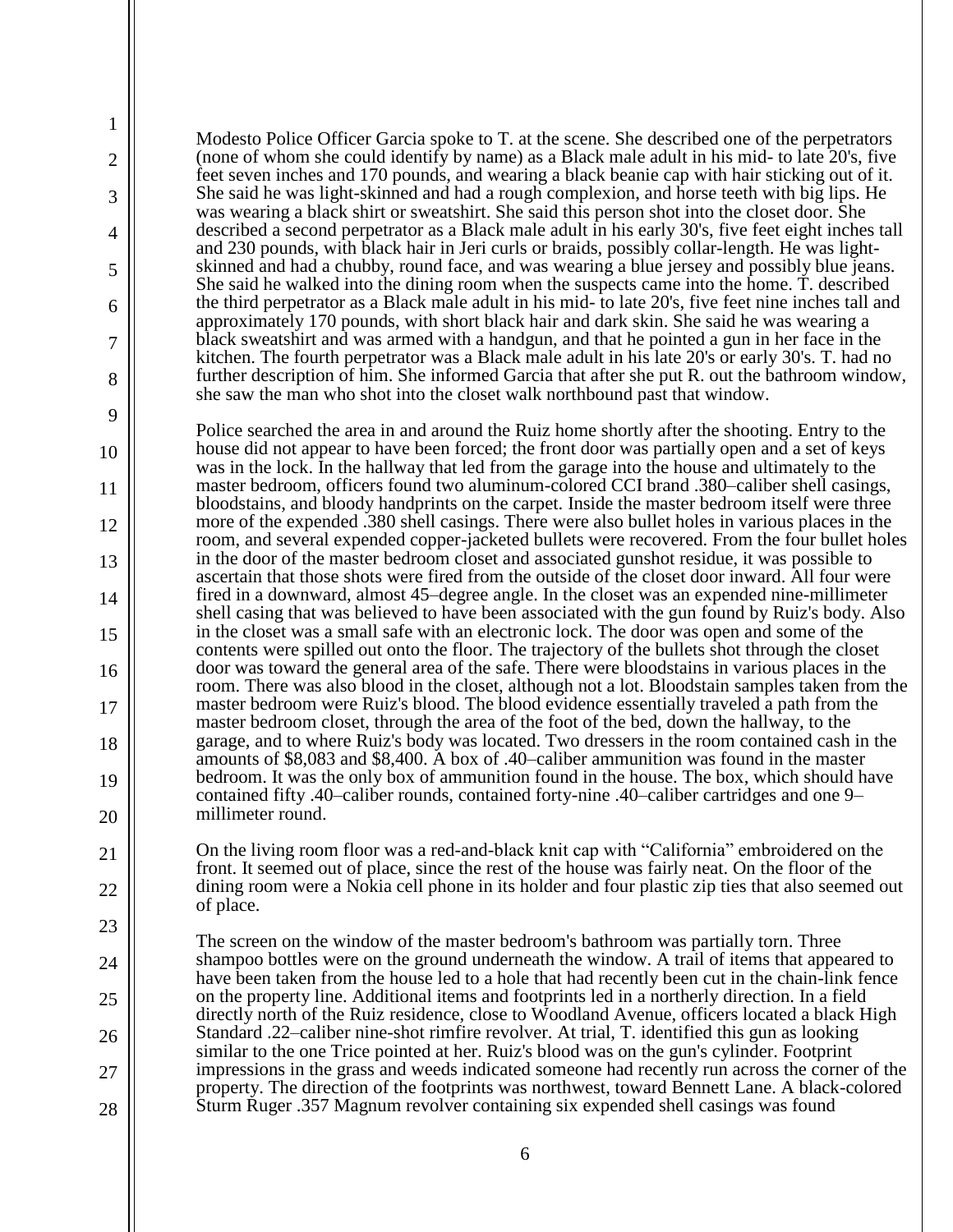underneath a bush in the front yard of a house on Bennett. The lack of condensation, cobwebs, and dust on the gun indicated it had not been there long. At trial, T. identified this gun as looking like the one the fourth intruder (who was not present at trial) had. The trail of evidence was consistent with a getaway car being parked about a block from the Ruiz house.

1

2

3

4

5

6

7

8

9

10

11

12

13

14

15

16

17

18

19

20

21

22

26

27

28

Detective Brocchini went to the crime scene on the night of the shooting and spoke to Andre Ruiz. Andre Ruiz related that a neighbor said he heard the shooting, then saw an older Black male adult with a short Afro haircut, in an orange, primered minivan, begin to honk his horn. The neighbor said he then saw two Black subjects run from the area around the Ruiz residence to the minivan, and then the minivan drove off. The neighbor also mentioned something about a black or new Lexus. Brocchini's attempts to track down the person who actually made the statements were unsuccessful.

Meanwhile, according to Collins, he returned home sometime after dark on Sunday. He and his wife were relaxing when they heard a bang on the door. Nichols and Dean were there. Nichols said something to the effect that Trice had been shot crossing the street across from the gas station near Collins's house. They said they had dropped him off down the street at some girl's house. Dean said they could not leave their homeboy and asked how to get to the freeway. Collins gave him directions. Nichols, the more aggressive of the two, told Collins that they knew where he lived, and that if anyone came by asking questions, Collins was to say Trice got shot crossing the street. Collins could see the handle of a pistol tucked in the front of Nichols's pants. Nichols and Dean were at Collins's house for about 10 to 20 minutes, then left. Collins could not tell whether anyone else was in their car. While they were there, Helton telephoned with the news that Ruiz had been shot.

Helton telephoned Collins at about 9:00 p.m. He told Collins to call him if Collins heard anything. According to Helton, Collins called him back about 11:00 that night and said he had received several calls from people, advising him of Ruiz's death. Collins said nothing about anyone named Roach, Bam, or J Dogg.

Just after 9:00 p.m. on March 3, Atwater Police Officer Ridenour responded to an address in Atwater in response to a report of a shooting. He came in contact with a person who identified himself as Keith (not Kevin) Trice, and who had gunshot wounds to his back and lower abdomen. Because there was no trauma center in Merced County, standard procedure was to airlift Trice to Modesto. When told this would happen, Trice immediately and adamantly responded that he did not want to go to Modesto. Medical personnel explained that there were no other options. Ridenour questioned Trice in the ambulance on the way to the airfield. Trice did not answer some of Ridenour's questions, although he did say that he did not know who shot him; that the person or persons were in a vehicle, but he did not know whether it was a car or a truck; and that he had been going to the store. Trice was similarly vague when questioned by a doctor at the hospital, adding little more than that he was from Los Angeles and had been down for three days, visiting a Sonjia in Atwater or Merced. Atwater police were unable to find any witnesses to a shooting or any physical evidence that one had occurred in the area.

23 24 25 Modesto Police Detectives Grogan and Blake interviewed Trice about 1:40 p.m. on March 4. Trice related that he had been in Atwater, visiting a friend named Sonjia Girtman, and was walking from her house to a store to purchase some alcohol, when he was the victim of a driveby shooting. He said the car was dark and that he believed he was shot by someone sitting in the front passenger seat. Trice said he was bleeding profusely, and it took him some time to gather the strength to walk back to the apartment.

During the interview, Trice asked if he could use one of the detectives' phones to call his mother. After the interview ended, Blake allowed him to use his cell phone. Once he got connected, Trice said, "Mom, I got shot yesterday in Modesto." This was said as one complete sentence, without any gaps, although Grogan could not hear what, if anything, Trice's mother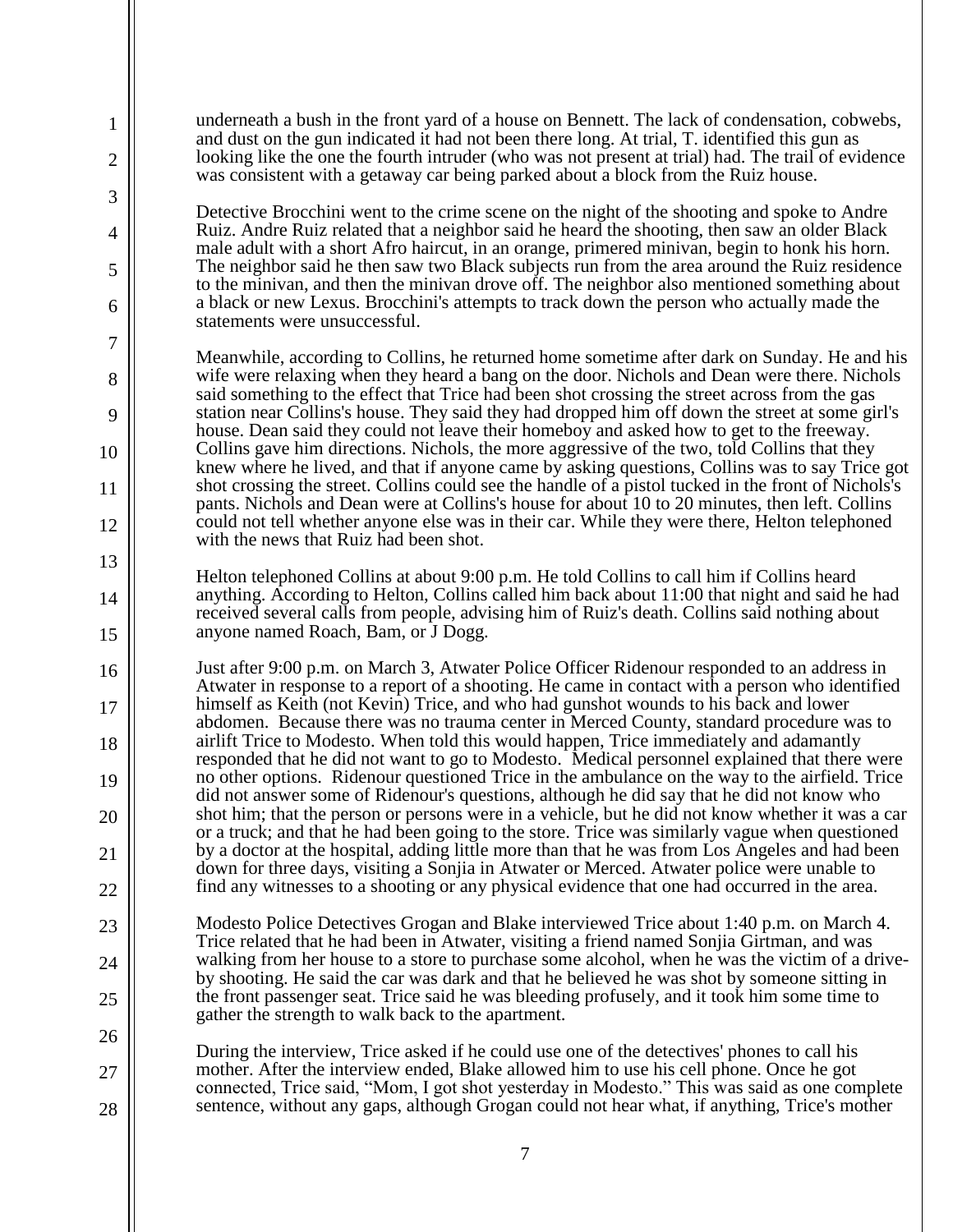said or asked. Grogan subsequently obtained items of evidence from the Atwater Police Department and Sonjia Girtman's house, including an expired driver's license for Keith Lamont Trice (Trice's twin brother) and a pair of brown pants that had Trice's blood on them. He measured the distance and travel time between the crime scene in Modesto and Girtman's residence in Atwater, and determined it was possible for Trice to have left the scene in Modesto and gone to the address in Atwater between the homicide and when he placed the call for assistance.

1

2

3

4

5

6

7

8

9

10

11

12

13

14

15

16

17

18

19

20

21

22

23

24

25

26

27

28

Brocchini was assigned to research Trice. After talking to Trice's girlfriend and family, Brocchini put together a list of associates who matched the description of the suspects. He had photographic lineups made of those people, as well as Trice, and gave them to Detective Blake. Upon learning from Blake that the names Brocchini gave him were not identified, Brocchini continued to investigate and came up with Nichols as a possible suspect. He put together a photographic lineup of Nichols and gave it to Blake and Detective Owen.

Brocchini telephoned Collins the morning after the shooting. He was aware that Collins knew Ruiz and was working for Helton and the FBI. He wanted to know if Collins knew Trice, since Collins lived in Atwater and Trice had been found there. When Brocchini asked whether Collins knew Trice, to whom Brocchini referred by that name, Collins said no. However, Collins contacted Helton later that morning and told him that he thought something was going on. As a result, Helton and Hammond interviewed him that afternoon. Collins provided descriptions of Bam, Roach, and J Dogg. He said they had told him they had \$5,000 and wanted to buy a quarter kilo, and that they would give him \$500 to set up the buy. He later identified pictures of appellants and Blueford from photographic lineups.

Brocchini spoke to T. the afternoon after the shooting. When he asked if it was possible Ruiz had gone to meet somebody at the AM/PM minimart for the purpose of selling drugs, she said yes and agreed that whomever Ruiz spoke to in his last cell phone call could have had something to do with the incident. The caller log for Ruiz's cell phone showed that at 7:47 p.m. on the night of his death, he received a call from a cell phone associated with Dupree Hull, a Blood gang member who had been to prison. The last call Ruiz received, which was made at 7:59 p.m. that night, was from a cell phone associated with Thomas "Bird" White, another Blood member in Modesto, who dealt cocaine and had also been to prison. Brocchini asked around about their possible involvement; the only information he was able to obtain was that the last couple of phone calls to Ruiz were from phones associated with them.

On March 5, Brocchini contacted a parole agent working for a fugitive task force in Los Angeles and directed him to find and arrest Nichols. Nichols was arrested that day in Pasadena. A black beanie was seized in a search of his house. The next day, Brocchini contacted Officer Roldan of the Pasadena Police Department, who was known to him as an expert in the Black criminal street gangs of Pasadena, and asked for help in identifying J Dogg and B Dogg. Brocchini got these names from Collins, who said that Bam Bam, B Dogg, J Dogg, and Roach had come by. Roldan researched J Dogg, and obtained enough information through an anonymous telephone call to figure out who this person was. As a result, Dean's photograph was obtained. Roldan and Brocchini, who had gone to Pasadena on March 7, put together a photographic lineup and e-mailed it to Detective Blake in Modesto. Half an hour later, Blake informed Brocchini that T. and R. had identified Dean as a suspect. As a result, Dean was arrested at his home.

After Dean's arrest, Brocchini continued his search for the Lincoln Town Car. Following receipt of a tip, he went to a Budget Rent–A–Car place and learned that a car rented to Tricia Lee was at a rental yard at the airport in Burbank. He went to the airport and saw what looked like blood in the car's back seat. Brocchini had the car impounded and processed for evidence. Trice's blood was in the back seat. Nichols's palm print was found on the driver's side hood.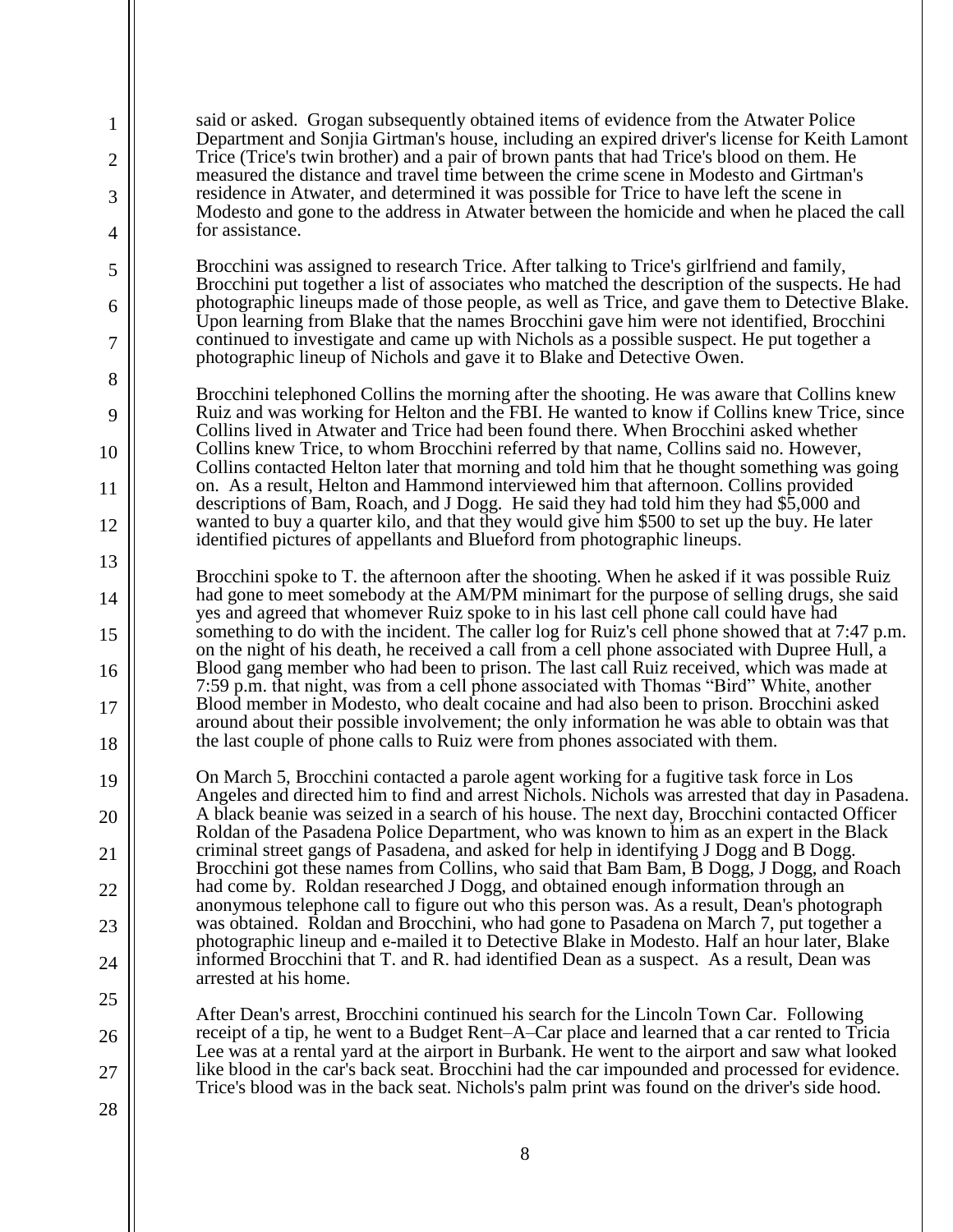9 1 2 3 4 5 6 7 8 9 10 11 12 13 14 15 16 17 18 19 20 21 22 23 24 25 26 27 28 Tricia Lee rented the Lincoln on a Friday in February 2002, as her vehicle was scheduled to be serviced. Her plan was to rent the Lincoln for the weekend and return it on Monday. Trice was with her when she rented the car. Lee ended up not taking her car to get serviced, and at some point on Friday, Trice asked to use the Lincoln. He was going to come back during the weekend. When Lee got off work that Friday, she went to Trice's mother's house in Altadena. The car was still there. Trice had her permission to use it Saturday. The next day, Lee attended a birthday party for Trice's nephew. She expected to see Trice there at some point, but did not. She unsuccessfully tried to page him during the weekend to remind him that the car needed to be back on Monday. On Monday morning, she received a call from Blueford, saying he had the rental car and so she could take it back and return it. She asked where Trice was, but he said he did not know. On March 14, Brocchini listened to some telephone calls at the Stanislaus County jail. In one, Dean told his mother and sister to contact a lady he identified as JP's sister, and for whom he gave a telephone number. He wanted his mother and sister to make sure the lady said that Dean was dropped off at her house on Friday and was not picked up until after the weekend. As a result of information contained in the call, Brocchini contacted Lisa Young. Young testified that Dean telephoned her on the Friday of the weekend of the homicide. Dean said he was in Modesto and wanted to visit her. She explained that she was going to be going out of town and would not be back until Sunday. At the time, Young lived in Fresno. Dean had visited her before and had brought Trice with him. She did not see Dean on the weekend of the homicide. Later, after Young had spoken to Brocchini and declined to say whether Dean had been with her, Dean's sister telephoned Young and said there was a message from Dean that he wanted Young to say he was with her that weekend. On November 24, 2002, Herbert Brownlee, who lived on Walker Avenue approximately half a mile north of Woodland, reported finding a Lorcin .380 semiautomatic handgun underneath the empty engine compartment of a Mustang that he was preparing to take to the junkyard. The Mustang had been in a field next to Brownlee's house for months. The gun, which was rusted, had an empty clip in it and a live round in the chamber. At trial, T. identified this gun as being similar to the one Dean had. Ruiz was shot at least nine times and sustained five fatal wounds. Stippling indicated that at least two of the shots were fired from close range. Death resulted from shock and hemorrhage due to multiple gunshot wounds. Four .22–caliber bullets from rimfire cartridges were recovered from his body during the autopsy. Although there was insufficient individual detail to definitively identify them as having been fired from the same gun, test firing showed that they could have been fired from the High Standard revolver recovered in this case. The ninemillimeter cartridge case found in the closet was fired by the Taurus nine-millimeter pistol. That pistol would not shoot a .40–caliber bullet; as the bullet would be too big for the chamber, the gun would not load itself and would jam. A nine-millimeter and .40–caliber cartridge are readily distinguishable because of their different diameters and weights. The condition of the Lorcin .380–caliber semiautomatic pistol was consistent with it being outside in a field for six to eight months or more, and the chamber and barrel were very corroded. The pistol was rusted shut, and a CCI-brand live round had to be forcibly removed from the chamber. This unfired round was the same caliber, and from the same manufacturer, as an expended cartridge from the homicide scene that was submitted for comparison, but results were inconclusive as to whether the expended cartridge had been fired from the Lorcin. Gang Evidence One of the items seized in a parole search of Nichols's house at the time of his arrest was a red baseball cap with a P on it in three different places. A probation search of Dean's residence that was conducted when Dean was arrested revealed a letter in his bedroom that was addressed to J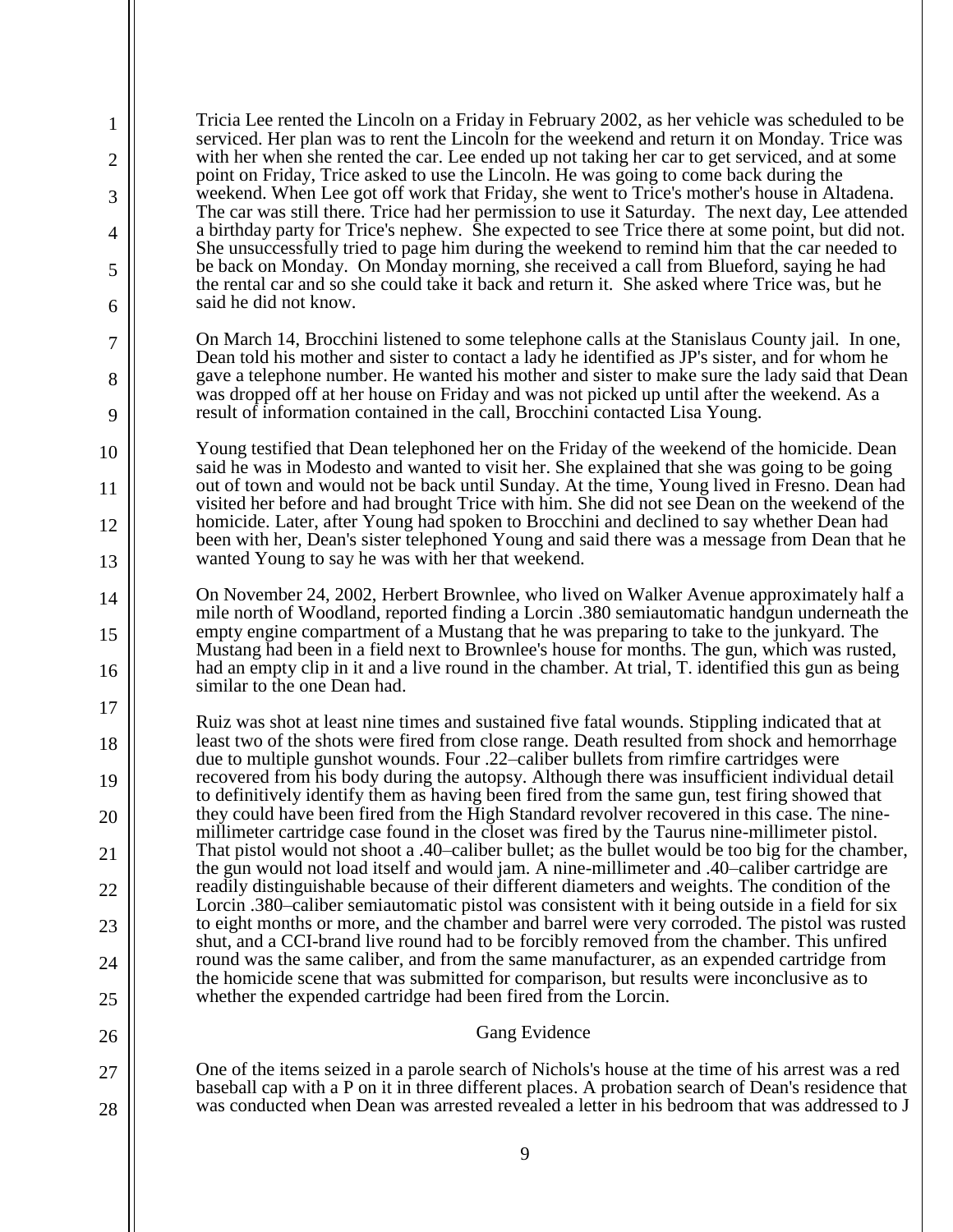| 1      | Dogg, and which was from a PDL Blood in prison. An April 1, 2002, search of the jail cell in<br>which Dean and Nichols were housed turned up several items on which were symbols and                                                                                                              |
|--------|---------------------------------------------------------------------------------------------------------------------------------------------------------------------------------------------------------------------------------------------------------------------------------------------------|
| 2      | writing referencing Denver Lane.                                                                                                                                                                                                                                                                  |
| 3      | Pasadena Police Officer Okamoto testified as an expert on gangs, specifically PDL. He<br>explained that PDL is a large gang that "pretty much controls all of Pasadena." He had also                                                                                                              |
| 4      | gotten calls concerning PDL involvement in criminal activity in a number of areas outside<br>Pasadena. Okamoto described PDL as very violent and involved with numerous types of                                                                                                                  |
| 5<br>6 | criminal activity. In his opinion, PDL is a criminal street gang as defined by the Penal Code. Its<br>primary activities are theft, robbery, drug sales, carjacking, assaults, and murder. In March<br>2002, PDL had at least 50 members.                                                         |
| 7      | Okamoto explained that there are two sets of African–American gangs: the Crips and the                                                                                                                                                                                                            |
| 8      | Bloods. Although there are numerous different gangs within those two, all are either a Crip set<br>or a Blood set. Crips and Bloods are rivals. Bloods' predominant favorite color is red; Crips' is                                                                                              |
| 9      | blue. PDL is a Blood set. Their main rivals are the Altadena Block Crips and the Raymond<br>Avenue Crips. PDL members often wear a Philadelphia Phillies hat, which is red with a white                                                                                                           |
| 10     | P on the front. The hat seized in the search of Nichols's residence would signify someone was<br>wearing gang attire, and "obviously" would be the hat of someone who was representing<br>Pasadena.                                                                                               |
| 11     |                                                                                                                                                                                                                                                                                                   |
| 12     | In addition to colors, gang members use hand signals to identify each other. PDL members will<br>make a P, an L, and a D with their hands, or, if they happen to see a rival as they drive by, they<br>may throw up a quick L to signify they are from PDL. Tattoos show fellow gang members that |
| 13     | a person is really involved with gang activity. Common tattoos are PDL, WSB for West Side<br>Blood, DLB for Denver Lane Blood, or DL. A Blood may also have a CK tattoo, which stands                                                                                                             |
| 14     | for Crip Killer. In their graffiti, they will sometimes cross out the letter A so as to disrespect<br>Altadena Block Crips. If someone passes away, they will not use the R in rest in peace,                                                                                                     |
| 15     | because that would be representing Raymond Avenue Crips. Instead, they will put BIP for<br>Blood in Peace. Blood members also often call each other "Blood," both orally or in writing, or                                                                                                        |
| 16     | will call each other by a moniker or "homey."                                                                                                                                                                                                                                                     |
| 17     | In Okamoto's experience, when gang members commit crimes with other people, they<br>normally commit those crimes with fellow gang members they can trust. They will not take an                                                                                                                   |
| 18     | associate or someone who will be a weak link if arrested. A lot of PDL's activity is based on<br>some type of monetary gain, as well as respect and intimidation.                                                                                                                                 |
| 19     | Based on his review of a variety of materials, Okamoto concluded that Nichols, Trice, Dean,                                                                                                                                                                                                       |
| 20     | and Blueford were PDL members. He further opined that they were active PDL criminal street<br>gang members on March 3, 2002. In Okamoto's opinion, appellants and Blueford willfully                                                                                                              |
| 21     | promoted, furthered, or assisted felonious criminal conduct by members of the gang by the<br>actions alleged to have occurred in this case. The bragging rights they would bring back to                                                                                                          |
| 22     | Pasadena would garner them a large amount of respect from their fellow gang members, and<br>would also bring a lot of respect to the gang. It was Okamoto's further opinion that each of the                                                                                                      |
| 23     | four actively participated in a criminal street gang with knowledge that its members engaged in<br>a pattern of gang activity. His opinion was based on the intimidation factor they would bring                                                                                                  |
| 24     | back into the neighborhood. Whatever they would recover, such as narcotics, they would bring<br>back into Pasadena and sell for some type of monetary gain, and then they could purchase                                                                                                          |
| 25     | more weapons, which would help them in more criminal activity. Furthermore, the crimes<br>alleged were committed at the direction of or in association with a criminal street gang. All                                                                                                           |
| 26     | four individuals were active PDL gang members, and would not want to take an associate or<br>someone they could not trust, so when recruiting in a case like this, they would definitely                                                                                                          |
| 27     | recruit fellow gang members.                                                                                                                                                                                                                                                                      |
| 28     |                                                                                                                                                                                                                                                                                                   |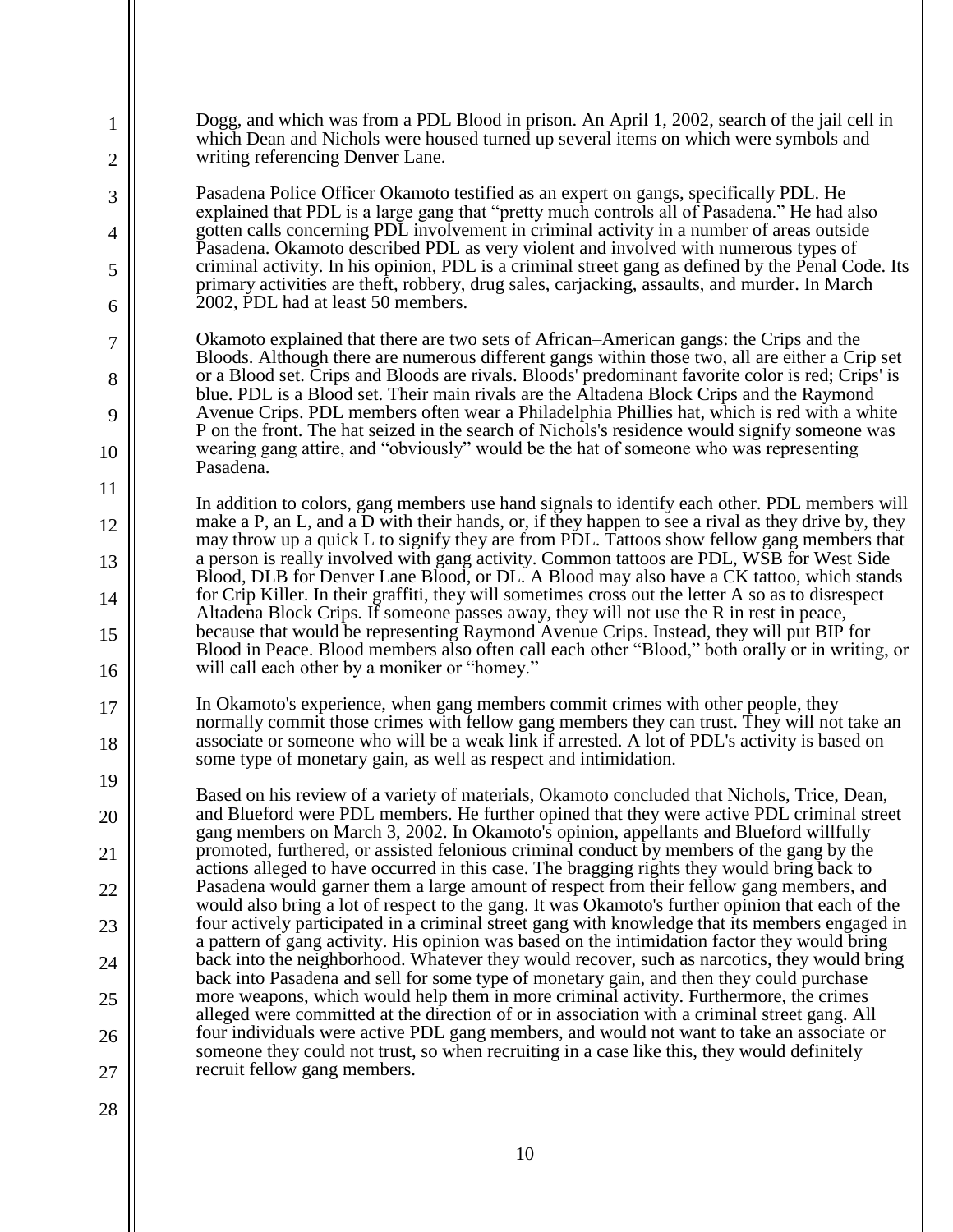11 1 2 3 4 5 6 7 8 9 10 11 12 13 14 15 16 17 18 19 20 21 22 23 24 25 26 27 28 Brocchini also testified as an expert in criminal street gangs, and expressed opinions, and bases therefor, that were consistent with those expressed by Okamoto. In addition, Brocchini explained that Crips call each other "Cuz," while Bloods call each other "Dogg." Nichols had several tattoos. One was "Lanes" with an X through the A, which was a sign of disrespect to the Altadena Block Crips. Another of Nichols's tattoos was "God Forgive, Lanes Don't." Trice had "Pasadena" tattooed across his back, with "D" on the back of his left arm and "L" on the back of his right arm. He also had "BIP" ("Blood in Peace") on an arm. Dean had no tattoos. However, Brocchini reviewed records for the cell phone attributed to Dean. He found calls made between February 25 and March 4, 2002, to the phone of Trice's girlfriend, Trice's pager, and Blueford's phone. Brocchini was aware that Ruiz was a criminal street gang member. In his experience, gang members rob other gang members, because if someone breaks into a gang member's house, that person will find drugs, guns, or money. In addition, gang members usually do not report robberies, but instead try to get their belongings back on their own. **II. Defense Evidence**  The Homicide and Investigation Greg Albiani, a teacher, lived across the street from the Ruiz family at the time of the shooting. He observed goings-on at the residence that he believed were consistent with drug activities. There was repeated car traffic, in which one or two people would drive up to the house, open the trunk of the car, pull out a shopping bag or something of that nature that did not appear to have anything in it, go into the house, and then come back out within five to 10 minutes with the same bag, place the bag back in the trunk, and then leave. Several times on different days, he saw a black Lexus in the area. One day, it drove up at least two or three times. It would come up and turn around and leave. Typically, there were two occupants in the car. Albiani also saw evidence of gang attire, such as khaki pants, white shirts, shaved heads, tattoos, baggy pants, and the like. Albiani contacted the police department and was informed they knew what was going on. Shortly after the homicide, Albiani gave Detective Buehler a list of vehicles and license plate numbers that he suspected were involved in the activities he had seen at the Ruiz house. Buehler did not check the license plate numbers Albiani provided, and could not recall if he asked anybody else to do so. At approximately 8:15 or 8:20 p.m. on March 3, 2002, James Norris was in a park located several blocks south of both Woodland Avenue and Montilla Lane. Norris saw a male in a black hooded sweatshirt, running south along the park. He was running very fast and kept turning around and looking back, as if maybe someone was after him. This person met up with two other individuals at the south end of the park. They talked for 30 seconds to a minute, then ran father south. An officer was patrolling the area and asked if Norris had seen anyone. Norris reported what he had seen. Modesto Police Officer Wilcoxson was one of the first responders to the Ruiz residence following the shooting. He spoke briefly to T., who was hysterical. He also interviewed R. She said she saw four or five Black males come through the garage door and force their way into the house. She described one as being approximately 20 to 30 years old, about five feet 10 inches, tall and thin, and wearing a black beanie on his head, as well as a long-sleeved black shirt and black baggy jeans. She was unable to give any other descriptions. Modesto Police Officer Sanchez was involved in securing the homicide scene. In the exterior lock of the front door was a set of keys that appeared to have blood on them.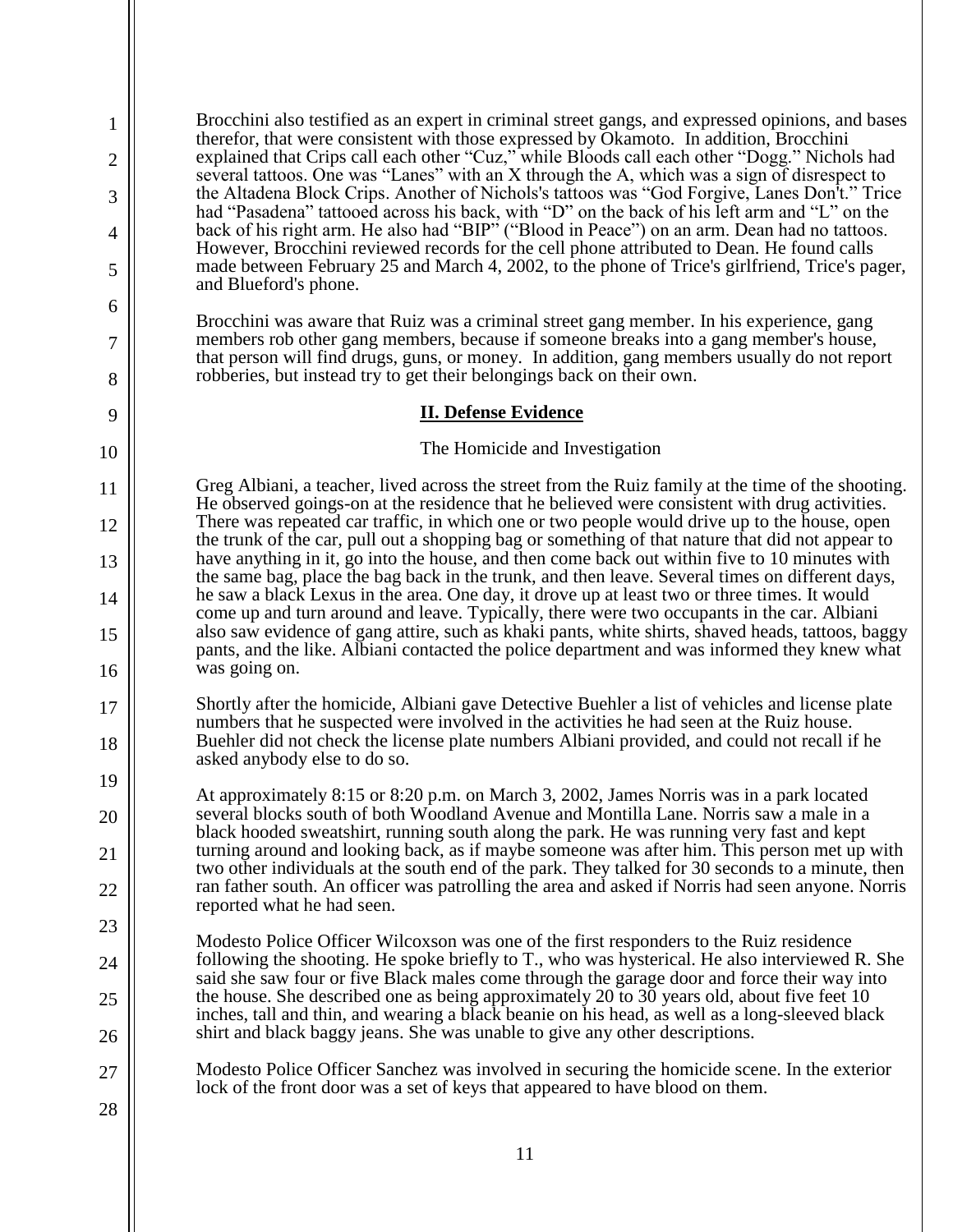Detective Owen interviewed T. on March 4 and showed her two photographic lineups. One included Nichols's picture. T. said that the skin tones of the suspect were lighter than those in the pictures. After Owen asked whether any of the photographs looked similar aside from the skin tones, T. focused on the photograph of Nichols. She said the facial features were very similar, and she eliminated all the other photographs. She said she wanted to see the individual in person. She wanted to see the total body because there were parts of his body she felt she could identify. She said the suspect had a fat gut and fat sides and his stomach jiggled. After looking at the second photographic lineup, T. said none of the people looked familiar. Owen noted, however, that she looked at Trice's picture several times. When Owen asked why, she said the complexion, forehead, and hairline were the same, but she was not sure and wanted to see the man in person. T. said she could eliminate two of the photographs, but not the others. On March 12, Detective Blake showed two photographic lineups to T., one of which contained Blueford's picture. T. did not see anyone she recognized, although she pointed to one she said resembled one of the suspects. The photograph was of someone other than Blueford.

1

2

3

4

5

6

7

8

9

10

11

12

13

14

15

16

17

18

19

20

21

22

23

24

25

26

27

28

Dr. Mitchell Eisen, a psychologist who testified concerning eyewitness memory and suggestibility, explained that research shows people are better in general at making identifications within their own race than they are cross-race. Cross-racial groups tend to have higher rates of false identifications than same-race groups. Research also shows that the younger the child, the more suggestible, because the more the child tends to rely on adults for cues as to what the adult is after and what really happened. Children are not as skillful as adults in organizing information so that it can be recalled on demand. Children are particularly influenced by their parents.

W. Jerry Chisum, a crime scene reconstructionist, examined photographs, crime scene videos, and other materials in connection with this case. Based on his review of the evidence, he concluded Ruiz was shot in the bedroom itself, not in the closet. He reached this conclusion because there was no blood documented in the closet. There was, however, blood spatter in the bedroom itself. If someone other than Ruiz—for example, Trice—was shot inside the house and sustained a through-and-through wound, there would have been a bullet and some blood, which would have contained DNA. Chisum conceded that he could not exclude blood being in the closet; it could have been too small a spot to observe, or there could have been blood evidence that was not documented. He also conceded it was possible for someone to get shot and not have blood recovered from the location at which he or she was shot. Someone could be shot and have internal, as opposed to external, bleeding; moreover, it was possible that clothing could catch external bleeding and prevent the blood from landing on the ground.

The jamming of the nine-millimeter pistol indicated to Chisum that someone had removed a nine-millimeter cartridge from the magazine and inserted a .40–caliber cartridge in its place. When the gun was fired once, the larger-caliber cartridge moved up, would not chamber properly, and jammed the weapon. In the photographs Chisum reviewed, the box of .40–caliber cartridges appeared to be closed. Chisum would have asked to have the weapon's magazine and the cartridges fingerprinted, particularly the .40–caliber cartridge causing the jam, the ninemillimeter shell that was in the box, and the box itself. No physical evidence Chisum saw showed Ruiz had the nine-millimeter pistol in his hand or fired it. As for the shots fired through the closet door, the powder was still present. None of the physical evidence indicated when the shots were fired, however. They could have been fired an hour or even two days before the police arrived.

Chisum reviewed photographs of the bathroom window area. He did not believe they were consistent with someone going through that window, because of the way the window's screen was dislodged and the lack of damage to the bush, and absence of footprints in the soil, below the window. The lawn appeared to be about two feet from the window, however. It was possible that if someone landed on the grass and a photograph was taken several hours later, there might be no evidence of the landing.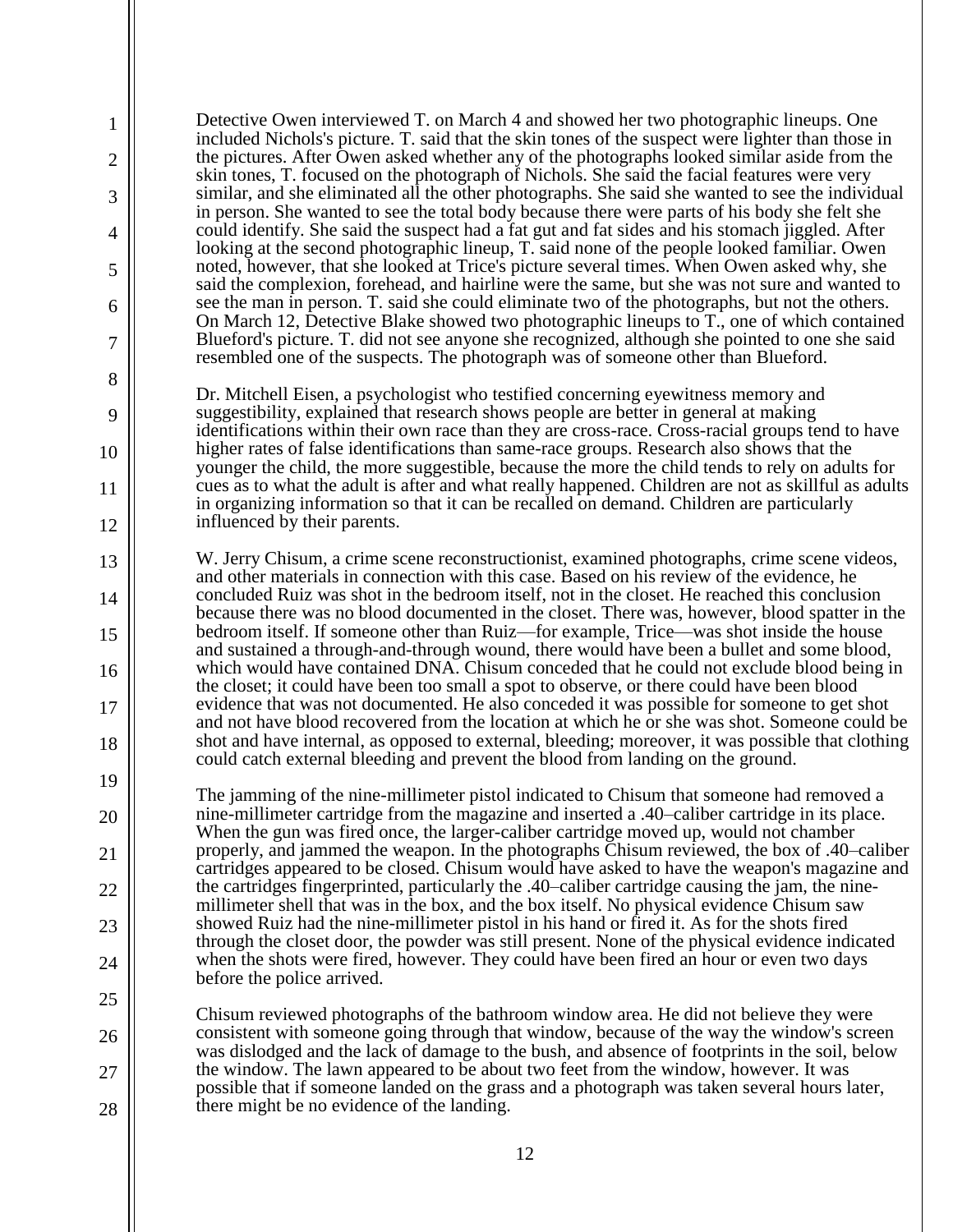Trice testified that in the latter part of February 2002, his girlfriend, Tricia Lee, was going to have her car in the shop for a couple of days. As a result, the two of them went to the rent-a-car place and she rented a Lincoln Town Car. He believed this took place on Thursday, February 28.

1

2

3

4

5

6

7

8

9

10

11

12

13

14

15

16

17

18

21

22

23

24

25

As Lee had to return to work, Trice drove the Lincoln to Altadena, where he was living with his parents. A couple of hours later, at around 2:00 p.m., he drove it to the house of Bobby Blueford's girlfriend. Trice had grown up with Blueford and Dean, and he and Blueford sat and talked for a while. Trice told Blueford that he felt like going to Madera to visit some lady friends. He also had family there, as well as in Merced. Trice had been wanting to visit for some time, and felt that since he had the car, he might as well go. He also wanted to see if he could buy some cocaine. He invited Blueford to go with him, so Blueford said to pick him up later. The plan was just to hang out and party with some people Trice knew, and to get away from the Los Angeles scene for a little while.

After leaving Blueford's house, Trice went to Dean's residence to see if he wanted to go to Madera. Dean said he would let Trice know, so then Trice went to Nichols's house. Trice had known Nichols for nine or 10 years. When Trice said he was going up north, Nichols agreed to go, as he wanted to visit his young son in Madera.

Trice had more than one source of cocaine, although he usually dealt with his uncle, Bernard. Phil Collins was not a definite source at the time, although Trice knew he had sold drugs in the past. Trice associated with Collins when Trice was selling drugs in Merced. Trice telephoned a lady friend, Shawana, and told her he would be up in Madera. He also might have called Collins sometime during the day. He tried unsuccessfully to contact Bernard; he had around \$5,000 and wanted to buy a quarter kilo of cocaine.

Around 8:00 that night, Trice picked up Nichols and Blueford. They went to a liquor store to get things they would need for the trip, then went to Dean's house. Dean had decided to go, but chose to ride his motorcycle. After he got his things, the group went to a gas station. Trice, Blueford, and Nichols were in the Lincoln, with Trice driving. At the gas station, Trice made some telephone calls, then they headed north. Nichols was now driving, and those in the car were drinking and smoking marijuana. While going over the Grapevine, Trice started coughing hard, and then his nose started to bleed. The group stopped at a gas station so he could clean himself up, as he had blood on him.

19 20 The group finally arrived in Madera. When Trice was unable to locate Bernard, they went to Shawana's house. Trice dropped Nichols at his son's mother's house on the way, then Trice, Blueford, and Dean spent the night at Shawana's residence.

The next morning, Friday, March 1, appellants and Blueford headed to Collins's house in Atwater. Trice and Blueford had been in prison with Collins. Collins was home, and everyone ended up in his back yard, socializing. After a while, Trice told Collins why he was there, and that he wanted to buy a quarter kilo. Collins said he had a connection and could hook it up, and that he would check on it and Trice should get back to him. Collins's attitude toward the whole thing was nonchalant. Nothing was said about what he would get out of it, but Trice's understanding was that the middleman would either take something out of the money or would get something from the dealer. The price discussed with Collins for the quarter kilo was \$4,500.

26 27 28 Appellants spent a couple of hours at Collins's house, then headed to Merced. Dean was in the car with them this time. Trice was trying to catch up to Bernard as another possible source of drugs, but could not locate him. The group then returned to Shawana's house in Madera. After an hour or so, Trice left by himself to look for Bernard. While looking, he ran into a friend of his who tried to hook him up to get some cocaine. Trice learned there would be a party that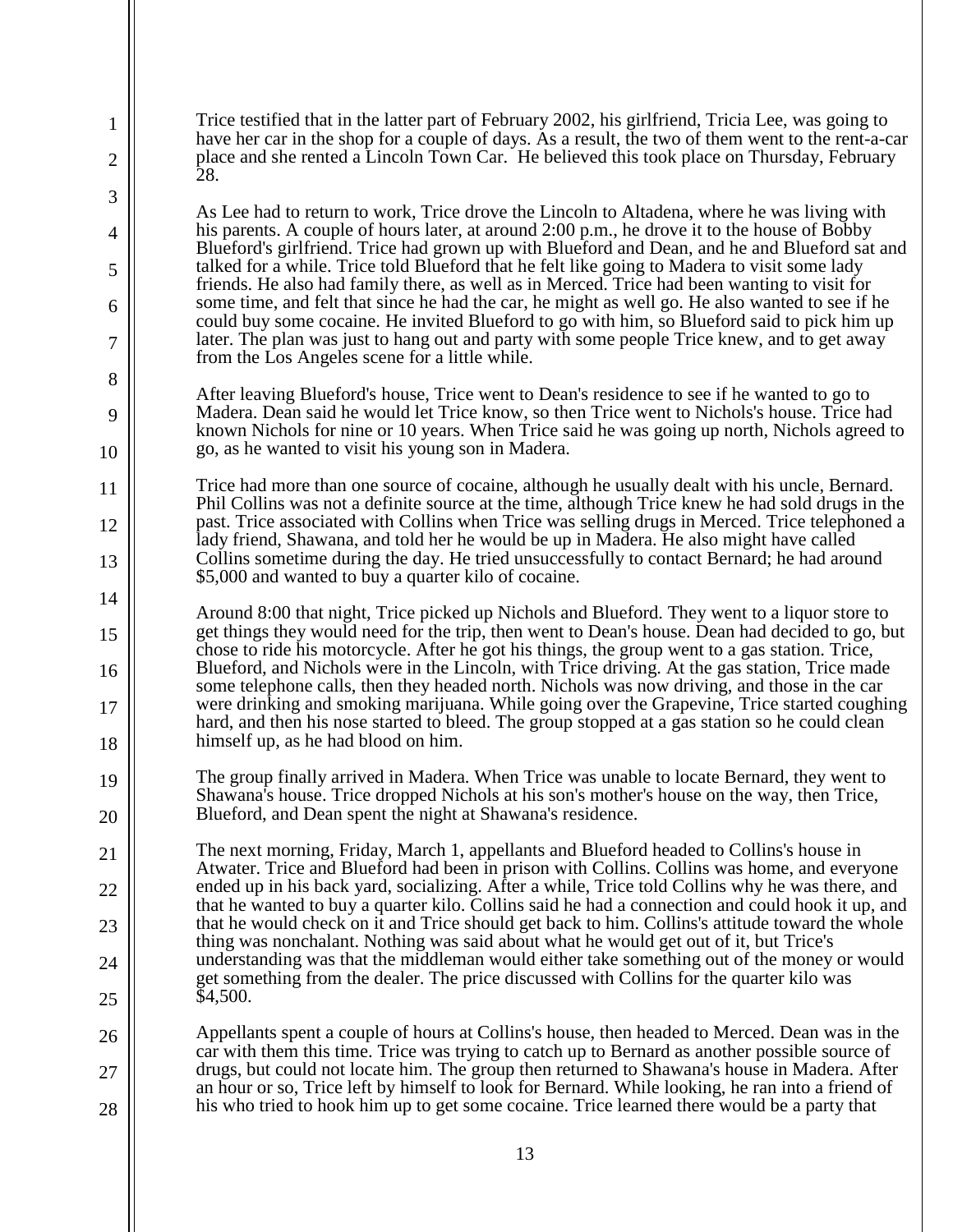night, and he returned to Shawana's house to get the others. They partied for a while at a house in Madera, then Trice took Dean and a woman Dean met at the party back to Shawana's house so Dean could get his motorcycle. Dean said he was going to the woman's house, and Trice returned to the party, where Nichols and Blueford were. They stayed at the party until late, then Trice dropped Nichols off at the home of his son's mother, and Trice and Blueford returned to Shawana's house. Trice did not hear anything from Dean after Dean got his motorcycle.

1

2

3

4

5

6

7

8

9

10

11

12

13

14

15

16

17

18

19

20

21

22

23

24

25

26

27

28

The next morning, Trice told Blueford to take the car back to Lee, as he knew she would need it that day. Blueford agreed. Trice was not going back, but instead was still trying to get some cocaine. Trice went to pick up Nichols and told him what was planned, then took him back to Shawana's house. Trice then left to gas up the car and try again to find Bernard. He found him at the home of the mother of Bernard's child. The couple was arguing, so Trice and Bernard got in the Lincoln and rode around for a while. Trice asked about cocaine and Bernard said he would hook him up, but Trice could tell he was not really into it. Trice asked when he would be heading back to Merced, where he lived, and Bernard said it would be that afternoon. Trice told him to pick him up at Shawana's house, and Bernard agreed. Trice then returned to Shawana's residence and gave the car keys to Blueford, and then Blueford and Nichols left.

Trice remained at Shawana's home, waiting for Bernard. When Bernard did not come, Trice telephoned the mother of Bernard's child and learned that Bernard had left. Trice then took the bus to Merced. He was still trying to catch up to Bernard, but, when he could not make telephone contact, he called Sonjia Girtman to come and pick up him, and the two went back to her house in Atwater. Girtman's residence was less than a mile from Collins's house.

Trice spent Saturday night with Girtman at her residence. The next day, they waited for one of her daughters, Tanisha, to arrive. They then socialized with Girtman's daughters and a friend. Later that evening, after the friend left, Trice told Girtman that he was going to the store. It was nighttime; he smoked a cigarette outside the residence, then gradually walked around the corner. He was not paying much attention, because the store was just down the street. He was walking with his head down and, although he noticed when a car pulled up, he thought nothing of it at the time. There were two people in the car; he thought they might be Hispanic. The passenger said something to him, but he did not catch what. He asked what was up, then saw the passenger pull out a gun. The man fired and Trice was hit.

Trice fell down and then crawled to a little grass area. He lost his strength and did not hear the car drive off. He did not know how long it took him to get up, but he gathered some strength and made it back to Girtman's residence. He was bleeding and in pain. He opened the door and fell in the doorway, then told Girtman to call the paramedics. Trice remembered Tanisha holding a towel to his back and him leaning over the couch. Trice felt very cold and was in a lot of pain and thought he was going to die. He had no idea what happened to his money. Trice denied giving his name as Kevin Trout or Keith Trice. The Atwater police took Keith's driver's license out of Trice's pants, where Keith had previously left it. Trice was not using it to pass himself off as Keith. As twins, it was not unusual for the brothers to wear each other's clothes.

## Gang Evidence

Timothy Rhambo, who was a youth counselor for a group home for foster children in Pasadena and also a boxing coach for children in the community, was involved with PDL in the late 1980's. In the 1990's and early 2000's, he got to know Nichols quite well. Nichols helped him a lot. They tried to organize a few things in the neighborhood to get people together to stop the violence, such as a football game between the youngsters and the OG's. This was in 2000 or 2001. Nichols was one of the main organizers. There was a lot of Blood–against–Blood violence going on, with young PDL members against older PDL members, and the point of the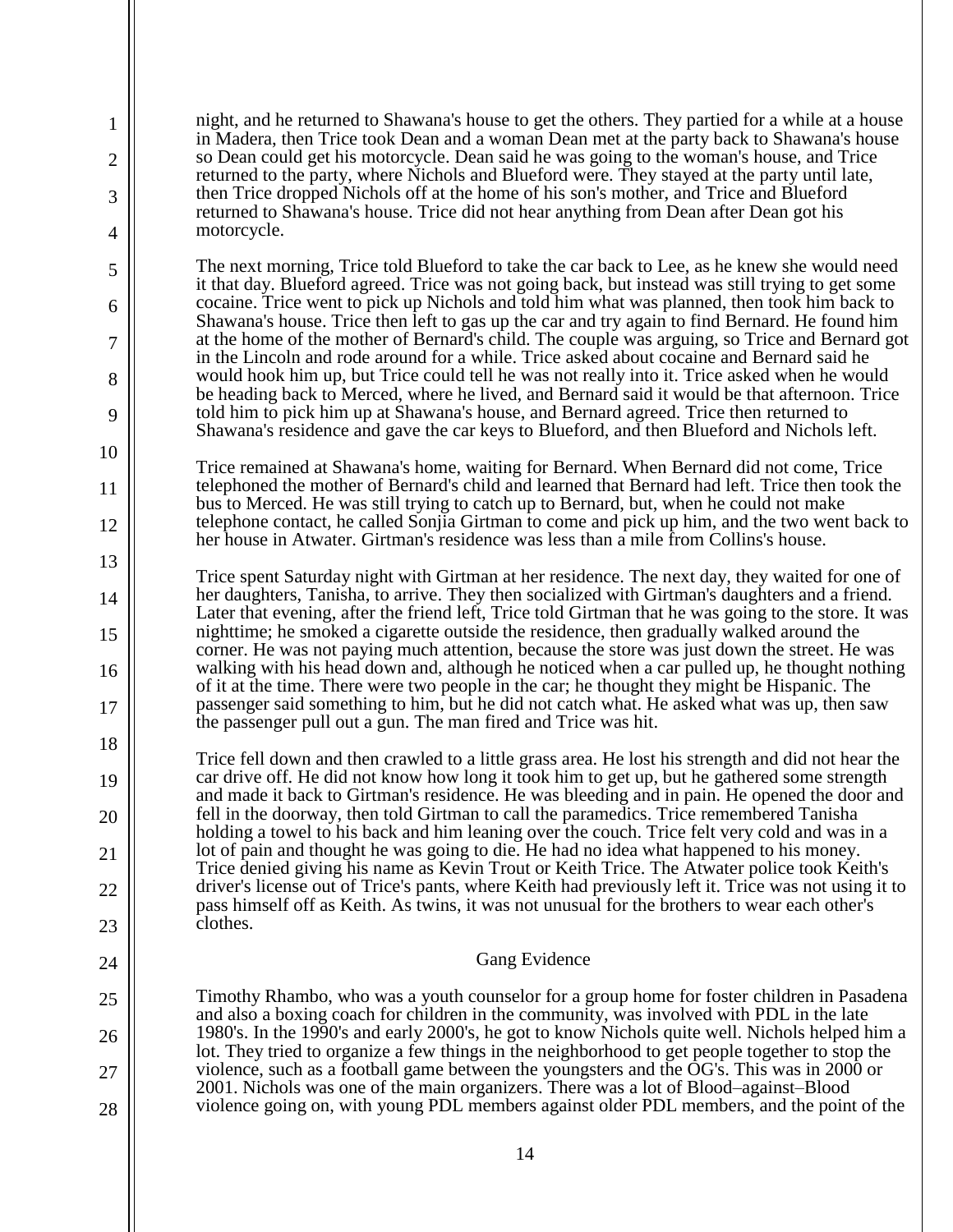(LD 4, pp. 3-31).

23 24

25

26

27

28

## **II. Legal Standard of Review**

governed by its provisions.

known as a gang member.

A petition for writ of habeas corpus under 28 U.S.C. § 2254(d) will not be granted unless he can show that the state court's adjudication of his claim:

(1) resulted in a decision that was contrary to, or involved an unreasonable application of, clearly established Federal law, as determined by the Supreme Court of the United States; or

**DISCUSSION I. Jurisdiction** Relief by way of a petition for writ of habeas corpus extends to a person in custody pursuant to the judgment of a state court if the custody is in violation of the Constitution, laws, or treaties of the

event was to show that they did not need to be violent toward each other. Nichols's

involvement brought credibility to Rhambo and what he was trying to do, as Nichols was more

It is easy to get out of PDL; a person simply stops being "with that" and associating with the people he was associating with before and starts doing his own thing, whatever it is. Rhambo was seeing this from Nichols during the summer of 2001, although Nichols had been in and out of jail a lot and had had a reputation as being a hardcore gang member. Rhambo was also acquainted with Trice, with whom he had gone to school. In the late 1990's, Trice no longer dressed like he had in the early 1980's, when he was a PDL member. Rhambo had also seen Dean before, and thought he was "probably" an active gang member "back in the day,"

although he did not know. He could not remember where or in what context he had seen Dean.

United States. 28 U.S.C. § 2254(a); 28 U.S.C. § 2241(c)(3); Williams v. Taylor, 529 U.S. 362, 375 n. 7 (2000). Petitioner asserts that he suffered violations of his rights as guaranteed by the United States Constitution. The challenged conviction arises out of the Stanislaus County Superior Court, which is

located within the jurisdiction of this court. 28 U.S.C. § 2254(a); 28 U.S.C. § 2241(d).

On April 24, 1996, Congress enacted the Antiterrorism and Effective Death Penalty Act of 1996 ("AEDPA"), which applies to all petitions for writ of habeas corpus filed after its enactment. Lindh v. Murphy, 521 U.S. 320 (1997), *cert. denied,* 522 U.S. 1008, 118 S.Ct. 586 (1997); Jeffries v. Wood, 114 F.3d 1484, 1500 (9th Cir. 1997), *cert. denied*, 520 U.S. 1107 (1997), *overruled on other grounds by* Lindh v. Murphy, 521 U.S. 320 (holding the AEDPA only applicable to cases filed after statute's enactment). The instant petition was filed after the enactment of the AEDPA and is therefore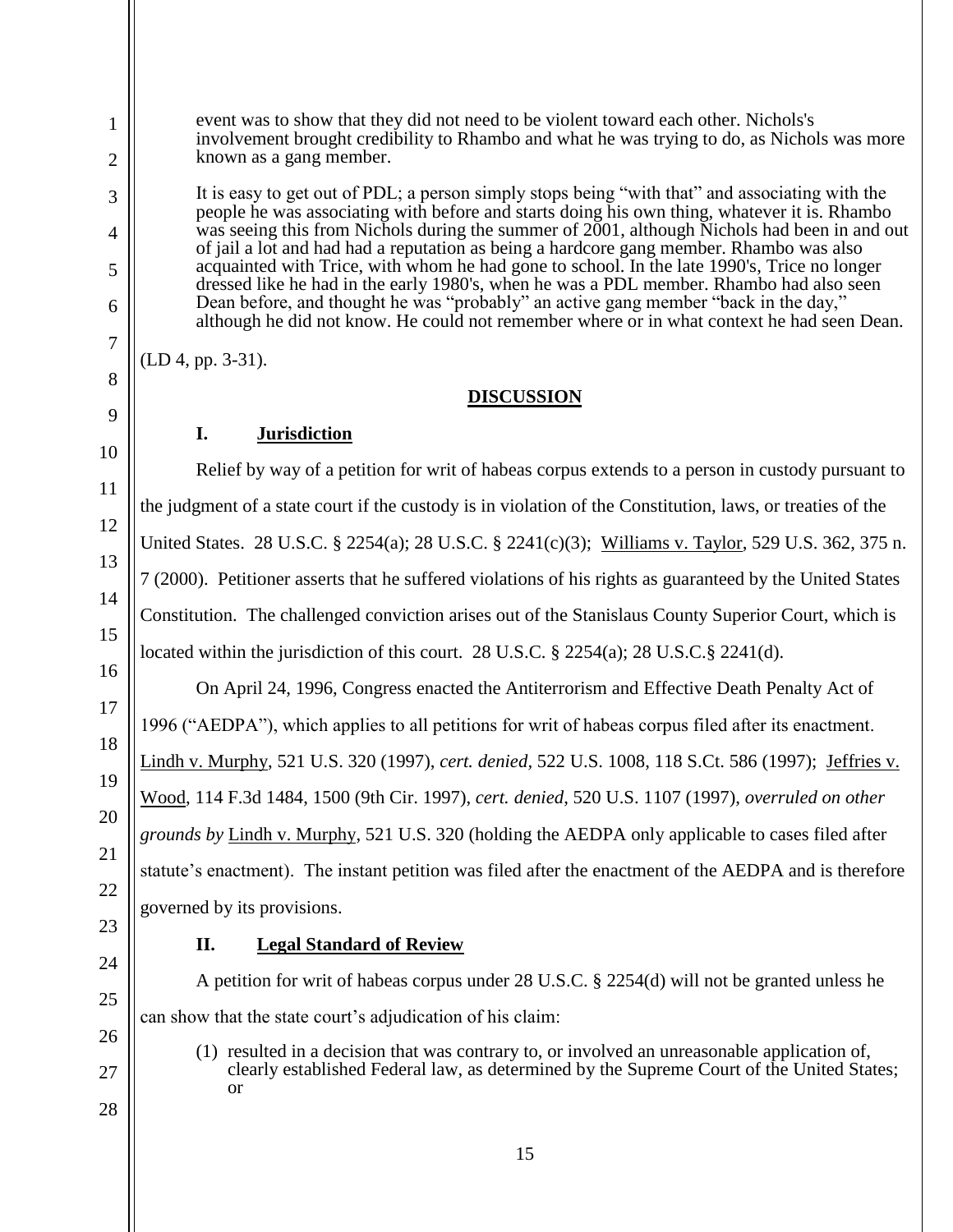(2) resulted in a decision that "was based on an unreasonable determination of the facts in light of the evidence presented in the State court proceeding.

28 U.S.C. § 2254(d); Lockyer v. Andrade, 538 U.S. 63, 70-71 (2003); Williams, 529 U.S. at 412-413. A state court decision is "contrary to" clearly established federal law "if it applies a rule that contradicts the governing law set forth in [the Supreme Court's] cases, or "if it confronts a set of facts that is materially indistinguishable from a [Supreme Court] decision but reaches a different result." Brown v. Payton, 544 U.S. 133, 141 (2005), citing Williams, 529 U.S. at 405-406. A state court decision involves an "unreasonable application" of clearly established federal law "if the state court applies [the Supreme Court's precedents] to the facts in an objectively unreasonable manner." Id., quoting Williams, 529 U.S. at 409-410; Woodford v. Visciotti, 537 U.S. 19, 24-25 (2002)(*per curiam*). Consequently, a federal court may not grant habeas relief simply because the state court's decision is incorrect or erroneous; the state court's decision must also be objectively unreasonable. Wiggins v. Smith, 539 U.S. 510, 511 (2003) (citing Williams, 529 U.S. at 409). In Harrington v. Richter, 562 U.S. \_\_\_ , 131 S.Ct. 770 (2011), the U.S. Supreme Court explained that an "unreasonable application" of federal law is an objective test that turns on "whether it is possible that fairminded jurists could disagree" that the state court decision meets the standards set forth in the AEDPA. If fairminded jurists could so disagree, habeas relief is precluded. Richter, 131 S.Ct. at 786. As the United States Supreme Court has noted, AEDPA's standard of "contrary to, or involv[ing] an unreasonable application of, clearly established Federal law" is "difficult to meet," because the purpose of AEDPA is to ensure that federal habeas relief functions as a "'guard against extreme malfunctions in the state criminal justice systems,'" and not as a means of error correction. Richter, 131 S.Ct. at 786, quoting Jackson v. Virginia, 443 U.S. 307, 332, 99 S.Ct. 2781, n. 5 (1979)(Stevens, J., concurring in judgment). The Supreme Court "said time and again that 'an *unreasonable* application of federal law is different from an *incorrect* application of federal law.'" Cullen v. Pinholster, 131 S.Ct. 1388, 1410-

1411 (2011). Thus, a state prisoner seeking a writ of habeas corpus from a federal court "must show that the state court's ruling on the claim being presented in federal court was so lacking in justification that there was an error well understood and comprehended in existing law beyond any possibility of fairminded disagreement." Richter, 131 S.Ct. at 787-88. Put another way, a state court's determination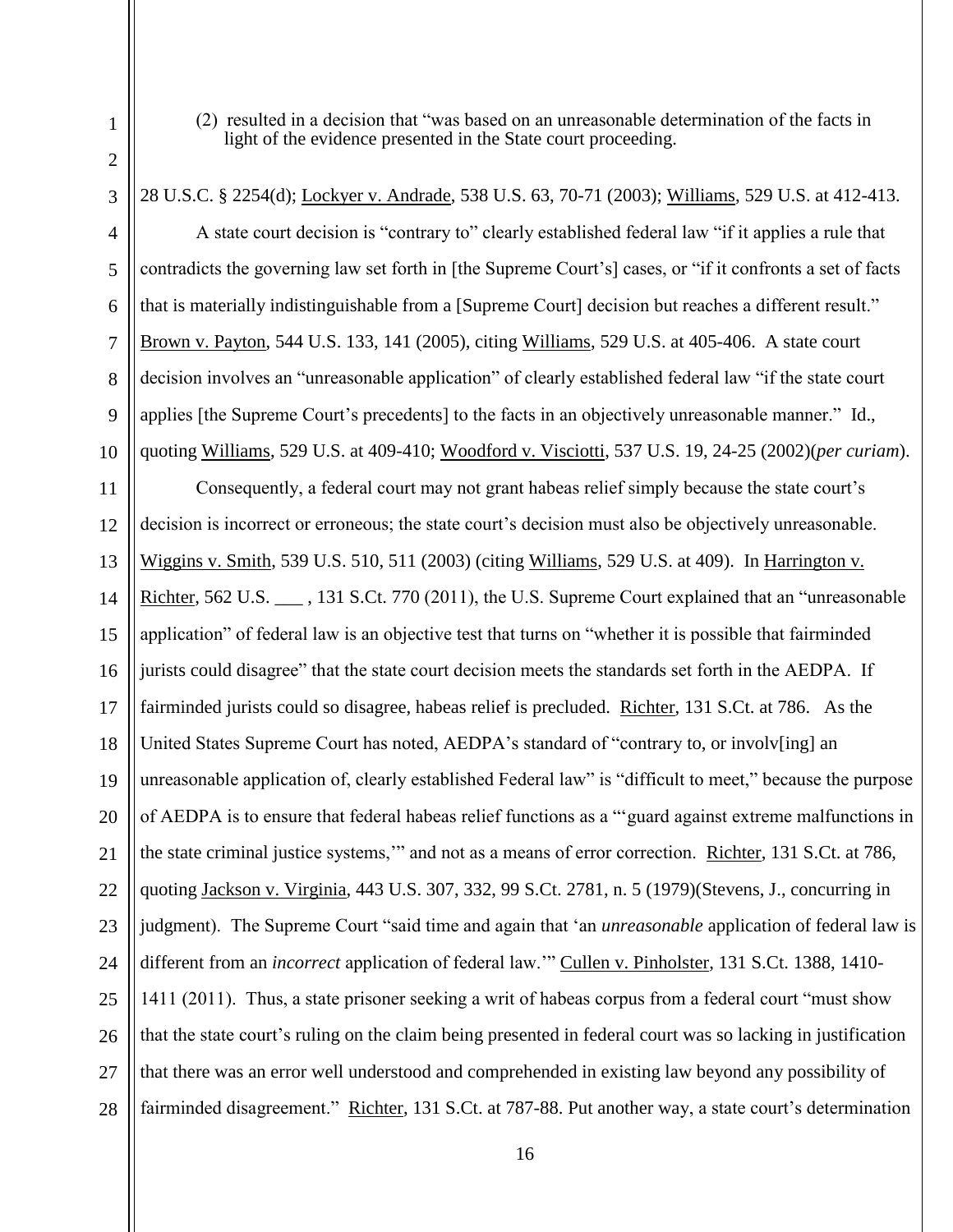1 that a claim lacks merit bars federal habeas relief so long as "fairminded jurists could disagree" on the state court's decision. Yarborough v. Alvarado, 541 U.S. 652, 664 (2004).

2 3

4

5

6

7

Moreover, federal "review under  $\S 2254(d)(1)$  is limited to the record that was before the state court that adjudicated the claim on the merits." Cullen, 131 S.Ct. at 1398 ("This backward-looking language requires an examination of the state-court decision at the time it was made. It follows that the record under review is limited to the record in existence at the same time–i.e., the record before the state court.")

8  $\mathbf{Q}$ 10 11 12 13 14 15 16 17 18 The second prong of federal habeas review involves the "unreasonable determination" clause of 28 U.S.C. § 2254(d)(2). This prong pertains to state court decisions based on factual findings. Davis v. Woodford, 384 F.3d at 637, citing Miller-El v. Cockrell, 537 U.S. 322 (2003). Under § 2254(d)(2), a federal court may grant habeas relief if a state court's adjudication of the petitioner's claims "resulted in a decision that was based on an unreasonable determination of the facts in light of the evidence presented in the State court proceeding." Wiggins, 539 U.S. at 520; Jeffries, 114 F.3d at 1500 (when reviewing a state court's factual determinations, a "responsible, thoughtful answer reached after a full opportunity to litigate is adequate to support the judgment"). A state court's factual finding is unreasonable when it is "so clearly incorrect that it would not be debatable among reasonable jurists." Id. ; see Taylor v. Maddox, 366 F.3d 992, 999-1001 (9th Cir. 2004), cert.denied, Maddox v. Taylor, 543 U.S. 1038 (2004).

19 20 21 22 23 24 25 The AEDPA also requires considerable deference be given to a state court's factual findings. "Factual determinations by state courts are presumed correct absent clear and convincing evidence to the contrary, § 2254(e)(1), and a decision adjudicated on the merits in a state court and based on a factual determination will not be overturned on factual grounds unless objectively unreasonable in light of the evidence presented in the state court proceedings, § 2254(d)(2)." Miller-El v. Cockrell, 537 U.S. at 340. Both subsections (d)(2) and (e)(1) of § 2254 apply to findings of historical or pure fact, not mixed questions of fact and law. See Lambert v. Blodgett, 393 F.3d 943, 976-077 (2004).

26 27 28 To determine whether habeas relief is available under § 2254(d), the federal court looks to the last reasoned state court decision as the basis of the state court's decision. See Ylst v. Nunnemaker, 501 U.S. 979, 803 (1991); Robinson v. Ignacio, 360 F.3d 1044, 1055 (9th Cir. 2004). Where the state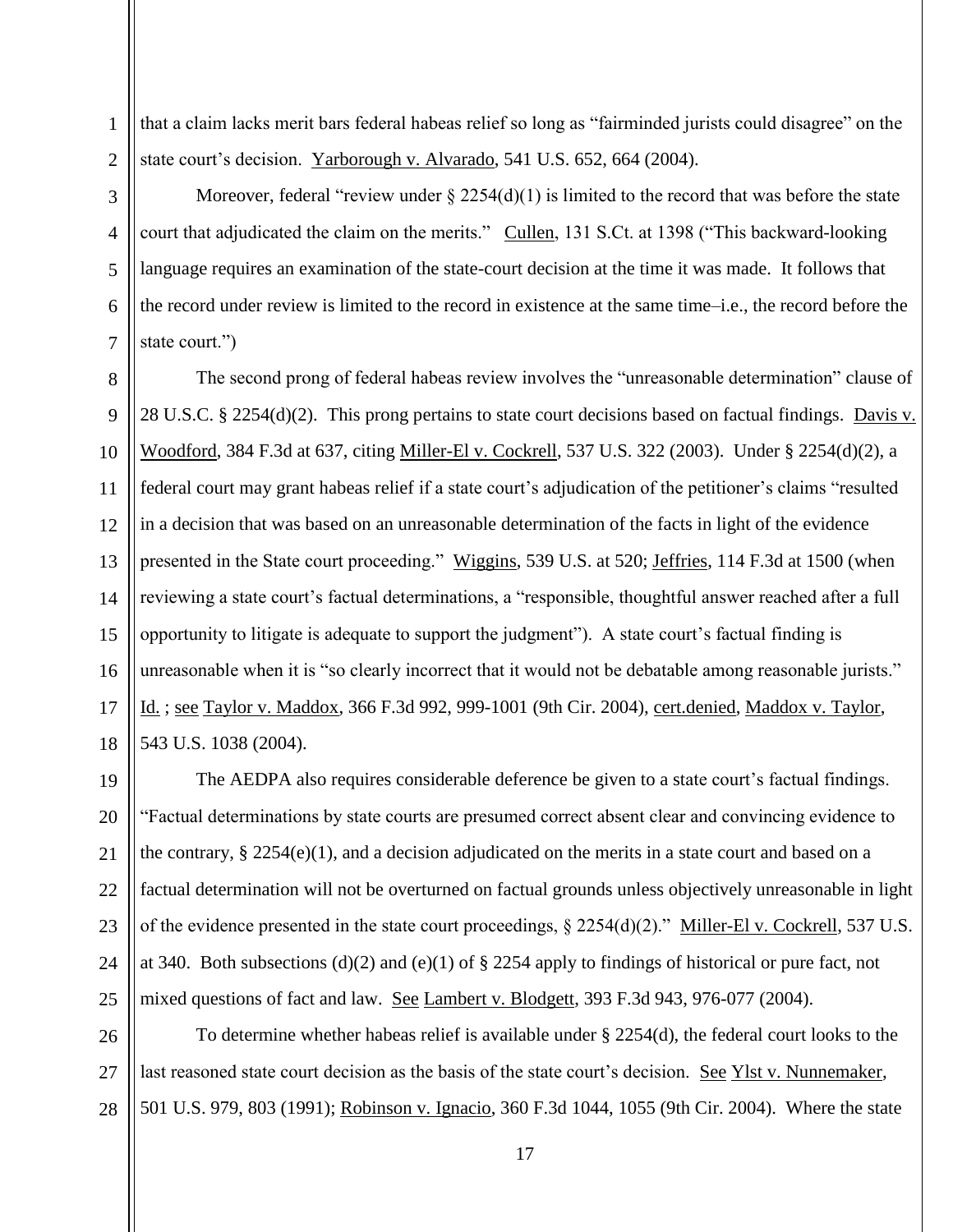$\mathbf{Q}$ court decided the petitioner's claims on the merits but provided no reasoning for its decision, the federal habeas court conducts "an independent review of the record...to determine whether the state court [was objectively unreasonable] in its application of controlling federal law." Delgado v. Lewis, 223 F.3d 976, 982 (9th Cir. 2002); see Himes v. Thompson, 336 F.3d 848, 853 (9th Cir. 2003). "[A]lthough we independently review the record, we still defer to the state court's ultimate decisions." Pirtle v. Morgan, 313 F.3d 1160, 1167 (9th Cir. 2002). Where the state court denied the petitioner's claims on procedural grounds or did not decide such claims on the merits, the deferential standard of the AEDPA do not apply and the federal court must review the petitioner's 's claims de novo. Pirtle v. Morgan, 313 F.3d at 1167.

10 11 12 13 14 15 16 17 18 19 The prejudicial impact of any constitutional error is assessed by asking whether the error had "a substantial and injurious effect or influence in determining the jury's verdict." Brecht v. Abrahamson, 507 U.S. 619, 623 (1993); see also Fry v. Pliler, 551 U.S. 112, 119-120 (2007) (holding the Brecht standard applies whether or not the state court recognized the error and reviewed it for harmlessness). Some constitutional errors, however, do not require that the petitioner demonstrate prejudice. See Arizona v. Fulminante, 499 U.S. 279, 310 (1991); United States v. Cronic, 466 U.S. 648, 659 (1984). Furthermore, where a habeas petition governed by the AEDPA alleges ineffective assistance of counsel under Strickland v. Washington, 466 U.S. 668 (1984), the Strickland prejudice standard is applied and courts do not engage in a separate analysis applying the Brecht standard. Avila v. Galaza, 297 F.3d 911, 918 n. 7 (9<sup>th</sup> Cir. 2002); Musladin v. Lamarque, 555 F.3d 830, 835 (9<sup>th</sup> Cir. 2009).

20

1

2

3

4

5

6

7

8

# **III. Review of Petitioner's Claims.**

21 22 23 24 25 The instant petition itself alleges the following as grounds for relief: (1) the trial court erred in refusing to bifurcate the trial of the gang allegations from the substantive criminal charges; (2) the identification procedures used to identify Petitioner were impermissibly suggestive; (3) prosecutorial conduct in withholding material evidence; (4) the trial court erred in admitting the testimony of the pathologist; and (5) insufficient evidence was presented for the firearm enhancement.

26

A. Refusal to Bifurcate Gang Evidence

27 28 Petitioner first contends that the trial court erred in refusing to bifurcate the trial of the gang allegations from the trial on the substantive criminal charges. This contention is without merit.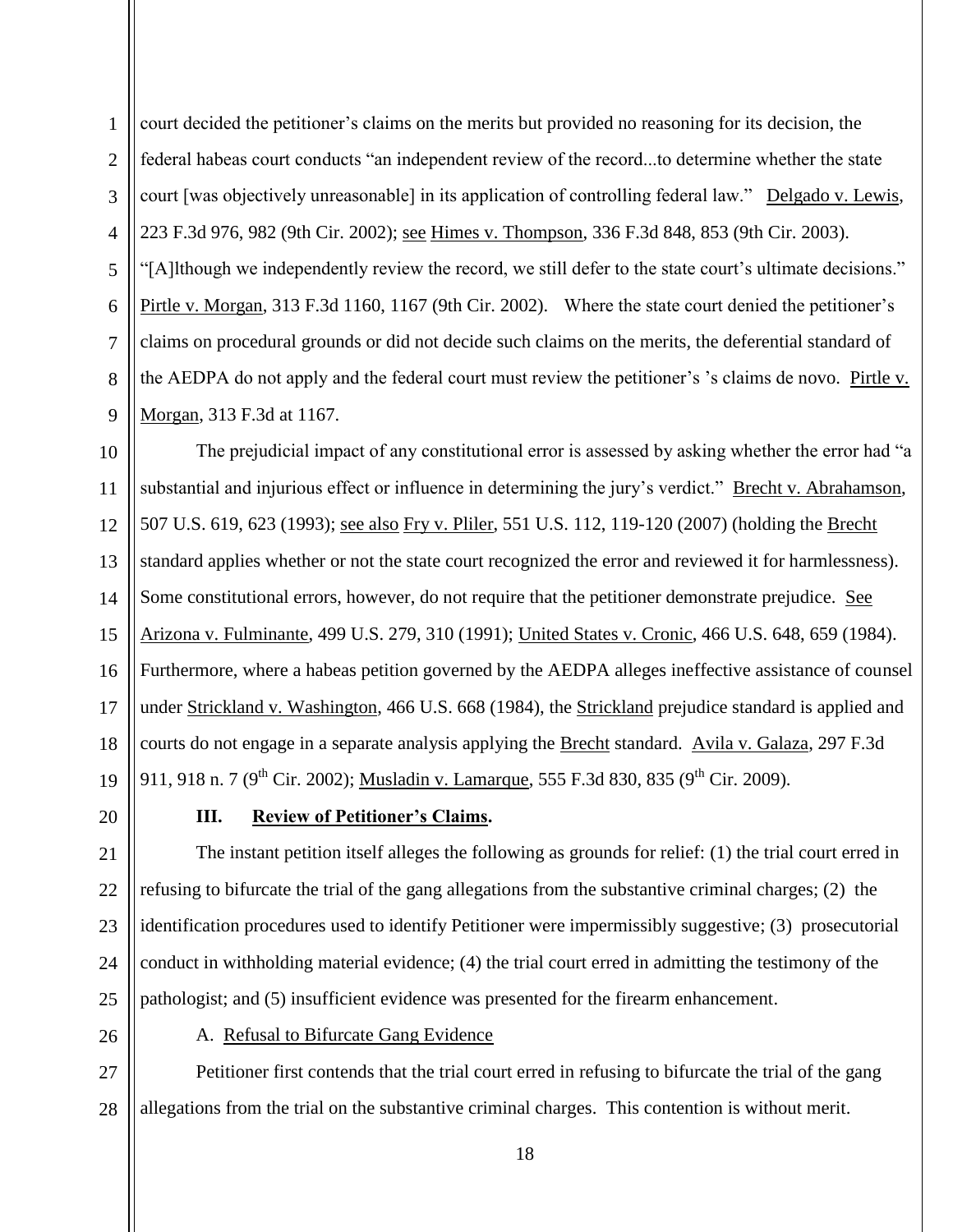| 1              | 1. The $5^{th}$ DCA's Opinion.                                                                                                                                                                                                                                                     |
|----------------|------------------------------------------------------------------------------------------------------------------------------------------------------------------------------------------------------------------------------------------------------------------------------------|
| $\overline{2}$ | The 5 <sup>th</sup> DCA rejected Petitioner's claim as follows:                                                                                                                                                                                                                    |
| 3              | Appellants contend the trial court abused its discretion by refusing to bifurcate the gang<br>allegations. We conclude reversal is not warranted.                                                                                                                                  |
| 4              | 1. Background                                                                                                                                                                                                                                                                      |
| 5              | Brocchini was the prosecution's gang expert at the preliminary hearing, although he conceded                                                                                                                                                                                       |
| 6              | that he had no expertise specifically in Southern California gangs. Ruiz was known to                                                                                                                                                                                              |
| 7              | Brocchini to be a member of the West Side Boyz, a criminal street gang whose primary<br>activity was selling drugs. In Brocchini's opinion, Ruiz was a shot-caller for the gang.                                                                                                   |
| 8              | Brocchini related that, upon receiving anonymous information giving the names Bam and<br>Nichols and that the person was from Pasadena, he contacted Roger Roldan, a gang expert for                                                                                               |
| 9              | the Pasadena Police Department. Roldan identified Nichols as Bam. Brocchini also gave<br>Roldan the name J Dogg, which he got from Phil Collins, and asked Roldan to help put                                                                                                      |
| 10             | together a photographic lineup. Brocchini contacted Agent Mandenlian, a parole agent on the<br>fugitive task force, and informed him of the situation. Mandenlian said he would arrest Nichols                                                                                     |
| 11             | for Brocchini. Brocchini then went to Pasadena and, Roldan having figured out J Dogg's<br>identity, a photographic lineup containing Dean's picture was put together. This was                                                                                                     |
| 12             | transmitted to Detective Blake, who obtained a positive identification of Dean as one of the<br>perpetrators.                                                                                                                                                                      |
| 13             | After getting anonymous information that the perpetrators were Pasadena Denver Lane Blood                                                                                                                                                                                          |
| 14             | members, Brocchini spoke to Roldan and Mandenlian about that gang, and also researched it<br>through the Cal Gang Network, a system that allows agencies throughout California to input                                                                                            |
| 15             | information about gangs. He spoke to Nichols's parole officer and learned that Nichols had<br>identified himself as a PDL member. He also spoke to Carla Galbreath when he was looking<br>for Dean; she said she associated with PDL members, and identified Dean and Trice as PDL |
| 16             | members. Brocchini also spoke with Trisha Lee, Trice's girlfriend. She stated that Trice had                                                                                                                                                                                       |
| 17             | been a PDL member for as long as she had known him, and that she gave him money each<br>month so that he did not have to commit crimes with other gang members.                                                                                                                    |
| 18             | Based on information he obtained, Brocchini opined that PDL was a criminal street gang as of                                                                                                                                                                                       |
| 19             | the date of the Ruiz homicide, and that appellants were PDL members. He further opined that<br>the primary activities of PDL were selling narcotics, assault with firearms, robbery, and                                                                                           |
| 20             | murder. With respect to the present case, Brocchini opined that the crimes were committed for<br>the benefit of PDL. He based his opinion on experience talking with gang members; the only                                                                                        |
| 21             | way they can gain weapons is by stealing them, and any other stolen property, such as cocaine,<br>they could sell in their own territory to make money, which would benefit the gang. The fact                                                                                     |
| 22             | the perpetrators came into town unmasked and armed, then committed a violent act in another<br>town, would benefit PDL's reputation. Brocchini conceded that, in order to create the                                                                                               |
| 23             | perception in people's minds that a gang is expanding its sphere of influence and is to be                                                                                                                                                                                         |
| 24             | feared, the gang members would have to identify themselves as belonging to that particular<br>gang so people will know who committed the crime. He was unaware of anything in the facts                                                                                            |
| 25             | of the present case in which any of the participants identified themselves as gang members to<br>the victims.                                                                                                                                                                      |
| 26             | At the conclusion of the preliminary hearing, the magistrate found "strong evidence" to sustain<br>the gang enhancement allegations. Appellants were held to answer accordingly.                                                                                                   |
| 27             |                                                                                                                                                                                                                                                                                    |
| 28             | Prior to trial, appellants moved to have the gang enhancement allegations bifurcated, on the<br>ground the gang evidence would have a prejudicial effect and would deprive them of due                                                                                             |
|                |                                                                                                                                                                                                                                                                                    |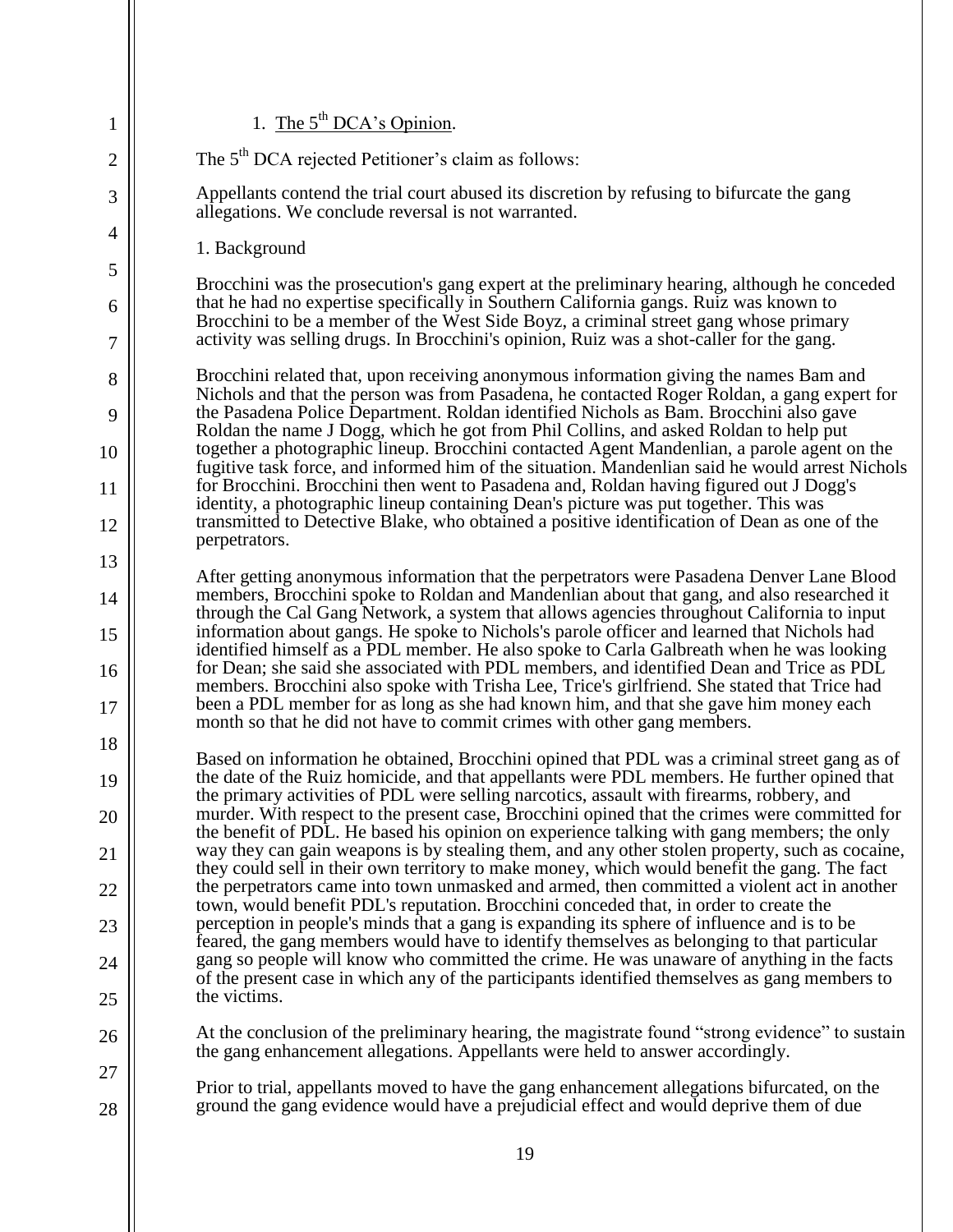process and a fair trial. The People opposed the motion, arguing bifurcation was unwarranted because the gang enhancements were inextricably intertwined with the charged offenses and evidence of appellants' gang activities and membership was important to demonstrate their motive for the robbery. The trial court denied the motion.

In ruling on appellants' motions for new trial, the trial court found various problems with respect to the gang testimony. In light of these problems, which included the fact that "there was plentiful evidence of gang membership, but scant evidence of gang benefit," the court ordered the jury's true findings on the section 186.22, subdivision (b) enhancements stricken as to each count.

2. Analysis

1

2

3

4

5

6

7

8

9

10

11

12

13

14

15

16

17

18

19

20

21

22

23

24

25

26

27

28

In People v. Hernandez (2004) 33 Cal.4th 1040, the California Supreme Court held that a trial court has discretion to bifurcate trial on a gang enhancement. (Id. at p. 1049.) The court cautioned that bifurcation will sometimes be appropriate: "The predicate offenses offered to establish a 'pattern of criminal gang activity'  $(\S 186.22, \text{subd.}$  (e)) need not be related to the crime, or even the defendant, and evidence of such offenses may be unduly prejudicial, thus warranting bifurcation. Moreover, some of the other gang evidence, even as it relates to the defendant, may be so extraordinarily prejudicial, and of so little relevance to guilt, that it threatens to sway the jury to convict regardless of the defendant's actual guilt." (Hernandez, at p. 1049.)

In cases where a gang enhancement has not been alleged, the state high court has "held that evidence of gang membership is potentially prejudicial and should not be admitted if its probative value is minimal. [Citation.] But evidence of gang membership is often relevant to, and admissible regarding, the charged offense. Evidence of the defendant's gang affiliation including evidence of the gang's territory, membership, signs, symbols, beliefs and practices, criminal enterprises, rivalries, and the like—can help prove identity, motive, modus operandi, specific intent, means of applying force or fear, or other issues pertinent to guilt of the charged crime. [Citations.] To the extent the evidence supporting the gang enhancement would be admissible at a trial of guilt, any inference of prejudice would be dispelled, and bifurcation would not be necessary. [Citation.] [¶] Even if some of the evidence offered to prove the gang enhancement would be inadmissible at a trial of the substantive crime itself—for example, if some of it might be excluded under Evidence Code section 352 as unduly prejudicial when no gang enhancement is charged—a court may still deny bifurcation." (People v. Hernandez, supra, 33 Cal.4th at pp. 1049–1050.) In sum, "the trial court's discretion to deny bifurcation of a charged gang enhancement is ... broader than its discretion to admit gang evidence when the gang enhancement is not charged. [Citation.]" (Id. at p. 1050.)

Gang evidence has an inherent potential for prejudice; it "creates a risk that the jury will infer that the defendant has a criminal disposition and is therefore guilty of the charged offense...." (People v. Samaniego, supra, 172 Cal.App.4th at p. 1167.) Yet, an allegation under section 186.22, subdivision (b) is a separate enhancement allegation, not a substantive crime. The extent to which a crime is committed to benefit a gang does not bear, in and of itself, on the issue of guilt or innocence of the underlying offense. Similarly, whether a defendant belongs to a gang does not prove guilt. "Nonetheless, evidence related to gang membership is not insulated from the general rule that all relevant evidence is admissible if it is relevant to a material issue in the case other than character, is not more prejudicial than probative, and is not cumulative. [Citations.]" (People v. Samaniego, supra, 172 Cal.App.4th at p. 1167.)

In our view, because of the potential for prejudice inherent in gang evidence, absent some showing the gang evidence is probative as it pertains to the issue of guilt of the underlying crime, failure to bifurcate is necessarily error. If the gang evidence (whether it be the defendant's association with a gang or some other aspect) is not at least minimally probative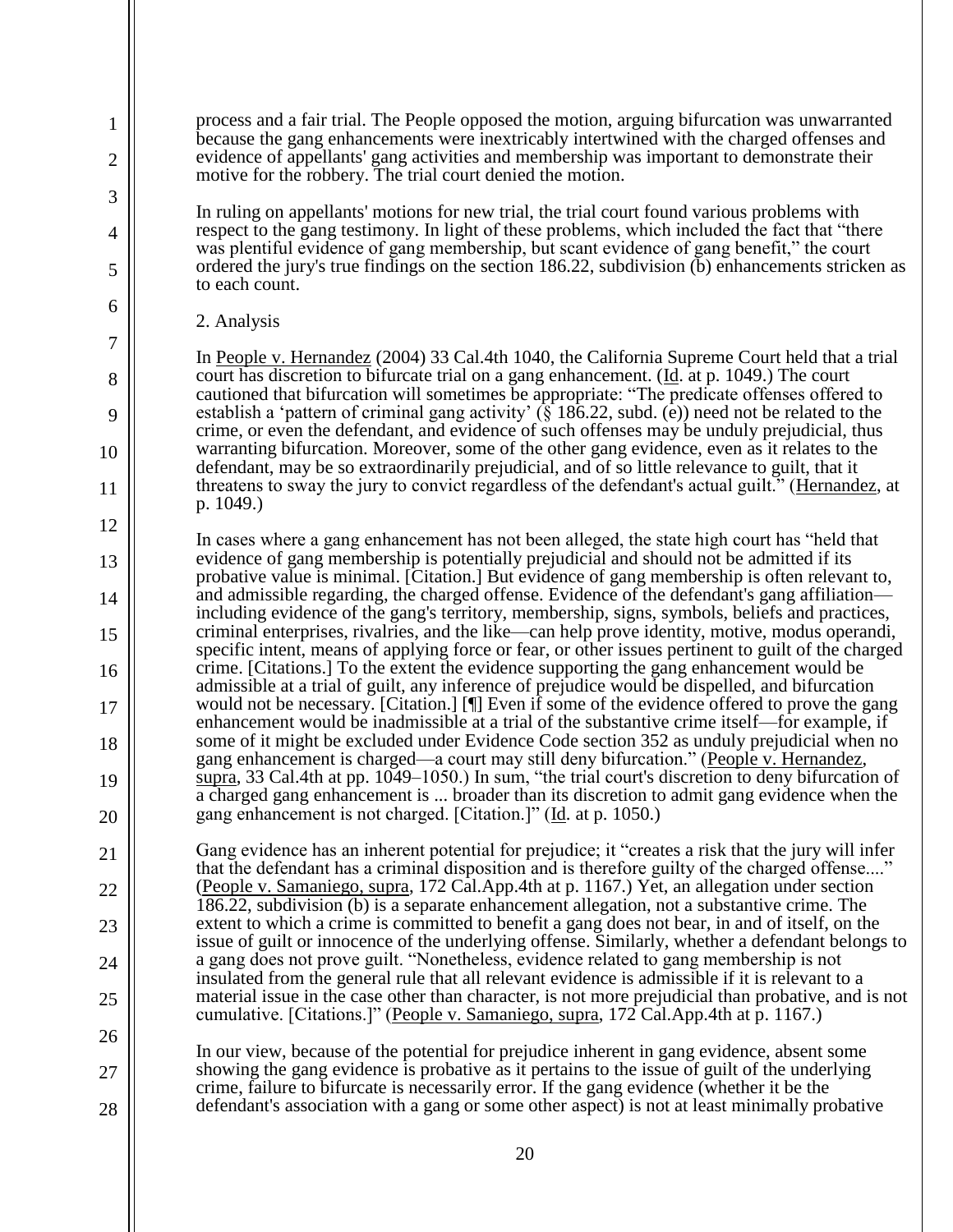with respect to a charged offense, bifurcation should be granted. There must be something more than guilt by association or propensity.

1

2

3

4

5

6

7

8

9

10

11

12

13

14

15

16

17

18

19

20

21

22

23

24

25

26

27

28

The basic issues thus are relevance and prejudice, and they are inextricably intertwined. Questions the trial court should consider in determining the need for bifurcation include: Does anything about the crime reasonably suggest gang involvement or motive, even without a gang expert's interpretation? If the gang enhancement allegations were to be bifurcated, would at least some gang-related evidence likely be admitted in the trial of the substantive offense(s) anyway? If bifurcation is not ordered, what kind of evidence is likely to be admitted in support of the gang enhancements that is not probative of the charged crimes themselves, and how potentially inflammatory will that evidence likely be? For example, will evidence of the predicate acts or pattern of criminal gang activity involve crimes of violence much greater than any involved in the charged offenses, such that the jury will be likely to use it as bad character evidence against the defendant(s)?

Turning to the case before us, "[w]e review the correctness of the trial court's ruling at the time it was made, ... and not by reference to evidence produced at a later date. [Citations.]" (People v. Welch (1999) 20 Cal.4th 701, 739; see People v. Turner (1984) 37 Cal.3d 302, 312 [addressing ruling on severance motion], overruled on other grounds in People v. Anderson (1987) 43 Cal.3d 1104, 1149.) Here, it was apparent from the evidence adduced at the preliminary hearing that, although there were no overt signs of gang involvement such as the flashing of signs or saying of a gang's name during commission of the charged offenses, some gang-related evidence would be admissible even in the event of bifurcation—for example, to explain how appellants were developed as suspects. There would also be evidence of more than one perpetrator acting in concert. The trial court reasonably could also have concluded the evidence related only to the gang enhancement allegations would not likely be more inflammatory than the facts of the charged offenses themselves. Under the circumstances, we cannot say the trial court's refusal to bifurcate "exceed[ed] the bounds of reason, all of the circumstances being considered. [Citations.]" (People v. Giminez (1975) 14 Cal.3d 68, 72.) Accordingly, the trial court acted within its discretion in denying the motions for bifurcation. (People v. Hernandez, supra, 33 Cal.4th at p. 1051.)

This does not end our inquiry, however, since, by analogy to the law concerning severance (see People v. Hernandez, supra, 33 Cal .4th at p. 1050), even if the ruling denying bifurcation was correct when made, "[a]fter trial, ... the reviewing court may nevertheless reverse a conviction where, because of the consolidation, a gross unfairness has occurred such as to deprive the defendant of a fair trial or due process of law. [Citation.]" (People v. Turner, supra, 37 Cal.3d at p. 313.) Appellants argue that admission of the gang evidence resulted in such a level of unfairness here, thus violating due process.

The record before us leaves no doubt that evidence came before the jury that was unnecessary and had a high potential for being inflammatory and prejudicing appellants. For instance, evidence of numerous criminal acts, committed or allegedly committed by appellants and other PDL members, was admitted to establish that PDL was a criminal street gang within the meaning of section 186.22, and that appellants were associated with the gang.38 While we recognize that the prosecutor had to prove beyond a reasonable doubt that PDL was a criminal street gang since appellants apparently would not stipulate to that fact, PDL's status as such was never seriously contested. Thus, there was no need for the prosecutor to introduce evidence of numerous predicate acts simply because subdivision (e) of section 186.22 refers to two or more offenses. Prosecutors have no right to overprove their case or put on every bit of evidence they have (People v. Williams (2009) 170 Cal.App .4th 587, 610), and the prosecutor's tactics here verged on overkill. While we cannot fault the introduction of evidence supporting the testimony of Officer Okamoto concerning what constitute PDL's primary activities, there is a fine line between evidence that constitutes legitimate proof of statutory elements or that demonstrates the basis for an expert's testimony, and evidence that constitutes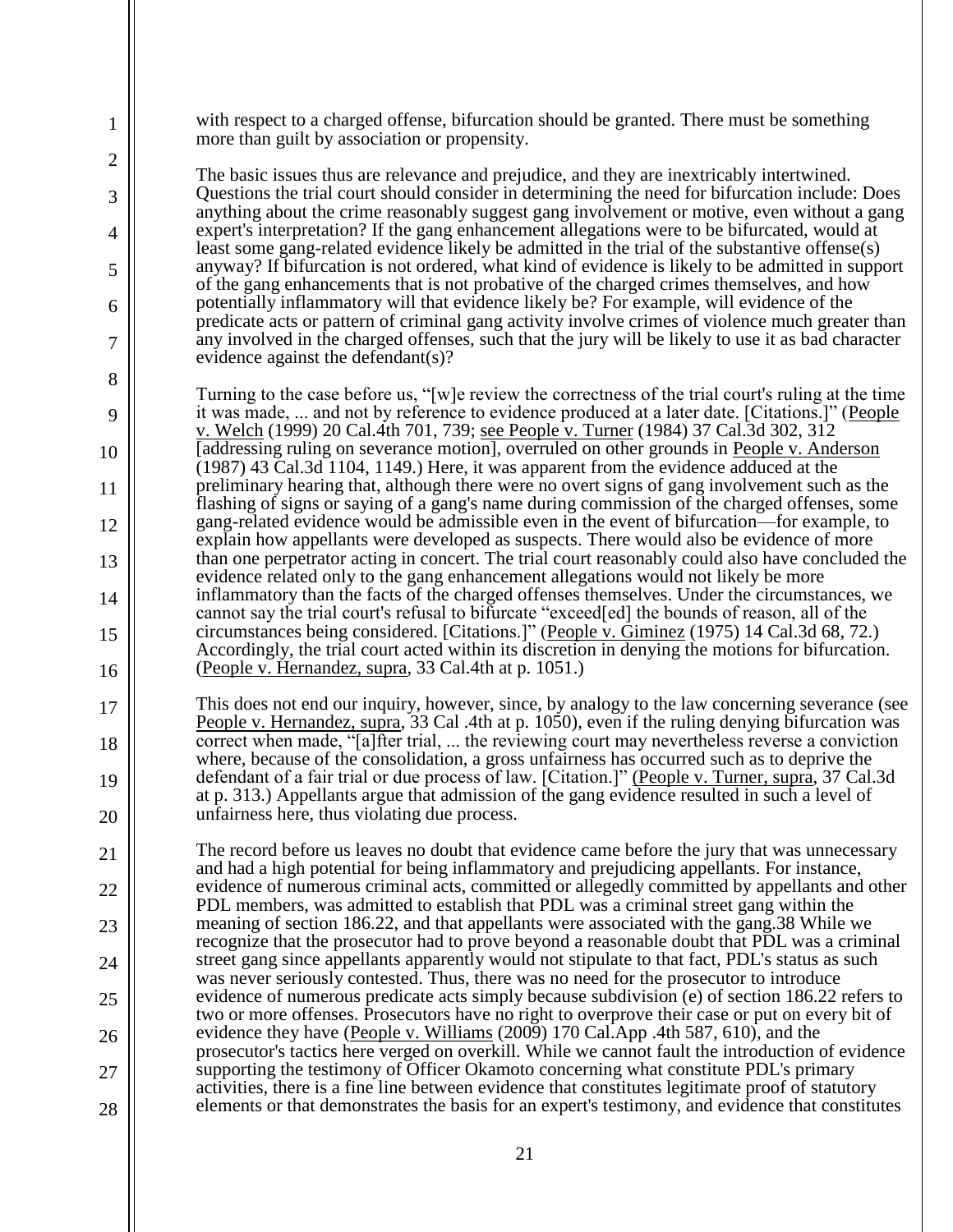illegitimate proof of guilt by association and bad character. It bears emphasizing that trial courts must be careful to use their powers under Evidence Code section 352 to limit the evidence to its proper purpose—establishing the existence of a criminal street gang—and not to permit a prosecutor, through the guise of establishing that fact, to seek to imply improperly to the jury that the gang is violent, therefore the defendant is violent, therefore the defendant likely committed the charged crime(s).

1

2

3

4

5

6

7

8

9

10

23

24

25

26

27

28

Despite the foregoing, we conclude that the erroneously admitted evidence was not, in light of all the circumstances and the record as a whole, so inflammatory and so lacking in probative value as to violate appellants' right to due process, even given the trial court's comments about the sufficiency of the evidence in its ruling on the motions for new trial.40 The trial court was clearly aware of, and exercised, its authority to exclude cumulative and inflammatory evidence. (See People v. Williams, supra, 170 Cal.App.4th at pp. 610–611.) The court also required the prosecutor to have Brocchini testify regarding different areas than Okamoto and not simply go over the same ground. Brocchini acknowledged that gang members can commit crimes that are not for the benefit of the gang, and he gave an example from personal experience of a gang member who had been selling drugs for his own benefit, an offense that (unlike the domestic violence example Brocchini also gave) would often be perceived as benefitting the gang. He also testified that it is not a crime simply to be a gang member.

11 12 13 14 15 16 17 18 19 20 21 22 Significantly, Ruiz was himself shown to be a senior member of a gang and a large-scale drug dealer who cooked his product in, and apparently conducted at least some of his business from, the house in which his children lived. This served to neutralize at least some of the inflammatory effect of the gang evidence. (See People v. Sandoval (1992) 4 Cal.4th 155, 173, affd. sub nom. Victor v. Nebraska (1994) 511 U.S. 1.) Also neutralizing were the circumstances of the charged offenses themselves—a callous, violent, home-invasion robbery and murder in the presence of young children who were lucky not to have been injured or killed themselves. Although some of the predicate acts were violent, so were the charged offenses. Additionally, in light of the total absence of physical evidence of a shooting in Atwater, admission of the gang evidence had little or no effect on Trice's account of events. (Contrast People v. Avitia (2005) 127 Cal.App.4th 185, 194–195.) Appellants' arguments to the contrary notwithstanding, evidence of their guilt was very strong, and the gang-violence evidence was not pervasive. (Contrast People v. Maestas (1993) 20 Cal.App.4th 1482, 1498.) Moreover, the trial court instructed the jury that it could consider the evidence of gang activity only for the limited purpose of deciding whether a defendant acted with the intent, purpose, and knowledge required to prove the gang-related crime and enhancement and special circumstance allegations that were charged, and it cautioned jurors that they could not conclude from the evidence that a defendant was a person of bad character or had a disposition to commit crimes. (See People v. Gutierrez (2009) 45 Cal.4th 789, 820.) "Jurors are routinely instructed to make ... fine distinctions concerning the purposes for which evidence may be considered.... [Citation.]" (People v. Yeoman (2003) 31 Cal.4th 93, 139.) Even where gang evidence is concerned, "[i]t is, of course, presumed the jury understood and followed the court's instruction in the absence of any showing to the contrary. [Citation.]" (People  $v$ . Williams, supra, 170 Cal.App.4th at p. 613.) The record contains no such showing here.

Appellants cite People v. Albarran (2007) 149 Cal.App.4th 214 (Albarran ), in which the appellate court found that the admission of gang evidence violated due process and rendered the trial fundamentally unfair. ( $\underline{Id}$ . at p. 232.) The court summarized the law applicable to a due process claim as follows: "To prove a deprivation of federal due process rights, [a defendant] must satisfy a high constitutional standard to show that the erroneous admission of evidence resulted in an unfair trial. 'Only if there are no permissible inferences the jury may draw from the evidence can its admission violate due process. Even then, the evidence must "be of such quality as necessarily prevents a fair trial." [Citation.] Only under such circumstances can it be inferred that the jury must have used the evidence for an improper purpose.' [Citation.] 'The dispositive issue is ... whether the trial court committed an error which rendered the trial "so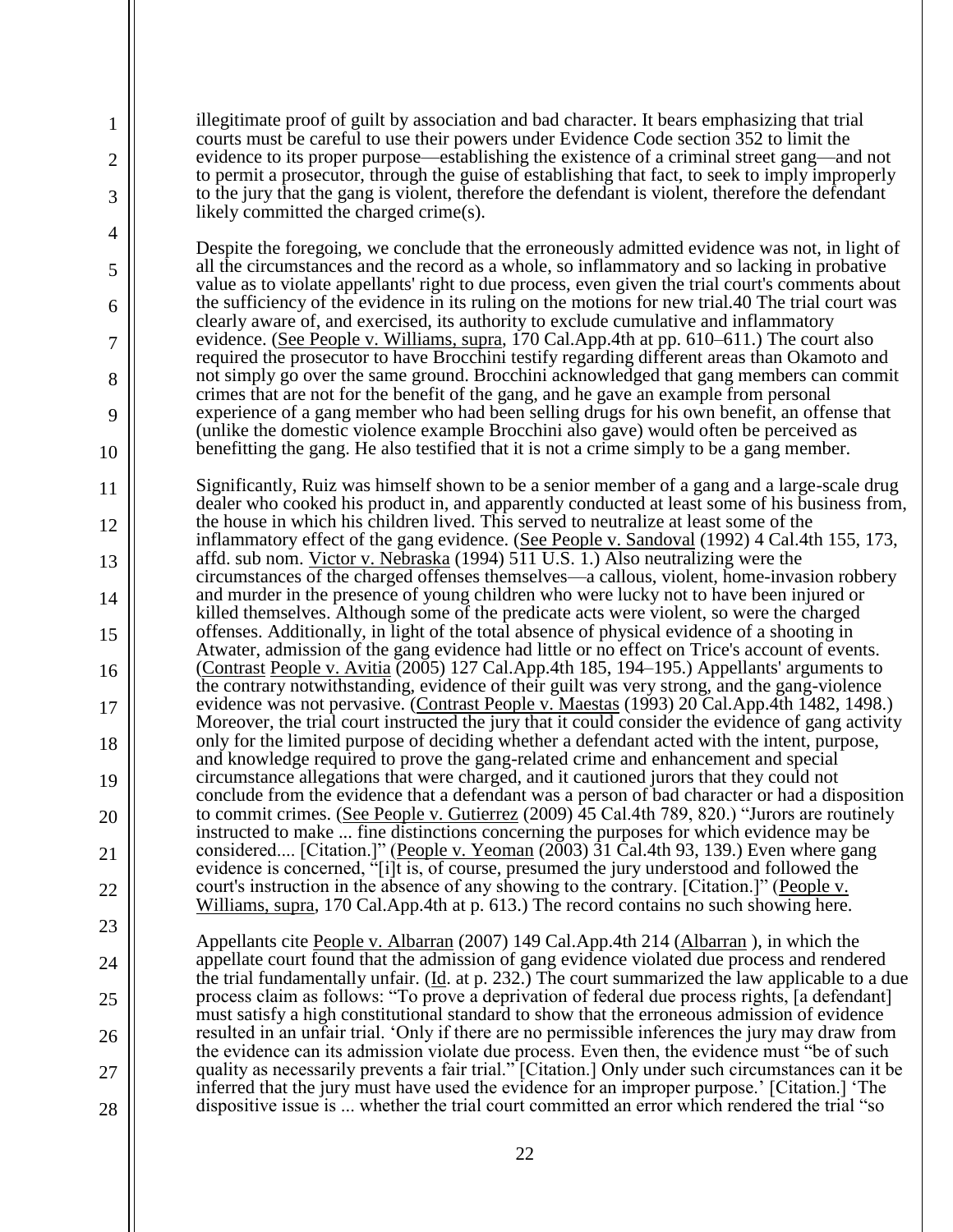| 1              | 'arbitrary and fundamentally unfair' that it violated federal due process." [Citations.]'<br>[Citation.]" ( $\underline{Id}$ . at pp. 229–230, fn. omitted.)                                                                                                                       |
|----------------|------------------------------------------------------------------------------------------------------------------------------------------------------------------------------------------------------------------------------------------------------------------------------------|
| $\overline{2}$ | With respect to the case before it, the court explained: "Certain gang evidence, namely the                                                                                                                                                                                        |
| 3              | facts concerning the threat to police officers, the Mexican Mafia evidence and evidence<br>identifying other gang members and their unrelated crimes, had no legitimate purpose in this                                                                                            |
| 4              | trial. The trial court's ruling on the new trial motion in which it broadly concluded the gang<br>evidence was admissible to prove motive and intent for the underlying charges was arbitrary                                                                                      |
| 5              | and fundamentally unfair. As we have concluded elsewhere, the prosecution did not prove that<br>this gang evidence had a bearing on the issues of intent and motive. We thus discern 'no                                                                                           |
| 6              | permissible inferences' that could be drawn by the jury from this evidence. [Citation.] From<br>this evidence there was a real danger that the jury would improperly infer that whether or not                                                                                     |
| 7              | Albarran was involved in these shootings, he had committed other crimes, would commit<br>crimes in the future, and posed a danger to the police and society in general and thus he should                                                                                          |
| 8              | be punished. Furthermore, this gang evidence was extremely and uniquely inflammatory, such<br>that the prejudice arising from the jury's exposure to it could only have served to cloud their                                                                                      |
| 9              | resolution of the issues. In our view, looking at the effect of this evidence on the trial as a<br>whole, we believe that this prejudicial gang evidence was '"of such quality as necessarily                                                                                      |
| 10             | prevents a fair trial." '[Citation.]" (Albarran, supra, 149 Cal.App.4th at pp. 230–231, fns.<br>omitted.)                                                                                                                                                                          |
| 11             | As we have explained, some gang evidence would have been properly admitted even if                                                                                                                                                                                                 |
| 12             | bifurcation of the gang enhancement allegations had been ordered. We cannot say evidence of<br>gang benefit was wholly lacking; expanding a gang's territory or demonstrating it can reach far                                                                                     |
| 13             | beyond its home turf seems beneficial to us. Nor can we say the nature and quantity of the<br>evidence was such that it must have affected jurors' resolution of the substantive issues. In                                                                                        |
| 14<br>15       | sum, and in contrast to Albarran, this case does not "present ] one of those rare and unusual<br>occasions where the admission of evidence has violated federal due process and rendered<br>[appellants] trial fundamentally unfair." (Albarran, supra, 149 California at p. 232.) |
| 16             | $(LD 4, pp. 45-55).$                                                                                                                                                                                                                                                               |
| 17             | 2. Federal Standard.                                                                                                                                                                                                                                                               |
| 18             | As argued by Respondent, there is no clearly established Federal law which holds that joinder or                                                                                                                                                                                   |
| 19             | consolidation of charges may violate the U.S. Constitution. In United States v. Lane, 474 U.S. 438, 446                                                                                                                                                                            |
| 20             | n. 8, 106 S.Ct. 725 (1986), the Supreme Court stated in a footnote that "[i]mproper joinder does not, in                                                                                                                                                                           |
| 21             | itself, violate the Constitution. Rather, misjoinder would rise to the level of a constitutional violation                                                                                                                                                                         |
| 22             | only if it results in prejudice so great as to deny a defendant his Fifth Amendment right to a fair trial."                                                                                                                                                                        |
| 23             | However, in Young v. Pliler, the Ninth Circuit noted:                                                                                                                                                                                                                              |
| 24             | Lane considered only the effect of misjoinder under Federal Rule of Criminal Procedure 8, and<br>expressly stated that no constitutional claim had been presented. See Lane, 474 U.S. 438, 446                                                                                     |
| 25             | & n. 9, 106 S.Ct. 725, 88 L.Ed.2d 814 (1986). Thus, Lane's broad statement-found in a<br>footnote without citation to any legal authority-that misjoinder could only rise to the level of a                                                                                        |
| 26             | constitutional violation if it was so prejudicial as to violate due process, was probably dictum.<br>Only Supreme Court holdings are controlling when reviewing state court holdings under 28                                                                                      |
| 27<br>28       | U.S.C. § 2254; Court dicta and circuit court authority may not provide the basis for granting<br>habeas relief. Lockyer v. Andrade, 538 U.S. 63, 71–72, 123 S.Ct. 1166, 155 L.Ed.2d 144<br>(2003).                                                                                 |
|                |                                                                                                                                                                                                                                                                                    |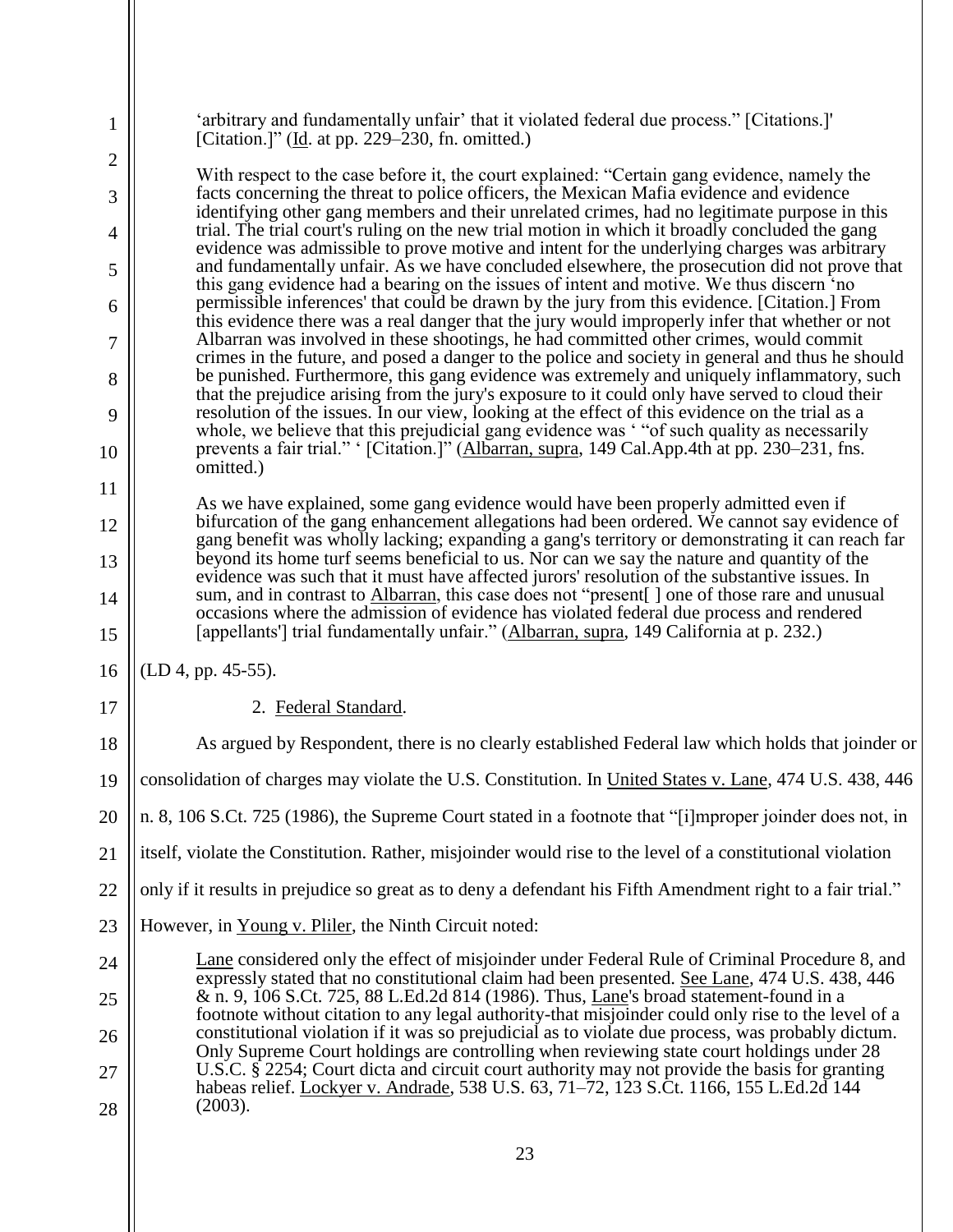1 Young, 273 Fed.Appx. 670, n. 1, 2008 WL 1757564 (9th Cir.2008) (unpublished); see also Collins v. Runnels, 603 F.3d 1127, 1132–33 (9th Cir.2010).

2 3

4

5

6

7

8

 $\mathbf{Q}$ 

10

11

12 In ascertaining what constitutes "clearly established Federal law," the Court must look to the "holdings, as opposed to the dicta, of [the Supreme Court's] decisions as of the time of the relevant state-court decision." Williams, 592 U.S. at 412. "In other words, 'clearly established Federal law' under § 2254(d)(1) is the governing legal principle or principles set forth by the Supreme Court at the time the state court renders its decision." Id. Given that there is no clearly established Federal law in this instance, the Court cannot grant relief, since habeas relief is triggered only when the state court adjudication runs afoul of clearly established federal law. This is also true with the broader issue of admission or exclusion of evidence in a state court trial. See, e.g., Estelle v. McGuire, 502 U.S. 62, 67 (1991); Jammal v. Van de Kamp, 926 F.2d 918, 920 (9<sup>th</sup> Cir. 1991)(admission of evidence is valid habeas issue only when the admission of the evidence resulted in a fundamentally unfair trial).

13

3. Analysis.

14 15 16 17 18 19 20 21 22 23 24 25 26 However, even assuming, arguendo, that the Supreme Court's footnote could be considered clearly established Federal law, no constitutional violation occurred in this case. "Improper joinder does not, in itself, violate the Constitution. Rather, misjoinder would rise to the level of a constitutional violation only if it results in prejudice so great as to deny a defendant his right to a fair trial." United States v. Lane, 474 U.S. 438, 446, fn. 8. Joinder of offenses results in a constitutional violation only if it renders a state trial unfair and violates due process. Herring v. Meachum, 11 F.3d 374, 377 (2nd Cir. 1993). A defendant must show actual prejudice resulted from the events as they unfolded during trial. Herring, 11 F.3d at 378, citing Opper v. U.S., 348 U.S. 84, 94-95 (1954). This prejudice is shown if the impermissible joinder had a substantial and injurious effect or influence in determining the jury's verdict. See Bean v. Calderon, 163 F.3d 1073, 1086 (9th Cir.1998); see also, Spencer v. Texas, 385 U.S. 554, 562 (1967) (while some prejudice may flow from joinder of offenses in criminal offenses, the risk is justified by convenience and guarded against by limiting instructions); Featherstone v. Estelle, 948 F.2d 1497, 1503 (9th Cir. 1991) (consolidation rests in the sound discretion of the state trial court).

27 28 Moreover, even assuming, arguendo, that clearly established federal law existed on this issue sufficient to qualify it as a legitimate federal habeas question, Petitioner has not made the required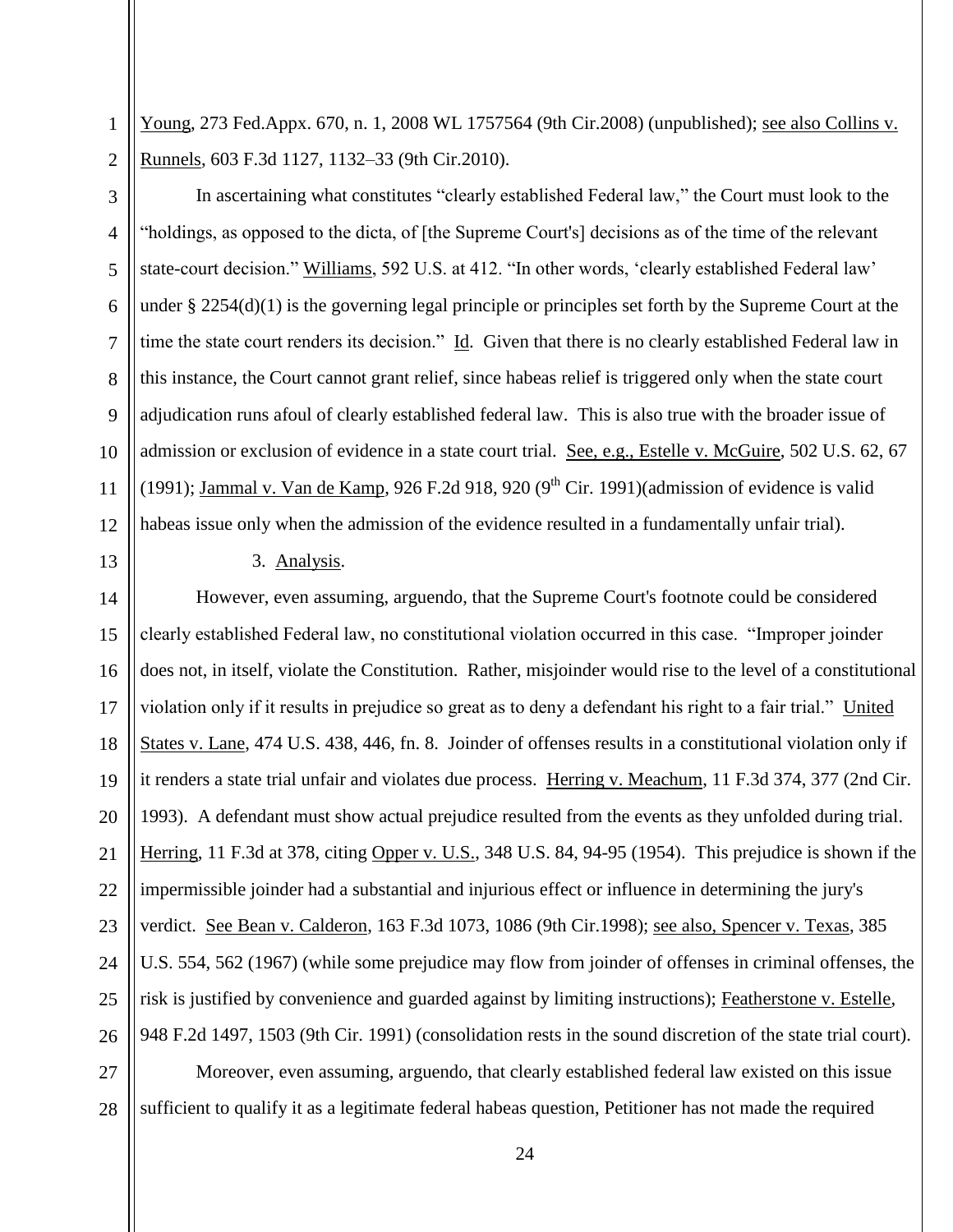1 showing that joinder of Petitioner's substantive charges with his gang enhancement charges resulted in actual prejudice or violated his right to due process.

2 3

4 5 6 7 8  $\mathbf{Q}$ 10 11 12 13 14 15 16 17 While conceding that the prosecution took the statutory requirement to prove two predicate crimes in order to establish that an organization is a street gang as an opportunity to present numerous instances of crimes committed by gang members, the  $5<sup>th</sup> DCA$  nevertheless went on to conclude that the abundance of inflammatory evidence presented by the overzealous prosecutor did not rise to the level of a federal constitutional violation. In so ruling, the state court pointed to both the fact that the victim was engaged in gang activities, i.e., "cooking" drugs at home in the presence of his children, and to the violent nature of the charged offenses, which, in the  $5<sup>th</sup> DCA's view$ , were as violent as the predicate acts introduced by the prosecution, and thus "neutralized" to some extent the prejudicial effect of the challenged evidence. The court also explained the evidence of Petitioner's guilt "was very strong, and the gang-violence evidence was not pervasive." Finally, the court noted the jurors were instructed to consider the gang evidence "only for the limited purpose of deciding whether a defendant acted with the intent, purpose, and knowledge required to prove the gang-related crime and enhancement and special circumstance allegations that were charged, and it cautioned jurors that they could not conclude from the evidence that a defendant was a person of bad character or had a disposition to commit crimes."

18 19 20 21 22 23 24 25 26 27 28 The Court agrees with the state court that there is a "fine line" between evidence that "constitutes legitimate proof of statutory elements" and evidence that "constitutes illegitimate proof of guilt by association." However, considering all of the circumstances, the Court cannot conclude the  $5<sup>th</sup>$ DCA's adjudication is objectively unreasonable. The Court agrees the proof of guilt in this case was very strong, the gang evidence was not pervasive, and the judge gave the appropriate limiting instructions which, it must be assumed, the jury read and followed. Considering the State of California permits the introduction of such evidence to prove the special allegations and enhancements, and the State also vests in the trial judge great discretion regarding the admission of such evidence in a trial on the substantive criminal charges, this Court is not persuaded that the admission of such gang evidence in this case resulted in prejudice so great that it denied Petitioner his right to a fair trial. United States v. Lane, 474 U.S. 438, 446, fn. 8. Accordingly, this claim should be denied.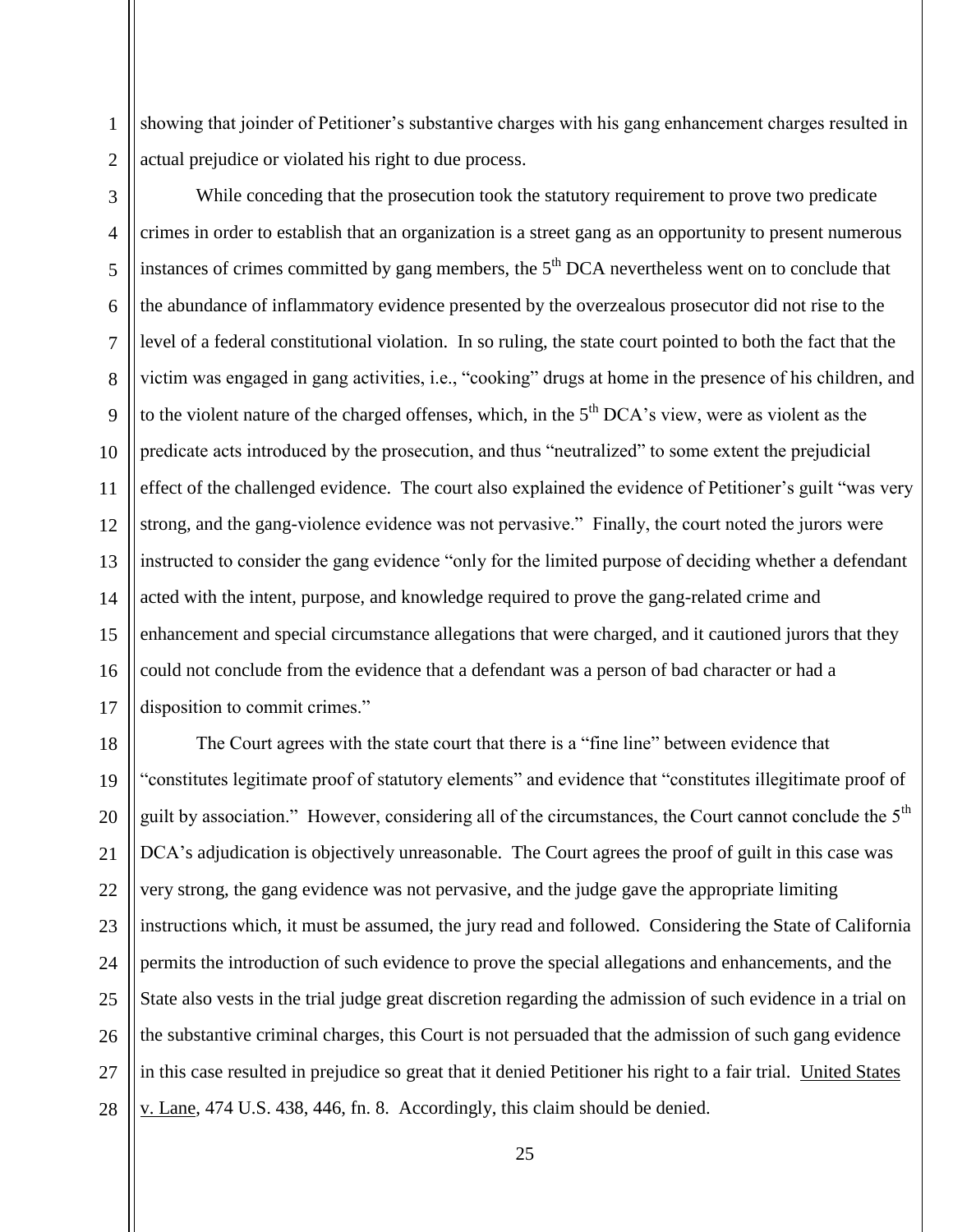| 1        | B. Identification of Petitioner                                                                                                                                                                                                                                                                 |
|----------|-------------------------------------------------------------------------------------------------------------------------------------------------------------------------------------------------------------------------------------------------------------------------------------------------|
| 2        | Petitioner next contends that the identification procedures used to identify Petitioner were                                                                                                                                                                                                    |
| 3        | impermissibly suggestive. This contention is also without merit.                                                                                                                                                                                                                                |
| 4        | 1. The $5^{th}$ DCA's Opinion.                                                                                                                                                                                                                                                                  |
| 5        | The 5 <sup>th</sup> DCA rejected Petitioner's claim as follows:                                                                                                                                                                                                                                 |
| 6<br>7   | Appellants contend that impermissibly suggestive procedures violated due process and tainted<br>various identifications of them as the perpetrators. We conclude the identifications were<br>properly admitted and that no due process violation has been shown.                                |
| 8        | 1. General Legal Principles                                                                                                                                                                                                                                                                     |
| 9        | "[A] violation of due process occurs if a pretrial identification procedure is "so impermissibly"                                                                                                                                                                                               |
| 10       | suggestive as to give rise to a very substantial likelihood of irreparable misidentification."<br>[Citations.]"" (People v. Sanders (1990) 51 Cal.3d 471, 508; Simmons v. United States, (1968)                                                                                                 |
| 11       | 390 U.S. 377, 384.) A "defendant's protection against suggestive identification procedures<br>encompasses not only the right to avoid methods that suggest the initial identification, but as                                                                                                   |
| 12       | well the right to avoid having suggestive methods transform a selection that was only tentative<br>into one that is positively certain. [Citation.] While a witness is entitled to become surer of an                                                                                           |
| 13       | identification, due process precludes the generation of that increased certainty through a<br>suggestive [identification procedure]. [Citations.]" (Raheem v. Kelly (2d Cir.2001) 257 F.3d<br>122, 135.                                                                                         |
| 14       |                                                                                                                                                                                                                                                                                                 |
| 15       | ""In deciding whether an extrajudicial identification is so unreliable as to violate a defendant's<br>right to due process, the court must ascertain (1) 'whether the identification procedure was                                                                                              |
| 16       | unduly suggestive and unnecessary,' and, if so, (2) whether the identification was nevertheless<br>reliable under the totality of the circumstances."' [Citation.]" (People v. Gonzalez (2006) 38<br>Cal.4th 932, 942; <u>see Stovall </u>                                                      |
| 17       | in Griffith v. Kentucky (1987) 479 U.S. 314, 320–328.) "The cases hold that despite an unduly<br>suggestive identification procedure, we may deem the identification reliable under the totality                                                                                                |
| 18       | of the circumstances, after we consider such factors as the witness's opportunity to view the<br>suspect at the time of the offense, the witness's degree of attention at that time, the accuracy of                                                                                            |
| 19<br>20 | the witness's prior description, the level of certainty the witness expressed when making the<br>identification, and the lapse of time between the offense and the identification. [Citation.]"<br>(People v. Cook (2007) 40 Cal.4th 1334, 1354; Neil v. Biggers (1972) 409 U.S. 188, 199–200.) |
|          | The defendant bears the burden of demonstrating " 'that the identification procedure resulted in                                                                                                                                                                                                |
| 21       | such unfairness that it abridged his rights to due process. [Citation.]' [Citations.]" (People v.<br>Sanders, supra, 51 Cal.3d at p. 508.) The defendant must show that the procedure was both                                                                                                  |
| 22       | unduly suggestive and unfair "as a demonstrable reality, not just speculation.' [Citation.]"<br>(People v. Cook, supra, 40 Cal.4th at p. 1355.) Contrary to Nichols's statement that the                                                                                                        |
| 23       | standard of review is unsettled, "[w]e review deferentially the trial court's findings of historical<br>fact, especially those that turn on credibility determinations, but we independently review the                                                                                         |
| 24       | trial court's ruling regarding whether, under those facts, a pretrial identification procedure was<br>unduly suggestive." (People v. Gonzalez, supra, 38 Cal.App.4th at p. 943; People v. Kennedy                                                                                               |
| 25       | $(2005)$ 36 Cal.4th 595, 608-609.)                                                                                                                                                                                                                                                              |
| 26       | 2. T.'s Identification of Dean                                                                                                                                                                                                                                                                  |
| 27       | a. Background                                                                                                                                                                                                                                                                                   |
| 28       |                                                                                                                                                                                                                                                                                                 |
|          |                                                                                                                                                                                                                                                                                                 |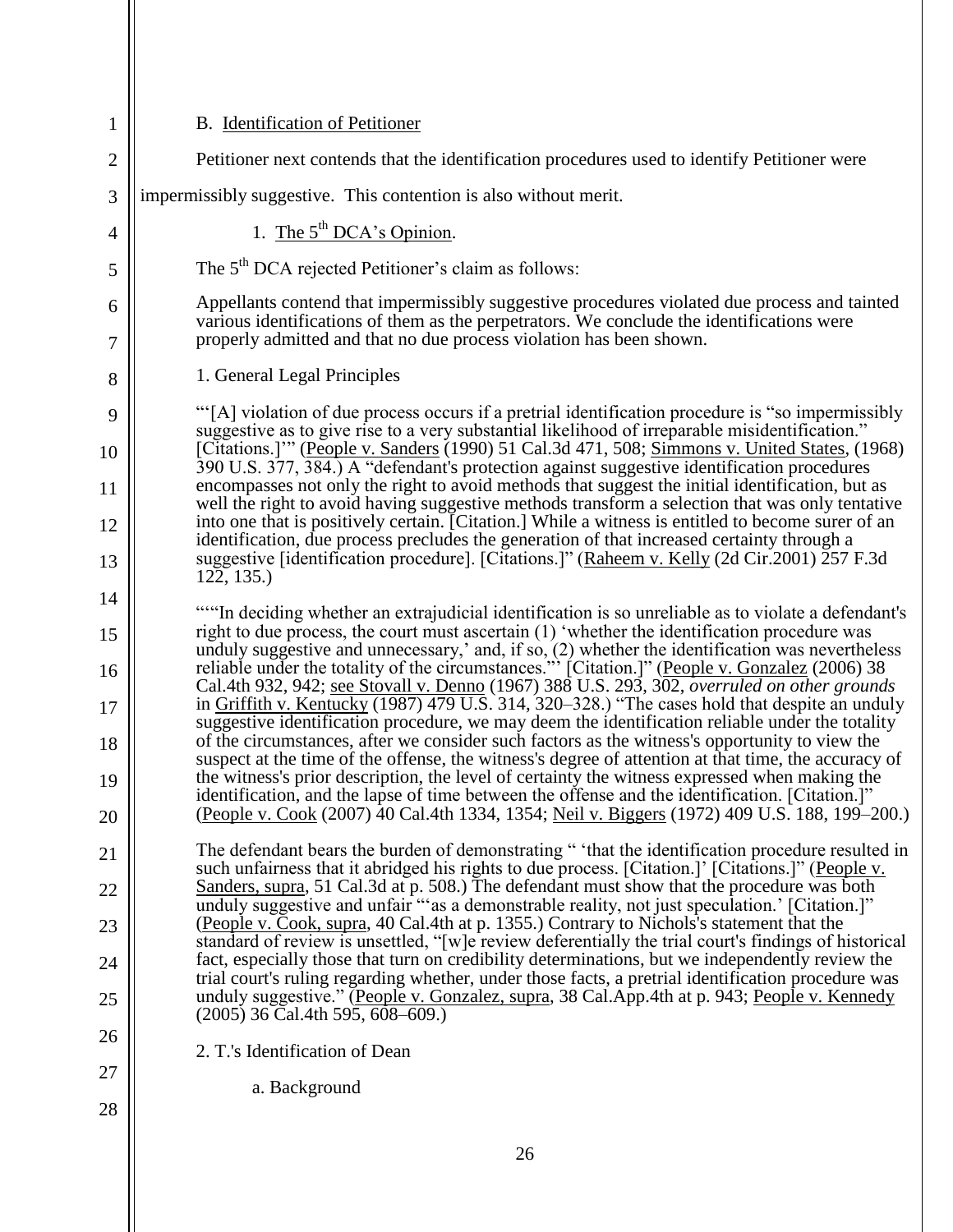While Detective Blake was interviewing T. shortly after the homicide, other officers were attempting to develop possible suspects. Brocchini put together a photographic array based both on physical descriptions given by T. and on persons who had been suspected of committing robberies in Modesto in the recent past. It did not contain appellants. Blake showed it to T. about 1:40 a.m. She was unable to pick out anyone. Brocchini subsequently gave Blake four more photographic lineups, which Blake showed to T. that afternoon. One of the lineups contained five photographs, while the others contained six each. None were of appellants. T. did not select anyone.

As the investigation focused on appellants, Blake obtained photographic lineups that included them. On the morning of March 7, 2002, he took People's exhibit 30–2, in which Dean's photograph appeared in the bottom right-hand corner, to T.'s house to show her.42 Before showing her the photographs, Blake read her the standard so-called Simmons43 advisement that admonished her that the fact the photographs were shown to her should not influence her judgment, and that it was as important to free innocent persons from suspicion as to identify guilty parties. T. studied the photographs, then pointed to Dean's picture and said, "'He's one of them. He was in my house.'" T. said he was the person who took her to the master bath to be with her children, and who watched over her during the incident. She also said he shot from the outside into the closet door in the master bedroom. T. looked at the photographs for about two seconds; there was no hesitation in her identification. At trial, T. confirmed that she recognized Dean when viewing the photographs.

Appellants objected to People's exhibit 30–2, arguing that the photographic lineup was suggestive because Dean's photograph stood out from the others due to the degree of brightness in the picture.45 Counsel for Dean described Dean's photograph as looking "like the only one for which a flash unit was used." The prosecutor responded that, although the flash "lit [Dean] up," the array was not unduly suggestive because all of the photographs were of similar-looking individuals. The trial court examined the exhibit and found that the faces and hairstyles were all fairly similar, and that all of the individuals had facial hair; with respect to differences, Dean's picture was brighter than the others, and he was the only person wearing a white shirt. The trial court concluded that, looking at the lineup overall, it was not "unfair or necessarily something that would lead to an improper identification or that would make [Dean] quicker to be chosen because of those differences"; hence, there was no due process violation. As set out in the statement of facts, ante, T. identified all three appellants at trial. She testified that she estimated she was at the doorway of the bathroom for around five minutes, and that about 10 minutes elapsed between when the intruders entered the house until Ruiz was shot.

b. Analysis

1

2

3

4

5

6

7

8

9

10

11

12

13

14

15

16

17

18

19

20

21

22

23

24

25

26

27

28

Appellants complain that the photograph of Dean contained in People's exhibit 30–2 stands out because it is brighter than the other photographs, and Dean is the only individual wearing a white shirt. They also contend that the fact a detective took the array to T.'s house in the middle of the day, four days after the homicide, implicitly telegraphed to her that there was a likely suspect in the lineup.

"To determine whether a procedure is unduly suggestive, we ask 'whether anything caused defendant to "stand out" from the others in a way that would suggest the witness should select him.' [Citations.]" (People v. Yeoman, supra, 31 Cal.4th at p. 124.) We have examined the exhibit in question; all the photographs are of African–American males, generally of the same age, complexion, and build, and all with some sort of facial hair. Minor differences in facial hair, hair style, background color, and image size do not make a lineup suggestive. (People v. Johnson (1992) 3 Cal.4th 1183, 1217; <u>see People v. Holt</u> (1972) 28 Cal.App.3d 343, 350, disapproved on other grounds in Evans v. Superior Court (1974) 11 Cal.3d 617, 625, fn. 6.) Similarly, a lineup is not made suggestive by the fact the defendant is the only participant wearing a certain type of clothing, at least where, as here, the clothing is neither distinctive nor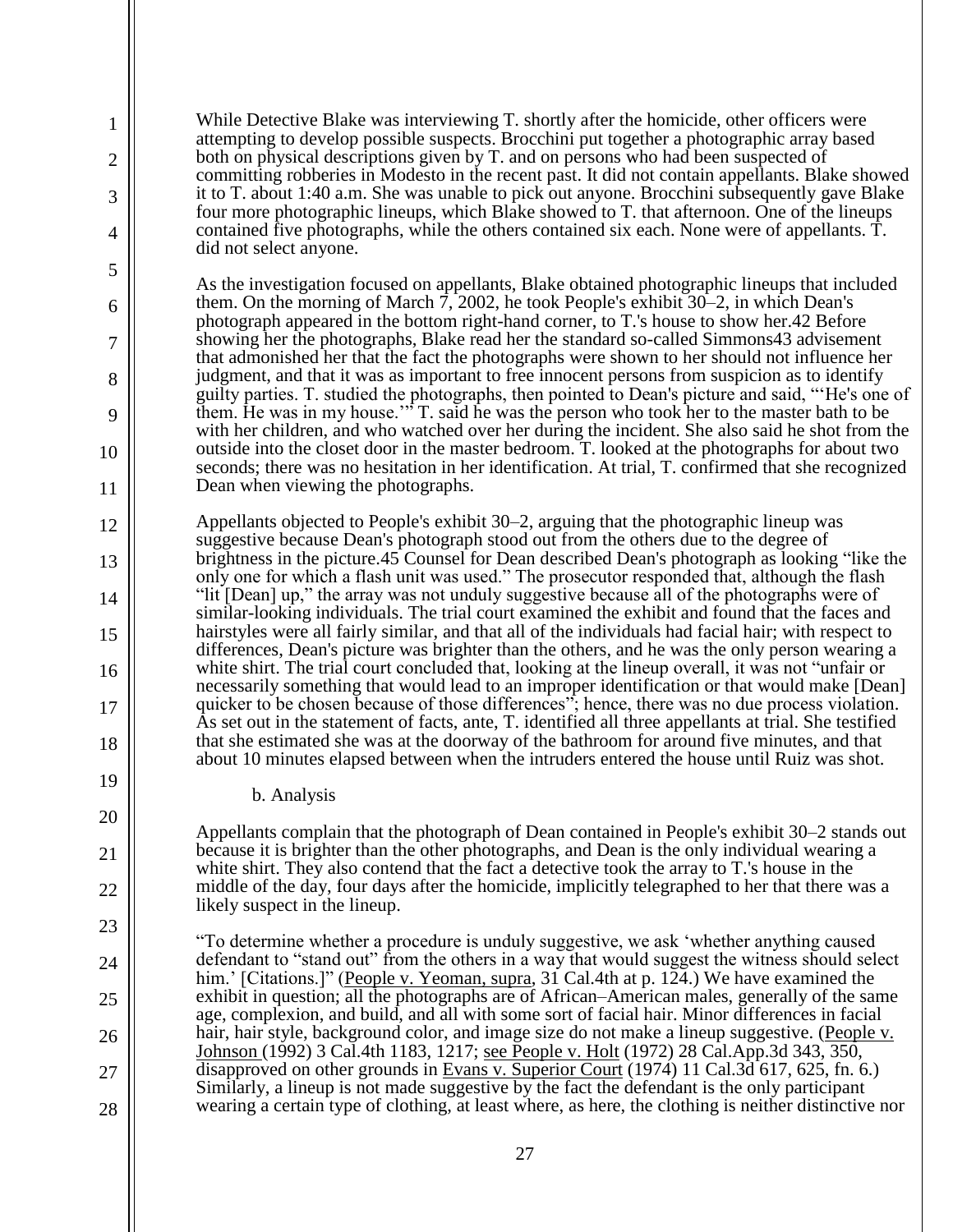| 1<br>2   | does it match important elements of the description provided by the witness. (See Foster v.<br>California (1969) 394 U.S. 440, 442–443; People v. Gonzalez, supra, 38 Cal.4th at p. 943–944;<br>People v. Carter, supra, 36 Cal.4th at pp. 1162–1163; People v. Johnson, supra, 3 Cal.4th at p.           |
|----------|-----------------------------------------------------------------------------------------------------------------------------------------------------------------------------------------------------------------------------------------------------------------------------------------------------------|
| 3        | 1217; Raheem v. Kelley, supra, 257 F.3d at pp. 134–135.) As for appellants' claim the<br>circumstances under which the photographs were shown implicitly telegraphed to T. that there<br>was a suspect in the lineup, "[a] nyone asked to view a lineup would naturally assume the                        |
| 4        | police had a suspect.' [Citation.] This circumstance does not render the lineup unduly<br>suggestive. [Citation.]" (People v. Avila (2009) 46 Cal.4th 680, 699.)                                                                                                                                          |
| 5        | This leaves us to consider the undeniable fact that Dean's photograph is brighter than the rest.                                                                                                                                                                                                          |
| 6        | Differences in images, such as discoloration, the size of the border around the photograph, and<br>whether some images are glossy while others are not, are generally held to be "trivial"                                                                                                                |
| 7        | distinctions [that] are immaterial. [Citation.]" (People v. Carter, supra, 36 Cal.4th at p. 1163;<br>see, e.g., People v. Gonzalez, supra, 38 Cal.4th at p. 943; People v. Johnson, supra, 3 Cal.4th at                                                                                                   |
| 8<br>9   | p. 1217.) Here, Dean's photograph is only somewhat brighter than the photograph in the upper<br>left-hand corner, and differences in photographic quality and lighting are apparent in all six<br>photographs.                                                                                            |
|          |                                                                                                                                                                                                                                                                                                           |
| 10       | Even were we to find the photographic array somewhat suggestive, under the totality of the<br>circumstances, and considering the factors set out in <u>Neil v. Biggers, supra</u> , 409 U.S. at pages<br>199–200, we find "no substantial likelihood" that T. (or R., for that matter) misidentified Dean |
| 11<br>12 | when viewing the six photographs. (People v. Cunningham (2001) 25 Cal.4th 926, 990; People<br>v. Sanders, supra, 51 Cal.3d at pp. 508–509; see People v. Phan, supra, 14 Cal.App.4th at p.                                                                                                                |
|          | 1462.) Accordingly, no due process violation as been shown.                                                                                                                                                                                                                                               |
| 13       | 3. R.'s Identification of Dean                                                                                                                                                                                                                                                                            |
| 14<br>15 | a. Background                                                                                                                                                                                                                                                                                             |
| 16       | At the time Blake read the admonishment to T. and showed her People's exhibit 30–2, he and<br>she were at the dining room table. R. and her brother were watching a videotape in the living                                                                                                               |
| 17       | room, just off of the dining area. The rooms are separated by a half wall and a step, so that the<br>living room is about eight or nine inches lower than the dining room. The children were seated                                                                                                       |
| 18       | on a couch, facing the television, and appeared to be paying attention to it. The table where<br>Blake and T. sat was about 20 feet away and behind the children. Blake was seated facing the<br>living room, and he kept his eye on the children and paid attention to where they were while T.          |
| 19       | was looking at the photographs. When having different witnesses look at a lineup, Blake seeks<br>to separate them so that they do not influence each other. He believed he was able to                                                                                                                    |
| 20       | accomplish that in this instance. Generally speaking, the children were in a position in which<br>they could not see what Blake and T. were doing. Blake did not believe the children could hear                                                                                                          |
| 21       | the exact words he and T. were using.                                                                                                                                                                                                                                                                     |
| 22       | After T. finished looking at People's exhibit 30–2, she gave Blake a piece of evidence she had<br>found. He and she were concentrating on that when R, came up to the table and looked at the                                                                                                             |
| 23       | lineup, which was lying by T.'s hand. R. pointed to Dean's picture and said, "the was in my<br>house." R. told Blake that after she had crawled out of the bathroom window, she saw two                                                                                                                   |
| 24       | groups of men run past her. Dean was in the first group. It did not strike Blake as odd that R.                                                                                                                                                                                                           |
| 25       | used almost the same terminology as T.; in his experience, children mimic the type of language<br>and grammar that their parents use or that they are around.                                                                                                                                             |
|          |                                                                                                                                                                                                                                                                                                           |
| 26       | Appellants objected that R. saw T. make the identification and made the same identification for                                                                                                                                                                                                           |
| 27       | that reason; accordingly, R.'s identification was tainted. The prosecutor responded that the<br>identifications were made separately. The trial court ruled that the jury should determine, as<br>part of the case, whether R. was sufficiently isolated from T.'s identification.                        |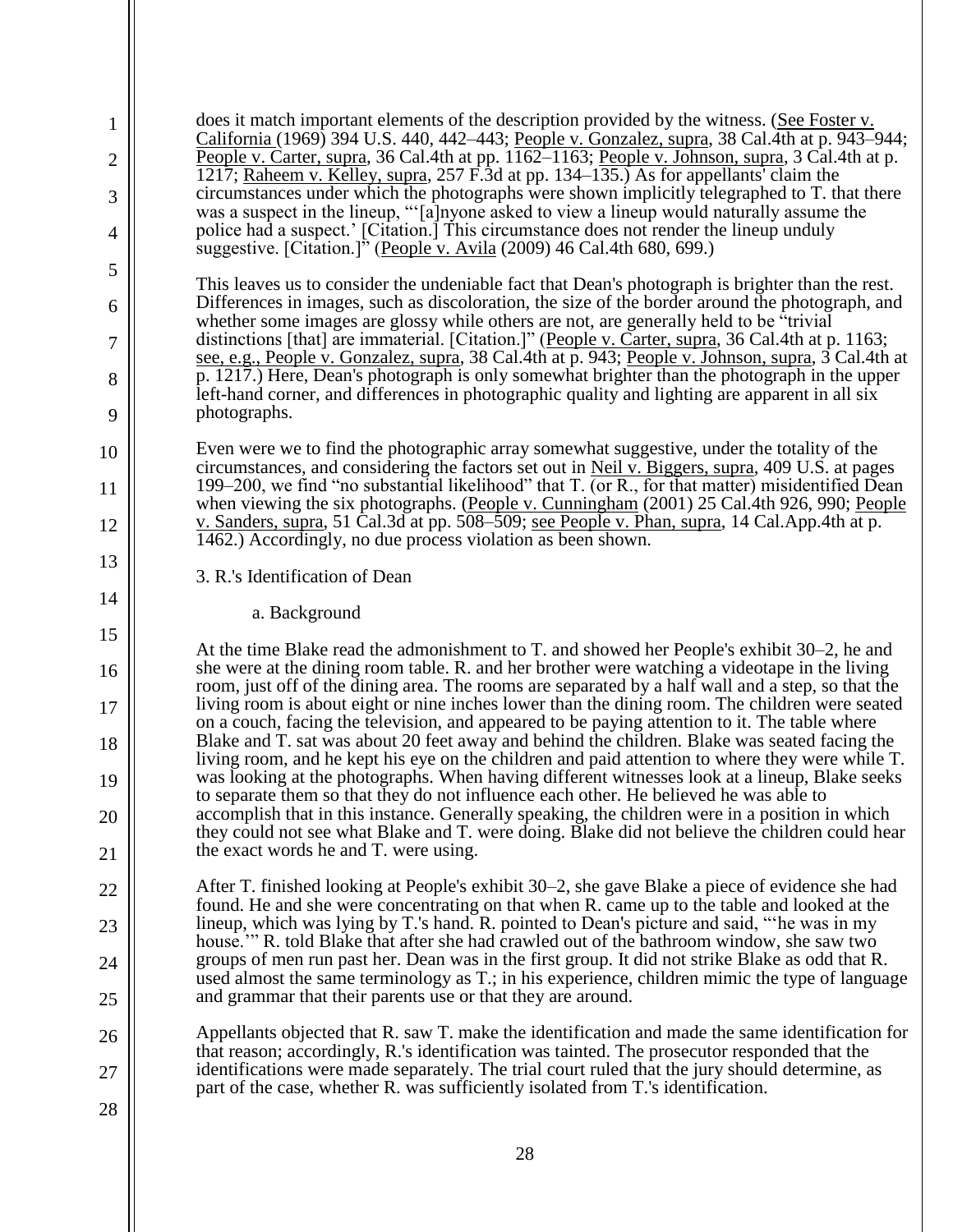1 2 3 4 5 6 7 8 9 10 11 12 13 14 15 16 17 18 19 20 21 22 23 24 25 26 27 28 At trial, R. testified that the man whose photograph she identified was the one who came into the room, went back out, and brought her mother in. She was "[r]eally sure" the man in the photograph was one of the robbers who was in the house that night. She also saw him again when she was on her way to the neighbor's house. He was one of the men by the fence. She saw him there for about 10 seconds. When shown People's exhibit 30–2 by the prosecutor, she identified the picture of Dean as being the person with the messed-up teeth who brought her mother into the room. She then identified Dean in court. On cross-examination, R. testified that at the time she was shown the photographs, she was told to pick out a person who looked like he had been in the house. The investigator and T. were present when R. was shown the photographs, and T. was sitting next to R.R. thought the investigator had already shown photographs to T.; she did not know whether T. had picked any out because R. was not sitting next to T. the whole time. Instead, R. was walking around the house and watching television. R. was in the living room and T.'s bedroom. A bar or divider separated the living room from the dining room, although R. was tall enough to see over it. R. testified that she and T. talked about what happened on the night Ruiz was shot; however, T. only asked what R. had seen, and did not tell R. what she (T.) saw. b. Analysis Appellants contend R.'s identification of Dean was tainted by her having seen her mother make an identification of Dean. The record does not support a conclusion that R. had any idea that T. had made an identification, let alone which photograph she chose. Under the circumstances, appellant has failed to show that the identification procedure was unduly suggestive or that R.'s identification of Dean was tainted. (See People v. Cook, supra, 40 Cal.4th at pp. 1354–1355; People v. Clark (1992) 3 Cal.4th 41, 136, fn. 17.) The jury was free to take the circumstances under which the identification was made, and Eisen's testimony, into account in determining the weight to give to R.'s identification of Dean. (LD 4, pp. 56-63). 2. Federal Standard. It is clearly established federal law that a defendant has a due process right not to be identified prior to trial in a manner that is "unnecessarily suggestive and conducive to irreparable mistaken identification." Stovall v. Denno, 388 U.S. 293, 301-02, 87 S.Ct. 1967, 1972 (1967), *overruled on other grounds by* Griffith v. Kentucky, 479 U.S. 314, 326, 107 S.Ct. 708 (1987). The U.S. Supreme Court has adopted a "totality of the circumstances" test to be used in the analysis of identification testimony. Manson v. Brathwaite, 432 U.S. 98, 114, 97 S.Ct. 2243, 2253 (1977). Identification testimony, even if flawed by improper police behavior, remains admissible if it appears reliable. Id.; see also Neil v. Biggers, 409 U.S. 188, 199, 93 S.Ct. 375, 382 (1972); Simmons v. United States, 390 U.S. 377, 384, 88 S.Ct. 967 (1968); Stovall, 388 U.S. at 302. Thus, an unnecessarily suggestive identification is not subject to a "per se" exclusion. Manson, 432 U.S. at 114.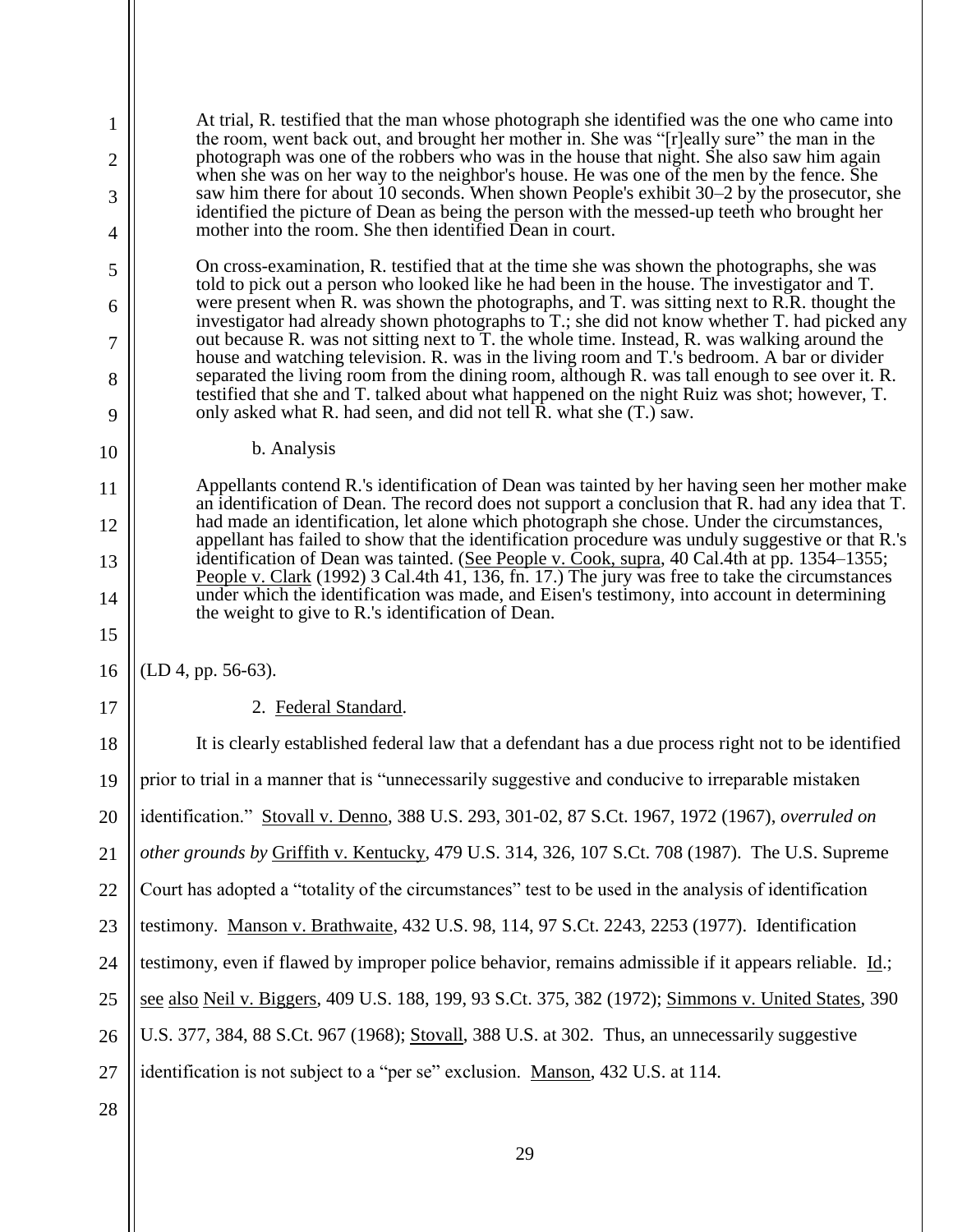| $\mathbf{1}$   | In United States v. Wade, the Supreme Court described "numerous instances of suggestive                                                                                                                                                                                                                 |
|----------------|---------------------------------------------------------------------------------------------------------------------------------------------------------------------------------------------------------------------------------------------------------------------------------------------------------|
| $\overline{2}$ | procedures:"                                                                                                                                                                                                                                                                                            |
| 3              | that all in the lineup but the suspect were known to the identifying witness, that the other                                                                                                                                                                                                            |
| $\overline{4}$ | participants in a lineup were grossly dissimilar in appearance to the suspect, that only the<br>suspect was required to wear distinctive clothing which the culprit allegedly wore, that the                                                                                                            |
| 5              | witness is told by the police that they have caught the culprit after which the defendant is<br>brought before the witness alone or is viewed in jail, that the suspect is pointed out before or<br>during a lineup, and that the participants in the lineup are asked to try on an article of clothing |
| 6              | which fits only the suspect.                                                                                                                                                                                                                                                                            |
| 7              | Wade, 388 U.S. 218, 233, 87 S.Ct. 1926 (1967) (footnotes omitted). The Court also cited other                                                                                                                                                                                                           |
| 8              | "striking examples:"                                                                                                                                                                                                                                                                                    |
| 9              | In a Canadian case  the defendant had been picked out of a line-up of six men, of which he<br>was the only Oriental. In other cases, a black-haired suspect was placed among a group of                                                                                                                 |
| 10             | light-haired persons, tall suspects have been made to stand with short non-suspects, and, in a<br>case where the perpetrator of the crime was known to be a youth, a suspect under twenty was                                                                                                           |
| 11             | placed in a line-up with five other persons, all of whom were forty or over.                                                                                                                                                                                                                            |
| 12             | Id. at 232, 87 S.Ct. 1926 (quoting Patrick M. Wall, Eye–Witness Identification in Criminal Cases 53).                                                                                                                                                                                                   |
| 13             | Suggestive lineups, the Supreme Court has explained, are particularly dangerous because they                                                                                                                                                                                                            |
| 14             | can taint later proceedings: "Regardless of how the initial misidentification comes about, the witness                                                                                                                                                                                                  |
| 15             | thereafter is apt to retain in his memory the image of the photograph rather than of the person actually                                                                                                                                                                                                |
| 16             | seen, reducing the trustworthiness of subsequent lineup or courtroom identification." Simmons, 390                                                                                                                                                                                                      |
| 17             | U.S. at 383–84. As the Court warned: "A major factor contributing to the high incidence of                                                                                                                                                                                                              |
| 18             | miscarriage of justice from mistaken identification has been the degree of suggestion inherent in the                                                                                                                                                                                                   |
| 19             | manner in which the prosecution presents the suspect to witnesses for pretrial identification." Wade,                                                                                                                                                                                                   |
| 20             | 388 U.S. at 228. Guarding against the effects of suggestive identification practices is critical to                                                                                                                                                                                                     |
| 21             | conducting a fair trial.                                                                                                                                                                                                                                                                                |
| 22             | As mentioned, however, even a suggestive lineup does not violate due process if the                                                                                                                                                                                                                     |
| 23             | identification has independent reliability. To determine whether there is such reliability, the Supreme                                                                                                                                                                                                 |
| 24             | Court requires federal courts to consider the "totality of the circumstances," including the following                                                                                                                                                                                                  |
| 25             | factors: (1) the informer's opportunity to view the criminal at the time of the crime, (2) the witness'                                                                                                                                                                                                 |
| 26             | degree of attention, (3) the accuracy of the witness' prior description of the criminal, (4) the level of                                                                                                                                                                                               |
| 27             | certainty demonstrated by the witness at the confrontation, and (5) the length of time between the                                                                                                                                                                                                      |
| 28             | crime and confrontation. Manson, 432 U.S. at 113-114; Neil v. Biggers, 409 U.S. at 199-200.                                                                                                                                                                                                             |
|                |                                                                                                                                                                                                                                                                                                         |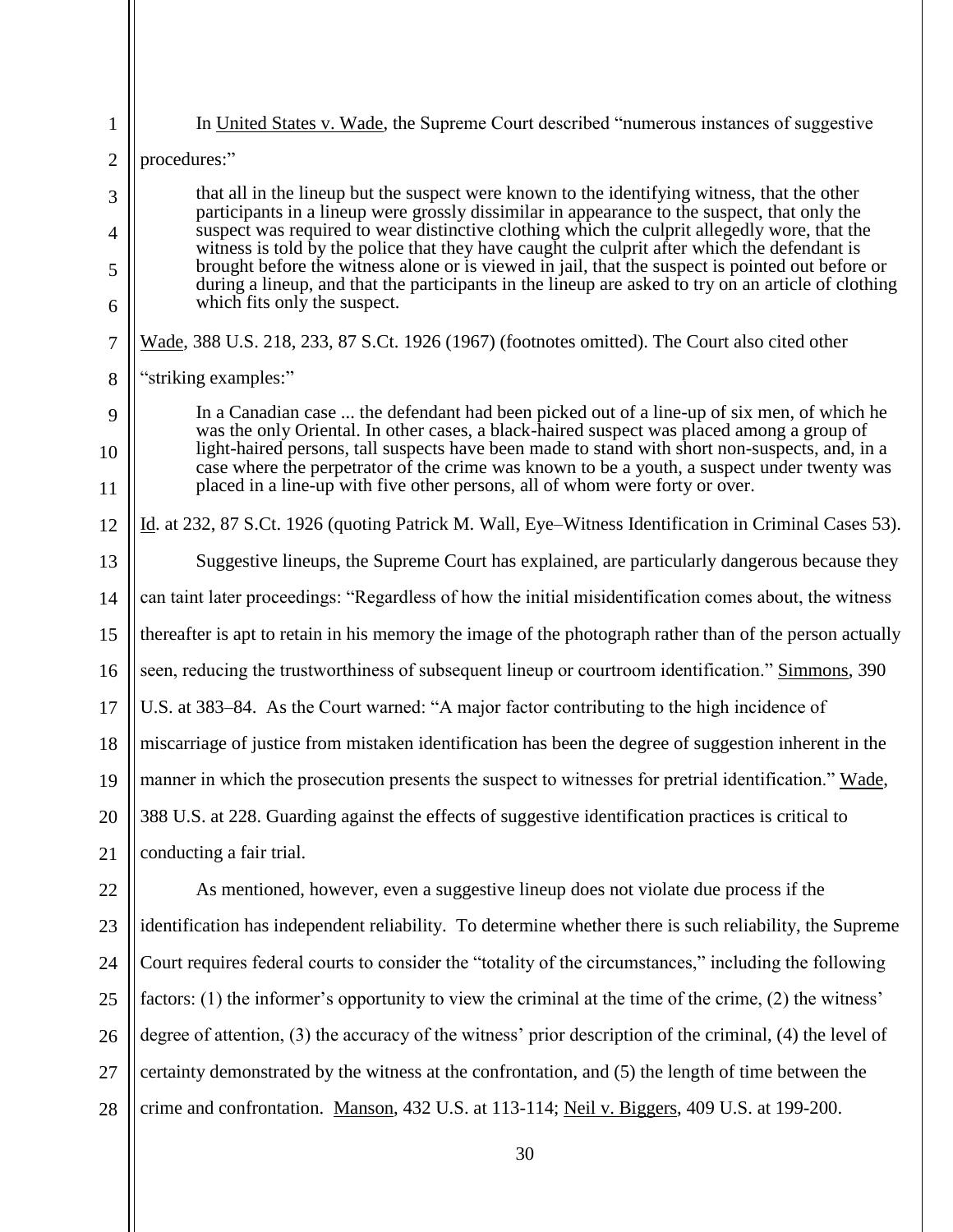$\mathbf{Q}$ 10 12 there must be a "substantial likelihood of irreparable misidentification" under the "'"totality of the circumstances"'" to warrant reversal of a conviction on this ground. Manson, 432 U.S. at 104–107; see also Johnson v. Sublett, 63 F.3d 926, 929 (9th Cir.1995). State findings concerning the factors outlined by the Supreme Court in Neil v. Biggers are considered factual and must therefore be granted a presumption of correctness. 28 U.S.C. § 2254(e)(1); see Jarrett v. Headley, 802 F.2d 34, 42 (2d Cir.1986); Sumner v. Mata, 445 U.S. 591, 592, 102 S.Ct. 1303 (1981). However, the ultimate question of constitutionality of pretrial identification procedures is a mixed question of fact and law, and hence is not governed by the presumption. Sumner, 449 U.S. at 597. "[T]he federal court may give different weight to the facts as found by the state court and may reach a different conclusion in light of the legal standard. But the questions of fact that underlie this ultimate conclusion are governed by the statutory presumption...." Id. (emphasis in original). Thus, whether a witness had the opportunity to observe the crime or gave a detailed description are questions

The defendant bears the burden of demonstrating the existence of an unreliable identification procedure. [Citations.] "The question is whether anything caused defendant to 'stand out' from the others in a way that would suggest the witness should select him." [Citation.] ¶ Moreover,

of fact to which the presumption applies. Sumner, 455 U.S. at 596.

15 16 17 18 19 20 Under the AEDPA, a determination of whether a court has unreasonably applied a legal standard depends in large measure on the specificity of the standard at issue. Indeed, "[a]pplying a general standard to a specific case can demand a substantial element of judgment," Yarborough, 541 U.S. at 664, whereas a standard defined with exacting specificity can be applied almost mechanically. Therefore, "[t]he more general the rule, the more leeway courts have in reaching outcomes in case-bycase determinations." Id.

## 3. Analysis.

1

2

3

4

5

6

7

8

11

13

14

21

22 23 24 25 Preliminarily, the Court notes that the state court decision relies upon the standard set forth in Simmons. Hence, the state court applied the correct federal standard, and the only task remaining is to determine whether the state court's application of that standard was objectively unreasonable. In the Court's view, it was not.

26 27 28 Petitioner's main complaint is that his photograph was "strongly lit" and therefore stood out among the other "dark and shadowy" photographs. (Doc. 1, p. 3). Petitioner also contends that the lineup was "hastily assembled" and then "transmitted electronically" to the local police. (Id.). The 5<sup>th</sup>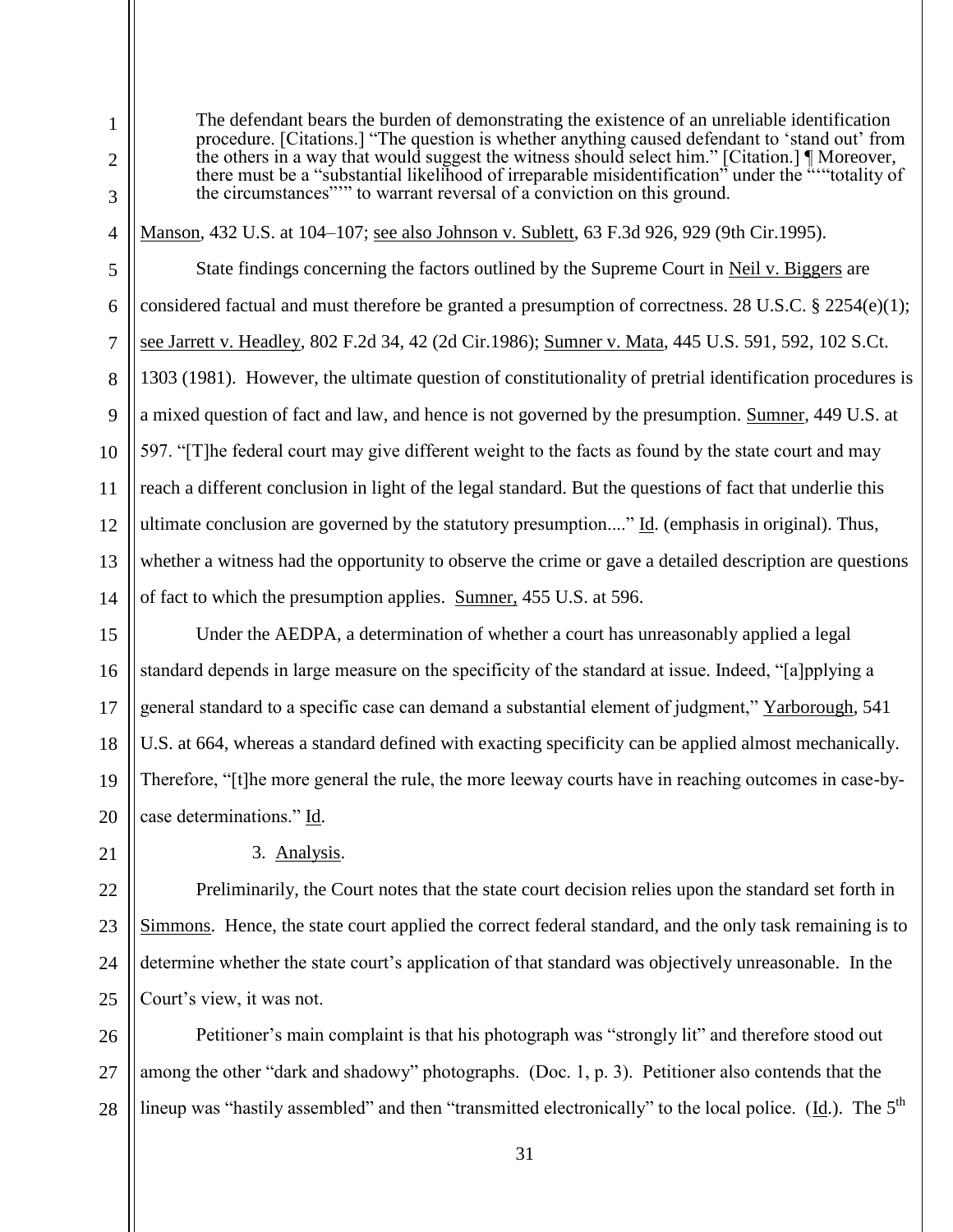| $\mathbf{1}$   | DCA spent considerable time discussing Petitioner's allegation that his photograph was unusually                                                                                                                                                              |
|----------------|---------------------------------------------------------------------------------------------------------------------------------------------------------------------------------------------------------------------------------------------------------------|
| $\overline{2}$ | bright before rejecting it. The state court noted that Petitioner's photo was only "somewhat brighter"                                                                                                                                                        |
| 3              | than one of the other photos, and that all of the photos exhibited "differences in photographic quality"                                                                                                                                                      |
| $\overline{4}$ | and lighting." However, the court also observed that, after examining the photographs, it was apparent                                                                                                                                                        |
| 5              | that all of the photos were of African American males of approximately the same age, complexion,                                                                                                                                                              |
| 6              | and build and that all had some form of facial hair. The court also noted that the officer assigned to the                                                                                                                                                    |
| 7              | lineup gave the witness the appropriate admonition under Simmons, and that the witness, without                                                                                                                                                               |
| 8              | hesitation, identified Petitioner in about two seconds. Under all of the circumstances, the state court's                                                                                                                                                     |
| 9              | adjudication that the lineup was not unconstitutionally suggestive was not objectively unreasonable.                                                                                                                                                          |
| 10             | Hence, the claim should be denied. $2$                                                                                                                                                                                                                        |
| 11             | C. Prosecutorial Misconduct                                                                                                                                                                                                                                   |
| 12             | Petitioner next claims that the prosecution committed conduct by withholding material                                                                                                                                                                         |
| 13             | evidence. This contention too is without merit.                                                                                                                                                                                                               |
| 14             | 1. The $5th DCA's Opinion.$                                                                                                                                                                                                                                   |
| 15             | The 5 <sup>th</sup> DCA rejected Petitioner's claim as follows:                                                                                                                                                                                               |
| 16             | Appellants contend the judgments must be reversed because the prosecution violated Brady v.                                                                                                                                                                   |
|                |                                                                                                                                                                                                                                                               |
| 17             | Maryland (1963) 373 U.S. 83 (Brady) and its progeny by withholding evidence that Phillip<br>Collins was a gang member, that he perjured himself on that point, and that Detective                                                                             |
| 18             | Brocchini and Sergeant Helton corroborated the perjury. We find no cause for reversal of the<br>judgments.                                                                                                                                                    |
| 19             |                                                                                                                                                                                                                                                               |
| 20             | 1. Background<br>Collins's involvement in the case is summarized in the statement of facts, ante. During                                                                                                                                                      |
| 21             | examination by the prosecutor, he testified that he "hung out" with Bloods while growing up<br>on the west side of Modesto and bought drugs from them. He further testified that gang                                                                         |
| 22             | members use tattoos to signify what gang they are from, and that he had seen them use<br>geographical tattoos such as the name of their town or "West Side," "North Side," or "                                                                               |
| 23             | 'East Side.'" On cross-examination, Collins testified that he was never a gang member. He<br>admitted having a "Westside Blood" tattoo, but, when asked whether that term had a gang                                                                          |
| 24             | connotation, he said he got it in CRC to fit in, and that there were no Westside Bloods in<br>Modesto. When asked, "So you were just a Westside Blood in CRC?" Collins replied, "Yes."                                                                        |
| 25             |                                                                                                                                                                                                                                                               |
| 26             |                                                                                                                                                                                                                                                               |
| 27             | The 5 <sup>th</sup> DCA's opinion addresses the identifications made by both the victim's wife and his daughter. However, in his<br>petition, Petitioner only objects to the identification made by the wife. (Doc. 1, p. 3). Accordingly, the Court does not |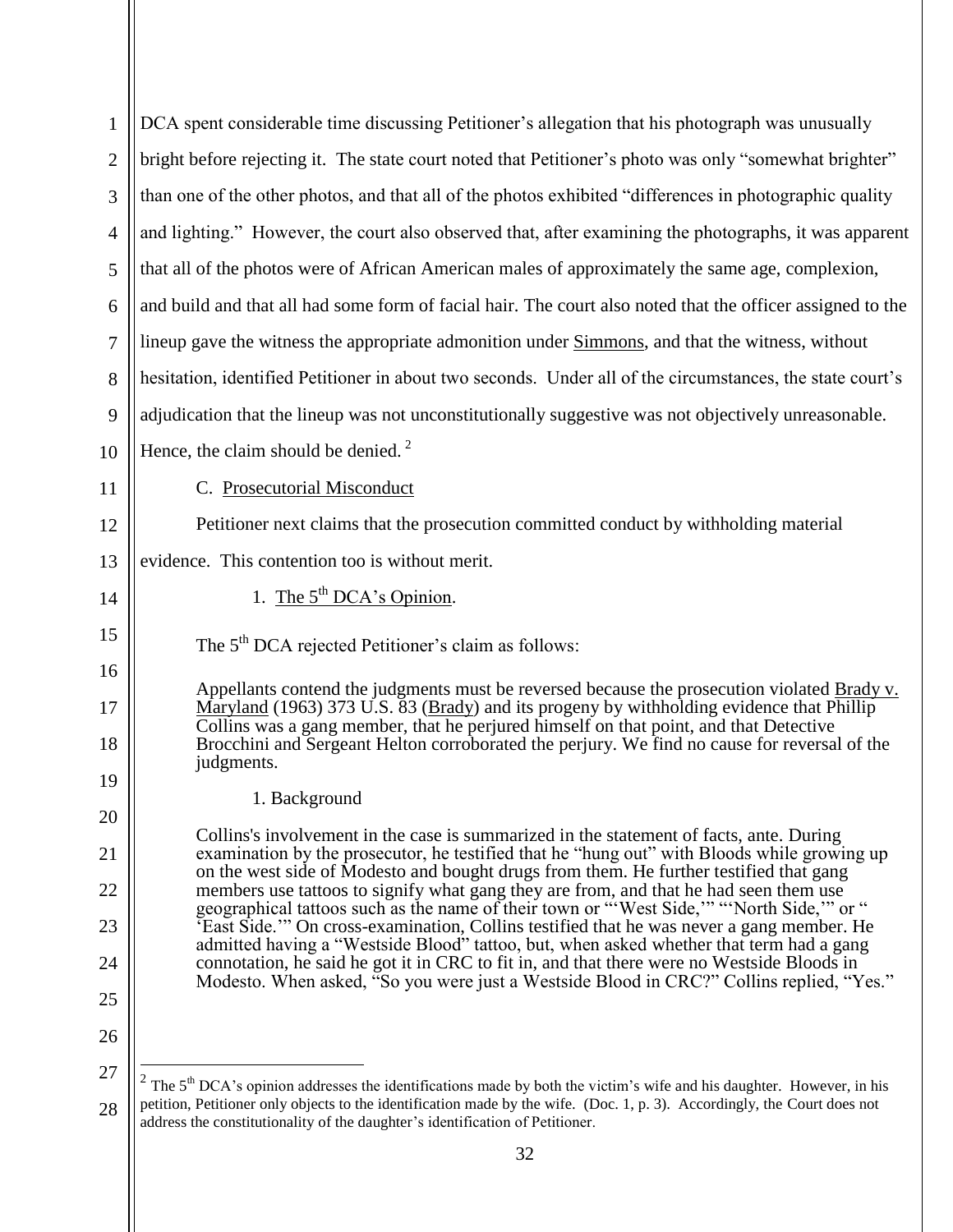Helton testified on cross-examination that, to his knowledge, Collins was never a member of a criminal street gang, and that Helton probably would have known had he been. When Brocchini was asked, "Is Phil Collins a gang member?" he replied, "No." Asked how he knew, Brocchini testified: "Because I worked in the gang unit for a long time and I knew Phil Collins, too. He was a drug dealer."

1

2

3

4

5

6

7

8

9

10

11

12

13

14

15

16

17

18

19

20

21

22

23

24

25

26

27

28

Appellants each filed a motion for new trial. Nichols asserted in part that Brocchini had prepared a report, dated February 10, 1998, in which Collins was included as a member of the Oak Street Posse (OSP), a known criminal street gang, and that this information was material to Collins's credibility, known by Brocchini, and not disclosed to the defense. A copy of the report, which identified "Collins, Phillip" as the person listed as "Philthy Phill" in the "105" column of the OSP roster, was attached as an exhibit.

An evidentiary hearing was held. Brocchini testified that about a year after his trial testimony, he was reviewing the particular MPD case report number referenced on a subpoena he received from the defense when he found a report he had written as a gang deputy in 1998. The report concerned a handwritten list found by a deputy in the jail cell of Norval Williams. It was a then-current list of OSP gang members. In 1998, OSP, a Black criminal street gang operating in Stanislaus County, had both Crips and Bloods in it. The list was split into two halves, the 105 section and the 213 section, with those numbers being addresses on Oak Street. The 105 section was Blood gang members who claimed OSP, while the 213 section was Crip gang members who claimed OSP. After the list was found under a bunk in the jail, Brocchini deciphered the identity of some of the people. He was able to do so from working in the gang unit for a long time and talking to them and hearing what they called each other. One of the names on the list was "Philthy Phill," whom Brocchini identified as the same Phillip Collins who testified at trial. In writing the report, Brocchini never said Collins was a Blood; Collins was listed by an OSP member as being in that gang as a Blood. When Brocchini heard Collins deny at trial that he was a gang member, Brocchini believed him because Brocchini had not come across any field identification cards with Collins's name on them.

Brocchini further testified that at trial, because he was asked to render an opinion concerning whether appellants were criminal street gang members, he did a gang workup on them. He did not do anything similar with regard to Collins during the pendency of this matter. Moreover, he would not identify anyone as a gang member simply because the person's name was on the roster, because that alone would not meet a sufficient number of MPD's criteria. Collins had a gang tattoo, and Brocchini knew he associated with gang members and that he had been named by other people as a gang member at the time Collins testified. That fit three of the criteria used by MPD to establish who was a gang member. Even assuming Collins was a gang member in 1998, however, this would not necessarily mean he was still a gang member when he testified, as it is possible to get out of the gang. Brocchini did not know about Collins's tattoo until Collins testified about it, and he opined that Collins was not a gang member at the time Collins testified that he was not a gang member.

Brocchini did not tell anyone about the OSP roster or give a copy to the defense prior to trial because he did not remember it. The list was in a file regarding Norval Williams. Given the way MPD's database was set up, the only name entered in it would have been the one indexed on the front, i.e., Williams. The MPD gang unit did not keep an individual file for each suspected gang member; there was no file for Collins.

In its written ruling on the new trial motions, the trial court stated: "The Court finds Detective Brocchini's testimony to be disingenuous. In 1998, Collins was associating with gang members, had a gang monicker [sic ], a gang tattoo, and was listed on a gang roster. MPD's own criteria provide that a person isn't considered a 'drop-out' until there has been at least 5 years of no activity. In stating his opinion at trial, Brocchini did not state the many gang indicators that he was disregarding in reaching his fairly incredible opinion. Moreover, his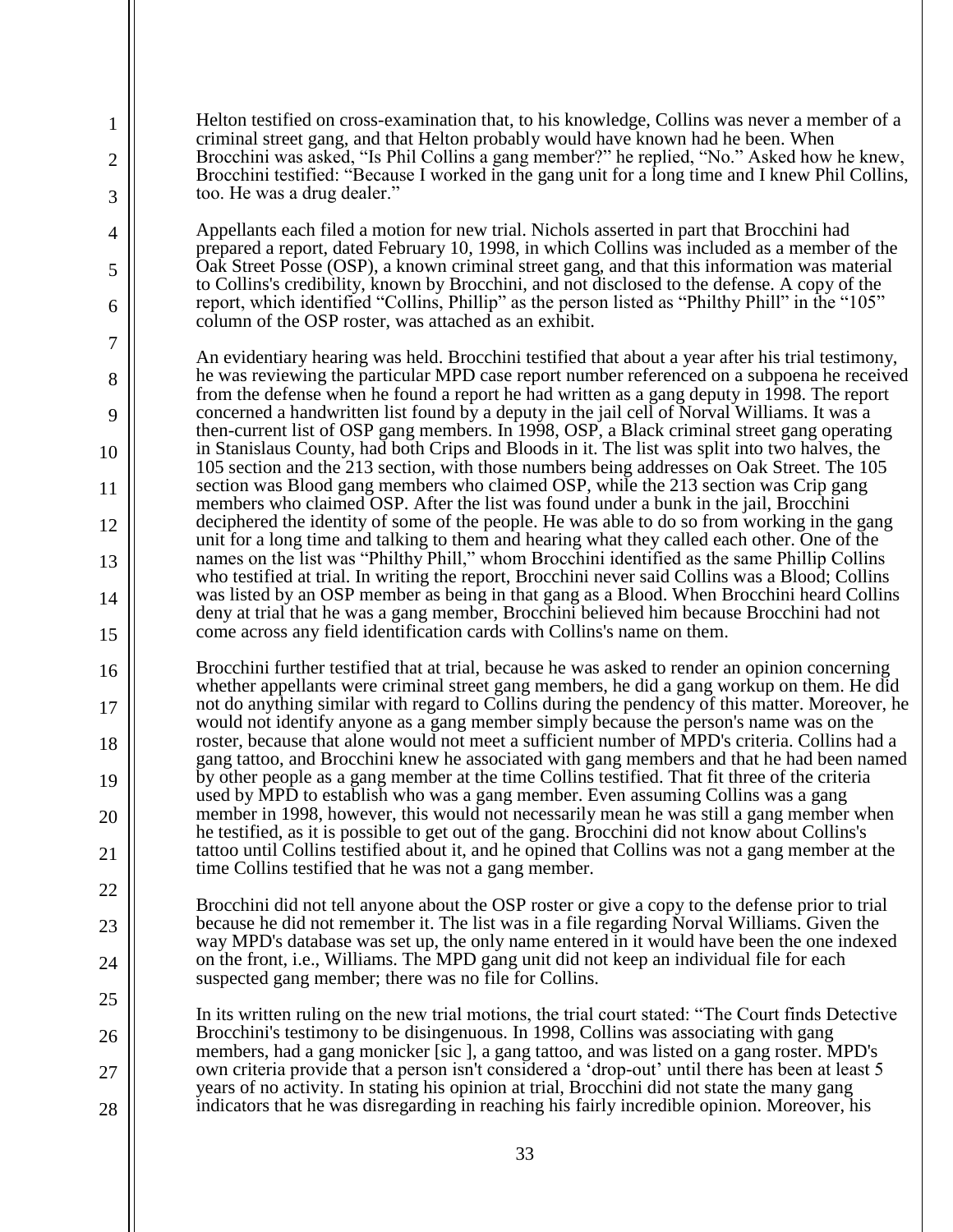13

14

15

16

1

#### 2. Analysis

"[T]he suppression by the prosecution of evidence favorable to an accused ... violates due process where the evidence is material either to guilt or to punishment, irrespective of the good faith or bad faith of the prosecution." (Brady, supra, 373 U.S. at p. 87.)29 The duty to disclose such evidence is wholly independent of the prosecutor's obligation under section 1054 et seq .30 (People v. Hayes (1992) 3 Cal.App.4th 1238, 1244), exists even where there has been no request by the accused (United States v. Agurs (1976) 427 U.S. 97, 107), encompasses both impeachment and exculpatory evidence (United States v. Bagley (1985) 473 U.S. 667, 676), and extends to evidence known only to law enforcement investigators and not to the prosecutor (Youngblood v. West Virginia (2006) 547 U.S. 867, 869–870; Kyles v. Whitley (1995) 514 U.S. 419, 438; In re Brown (1998) 17 Cal.4th 873, 879). "In order to comply with Brady, therefore, 'the individual prosecutor has a duty to learn of any favorable evidence known to others acting on the government's behalf in the case, including the police.' [Citations.]" (People v. Salazar  $(2005)$  35 Cal.4th 1031, 1042, quoting Kyles v. Whitley, supra, 514 U.S. at p. 437; In re Brown, supra, 17 Cal.4th at p. 879.) Disclosure must be made at a time when it would be of value to the accused. (People v. Superior Court (Meraz) (2008) 163 Cal.App.4th 28, 51.)

opinion appears to have been made for the purpose of bolstering Collins['s] credibility in the eyes of the jury. The Court believes that Detective Brocchini withheld material information in testifying to this opinion." In examining this and other defense claims concerning the gang evidence, the court found "plentiful evidence of gang membership, but scant evidence of gang benefit," and that "[t]he only evidence which the jury could have relied on in reaching their decision was the opinions of the 2 experts [Brocchini and Okamoto]." The court concluded: "[T]aken individually, each of [the enumerated] problems with the gang testimony were [sic ] not sufficient to raise a concern for the integrity of the process. However, when viewed in the aggregate, the Court does have a serious concern whether the proceedings leading to the jury's

true finding[s] on the PC  $\S$  186.22(b)(1) gang enhancement were fundamentally fair.

counts.... [¶] In all other respects, the motion is denied and the verdicts affirmed."

Accordingly, the Court orders the jury's finding on this enhancement stricken on each of the

17 18 19 20 21 22 23 24 25 26 27 28 Although "the term 'Brady violation' is sometimes used to refer to any breach of the broad obligation to disclose exculpatory evidence—that is, to any suppression of so-called 'Brady' material'—... there is never a real 'Brady violation' unless the nondisclosure was so serious that there is a reasonable probability that the suppressed evidence would have produced a different verdict." (Strickler v. Greene (1999) 527 U.S. 263, 281, fn. omitted.) Thus, to merit relief on due process grounds, "the evidence a prosecutor failed to disclose must have been both favorable to the defendant and material on either guilt or punishment. Evidence would have been favorable if it would have helped the defendant or hurt the prosecution, as by impeaching one of its witnesses. Evidence would have been material only if there is a reasonable probability that, had it been disclosed to the defense, the result would have been different. The requisite reasonable probability is a probability sufficient to undermine confidence in the outcome on the part of the reviewing court. It is a probability assessed by considering the evidence in question under the totality of the relevant circumstances and not in isolation or in the abstract. [Citation.]" (People v. Dickey (2005) 35 Cal .4th 884, 907–908; Kyles v. Whitley, supra, 514 U.S. at pp. 434–435, 436; In re Brown, supra, 17 Cal.4th at pp. 886–887.) "A showing by the [defendant] of the favorableness and materiality of any evidence not disclosed by the prosecution necessarily establishes at one stroke what in other contexts are separately considered under the rubrics of 'error' and 'prejudice.' For, here, there is no 'error' unless there is also 'prejudice.' [Citations.] It follows that harmless-error analysis under Chapman v. California (1967) 386 U.S. 18, 24 [(Chapman)], with its standard of 'harmless beyond a reasonable doubt,' is not implicated." (In re Sassounian (1995) 9 Cal.4th 535, 547, fn. 7; Kyles v. Whitley, supra, 514 U.S. at pp. 435–436; In re Brown, supra, 17 Cal.4th at p. 887.) "In sum, once there has been ... error ..., it cannot subsequently be found harmless...."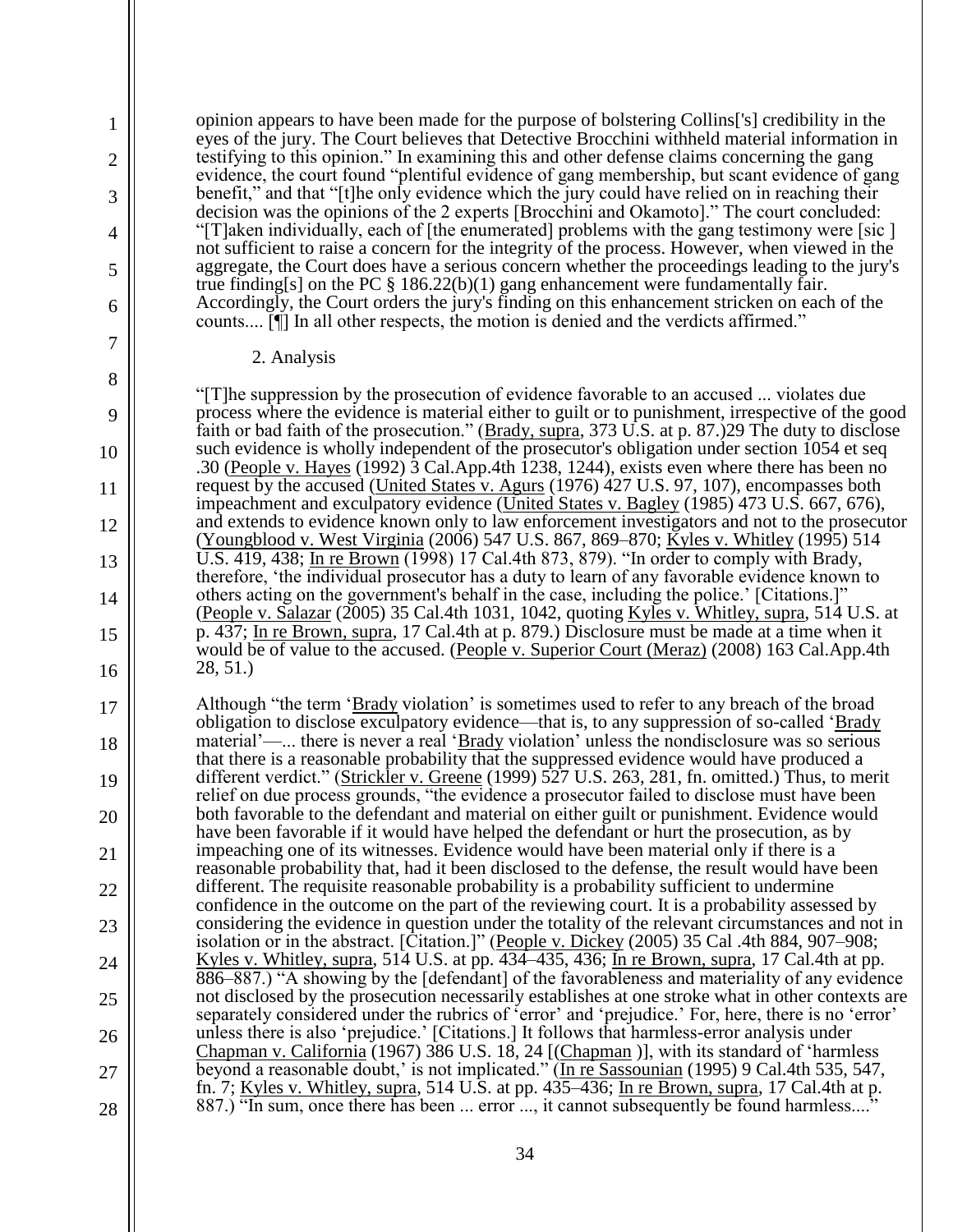| 1<br>2   | (Kyles v. Whitley, supra, 514 U.S. at p. 436, fn. omitted.) Conclusions of law and mixed<br>questions of law and fact, such as the elements of a Brady claim, are subject to independent<br>review. (People v. Salazar, supra, 35 Cal.4th at p. 1042.)                                          |
|----------|-------------------------------------------------------------------------------------------------------------------------------------------------------------------------------------------------------------------------------------------------------------------------------------------------|
| 3        | We turn first to whether the undisclosed evidence would have been favorable to appellants.                                                                                                                                                                                                      |
| 4        | This was not the typical situation in which gang involvement provided a readily apparent bias<br>or interest or motive to testify, as when a member of one gang testifies in favor of a member of                                                                                               |
| 5        | the same or an allied gang, or when a witness is reluctant to testify for fear of retaliation. (See,<br>e.g., People v. Ayala (2000) 23 Cal.4th 225, 276–277; People v. Sanchez (1997) 58                                                                                                       |
| 6        | Cal.App.4th 1435, 1449–1450.) Nevertheless, we assume Collins's gang status was relevant to<br>his credibility. (See People v. Samaniego (2009) 172 Cal.App.4th 1148, 1168.) This being the                                                                                                     |
| 7        | case, Brocchini's 1998 report should have been disclosed to the defense, if not before trial, then<br>certainly once Collins testified that he was not a gang member. Instead of disclosing<br>information he possessed to the contrary, however, Brocchini confirmed that Collins indeed       |
| 8        | was not a gang member. Even if this was his honest opinion, the defense had the right—and<br>should have had the opportunity—to challenge both him and Collins, especially in light of the                                                                                                      |
| 9        | fact Collins met several of MPD's gang criteria.                                                                                                                                                                                                                                                |
| 10       | We turn now to the question of materiality. In making our assessment, we have undertaken the<br>cumulative evaluation required (Kyles v. Whitley, supra, 514 U.S. at p. 441), and taken into                                                                                                    |
| 11       | consideration the effect of the nondisclosure on defense investigations and trial strategies<br>(United States v. Bagley, supra, 473 U.S. at pp. 682–683; People v. Zambrano (2007) 41<br>Cal.4th 1082, 1132–1133, disapproved on other grounds in People v. Doolin (2009) 45 Cal.4th           |
| 12<br>13 | 390, 421, fn. 22). We conclude the suppressed evidence was not material under all the<br>circumstances, as there is no reasonable probability its disclosure would have altered the trial                                                                                                       |
| 14       | result. (People v. Zambrano, supra, 41 Cal. 4th at p. 1132.)                                                                                                                                                                                                                                    |
|          | With respect to Collins, "'[i]n general, impeachment evidence has been found to be material<br>where the witness at issue "supplied the only evidence linking the defendant(s) to the crime,"                                                                                                   |
| 15<br>16 | [citations], or where the likely impact on the witness's credibility would have undermined a<br>critical element of the prosecution's case, [citation]. In contrast, a new trial is generally not                                                                                               |
| 17       | required when the testimony of the witness is "corroborated by other testimony," [citations]."<br>[Citation.]" (People v. Salazar, supra, 35 Cal.4th at p. 1050.) Here, the most important portions                                                                                             |
| 18       | of Collins's testimony—especially his identification of appellants as the perpetrators—was<br>corroborated by the testimony of T. and, to a certain extent, R., as well as by circumstantial                                                                                                    |
| 19       | evidence. Brocchini's undisclosed report did not absolutely establish Collins was a gang<br>member; moreover, jurors were aware that Collins associated with gang members and that he<br>had a tattoo that Officer Okamoto, one of the prosecution's gang experts, testified was a              |
| 20       | common gang tattoo. Jurors knew from Brocchini's own testimony that the existence of gang<br>tattoos and association with gang members were two matters that gang experts found indicative                                                                                                      |
| 21       | of gang membership.                                                                                                                                                                                                                                                                             |
| 22       | Most importantly, even assuming jurors would have concluded Collins lied about his gang<br>status, such a conclusion would not have significantly altered the picture jurors already had of                                                                                                     |
| 23       | Collins or the myriad reasons to question his credibility on less collateral matters. The<br>evidence showed that Collins entered into a deal with law enforcement authorities whereby he                                                                                                       |
| 24       | would set up his best friend, a man he had known since childhood. Under this deal, Collins was                                                                                                                                                                                                  |
| 25       | supposed to plead guilty to selling drugs and serve a sentence in the local jail, but, despite the<br>fact he supposedly was not receiving any consideration for his testimony in the homicide case,<br>he ended up not even being prosecuted in his case. When the operation against Ruiz went |
| 26       | federal, Collins was no longer working off a case, but instead was working for monetary<br>compensation. Significantly, despite the fact the agreement specifically targeted Ruiz and his                                                                                                       |
| 27       | drug operation, Collins never alerted Helton or Hammond to appellants' presence or desire to<br>purchase a quarter kilo of cocaine from Ruiz, nor did he ever truly explain why he did not alert                                                                                                |
| 28       | either of them. According to Helton, this was a significant enough amount of drugs that he                                                                                                                                                                                                      |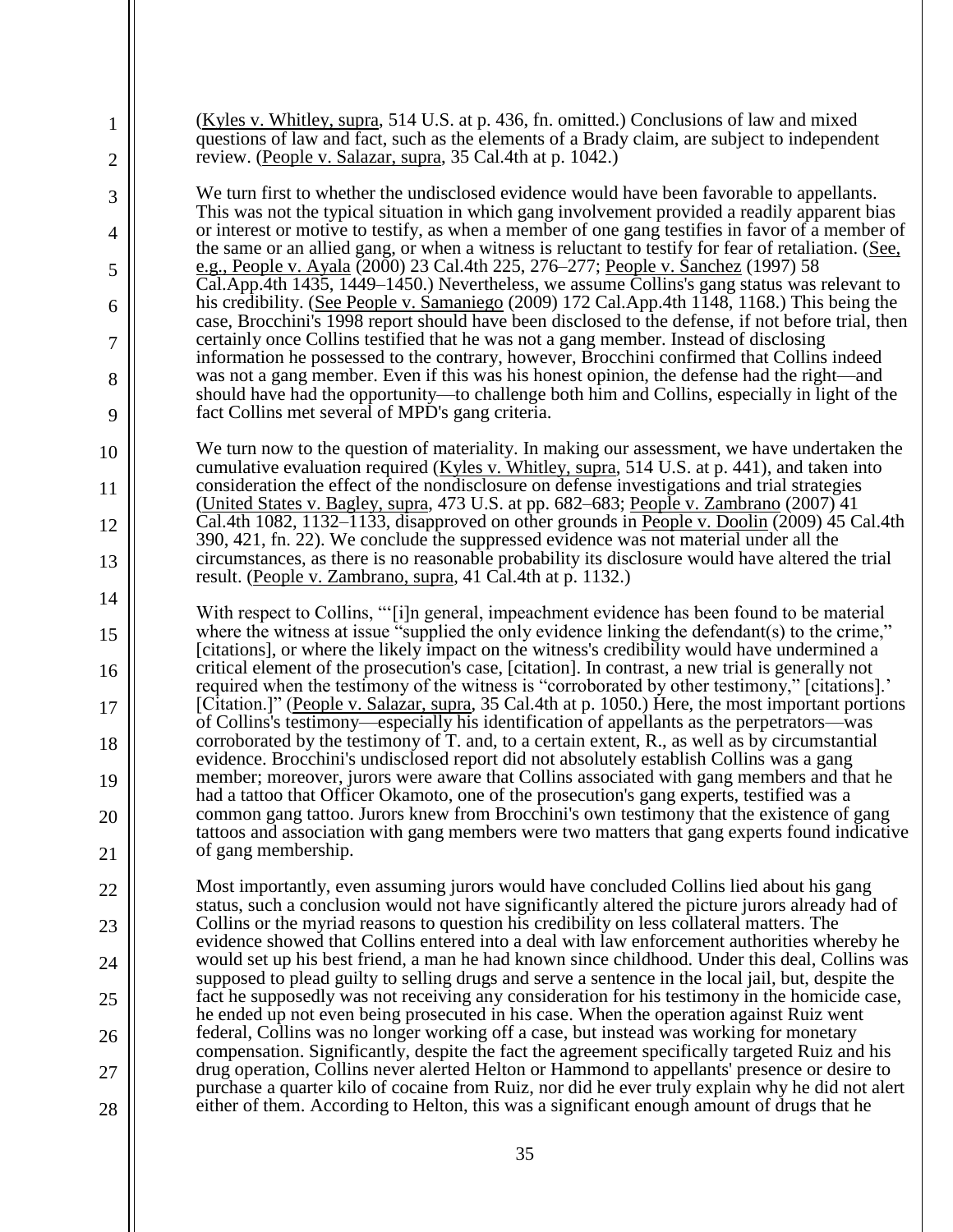| 1<br>2   | would "[c]ertainly" have wanted to know about it. When Helton first contacted Collins to<br>notify him of Ruiz's death, Collins said nothing about his knowledge or suspicions. Similarly,<br>he said nothing to Brocchini when Brocchini contacted him the day after the shooting.              |
|----------|--------------------------------------------------------------------------------------------------------------------------------------------------------------------------------------------------------------------------------------------------------------------------------------------------|
| 3        | In light of the foregoing, the undisclosed evidence, while favorable to appellants insofar as it                                                                                                                                                                                                 |
| 4        | tended to impeach Collins's credibility, was not material "because it would have added little to<br>the cumulative impact of the other impeachment evidence." (People v. Dickey, supra, Cal.4th                                                                                                  |
| 5        | at p. 908.) Given the substantial impeachment to which Collins's testimony was subjected at<br>trial, we conclude it is not reasonably probable "that whatever confidence the jury placed in                                                                                                     |
| 6        | [his] testimony would have been fatally undermined" (ibid.) by learning that a moniker<br>identified as referring to him was listed on a years-old roster for a Modesto criminal street                                                                                                          |
| 7        | gang, or even that Collins lied in denying he was a gang member. While we do not take<br>potential perjury lightly, this is simply not a case in which the withheld information painted a<br>significantly different picture of Collins and his credibility from the one placed before the jury. |
| 8        | (Contrast In re Sodersten, supra, 146 Cal.App.4th at pp. 1233–1235; People v. Johnson (2006)<br>142 Cal.App.4th 776, 783-786.)                                                                                                                                                                   |
| 9        | Appellants point to the effect the withheld evidence would have had on Brocchini's credibility.                                                                                                                                                                                                  |
| 10<br>11 | The bulk of Brocchini's testimony concerned the gang enhancement allegations, however, and<br>those were stricken by the trial court. Moreover, defense counsel attacked Brocchini's<br>credibility, ably and at length, and expressly suggested none of his testimony could be trusted.         |
|          | Given the fact the undisclosed report was written approximately eight years before Brocchini<br>testified at trial, it is not at all certain jurors would have concluded Brocchini was lying, as                                                                                                 |
| 12       | opposed to having a memory lapse, when he testified that Collins was not a gang member.                                                                                                                                                                                                          |
| 13       | There is no reasonable probability that, had the 1998 report been disclosed to the defense,                                                                                                                                                                                                      |
| 14<br>15 | appellants would have been acquitted. Accordingly, because the undisclosed evidence was not<br>material, reversal is not warranted.                                                                                                                                                              |
| 16       | $(LD 4, pp. 32-41).$                                                                                                                                                                                                                                                                             |
| 17       | 2. Federal Standard.                                                                                                                                                                                                                                                                             |
| 18       | Due process requires that the prosecution disclose exculpatory evidence within its possession.                                                                                                                                                                                                   |
| 19       | Brady v. Maryland, 373 U.S. 83, 87, 83 S.Ct. 1194 (1963); Cooper v. Brown, 510 F.3d 870, 924 (9th                                                                                                                                                                                                |
| 20       | Cir.2007). The duty to disclose encompasses impeachment evidence as well as exculpatory evidence.                                                                                                                                                                                                |
| 21       | United States v. Bagley, 473 U.S. 667, 676 (1985). There are three components of a Brady violation:                                                                                                                                                                                              |
| 22       | "[t]he evidence at issue must be favorable to the accused, either because it is exculpatory, or because it                                                                                                                                                                                       |
| 23       | is impeaching; the evidence must have been suppressed by the State, either willfully or inadvertently;                                                                                                                                                                                           |
| 24       | and prejudice must have ensued." Strickler v. Greene, 527 U.S. 263, 281-82, 119 S.Ct. 1936 (1999).                                                                                                                                                                                               |
| 25       | See also Banks v. Dretke, 540 U.S. 668, 691, 124 S.Ct. 1256 (2004); Silva v. Brown, 416 F.3d 980,                                                                                                                                                                                                |
| 26       | 985 (9th Cir.2005).                                                                                                                                                                                                                                                                              |
| 27       | "It is settled that due process proscribes a criminal conviction obtained through perjured                                                                                                                                                                                                       |
| 28       | testimony knowingly used by the prosecution against the accused. (Pyle v. Kansas (1942) 317 U.S. 213,                                                                                                                                                                                            |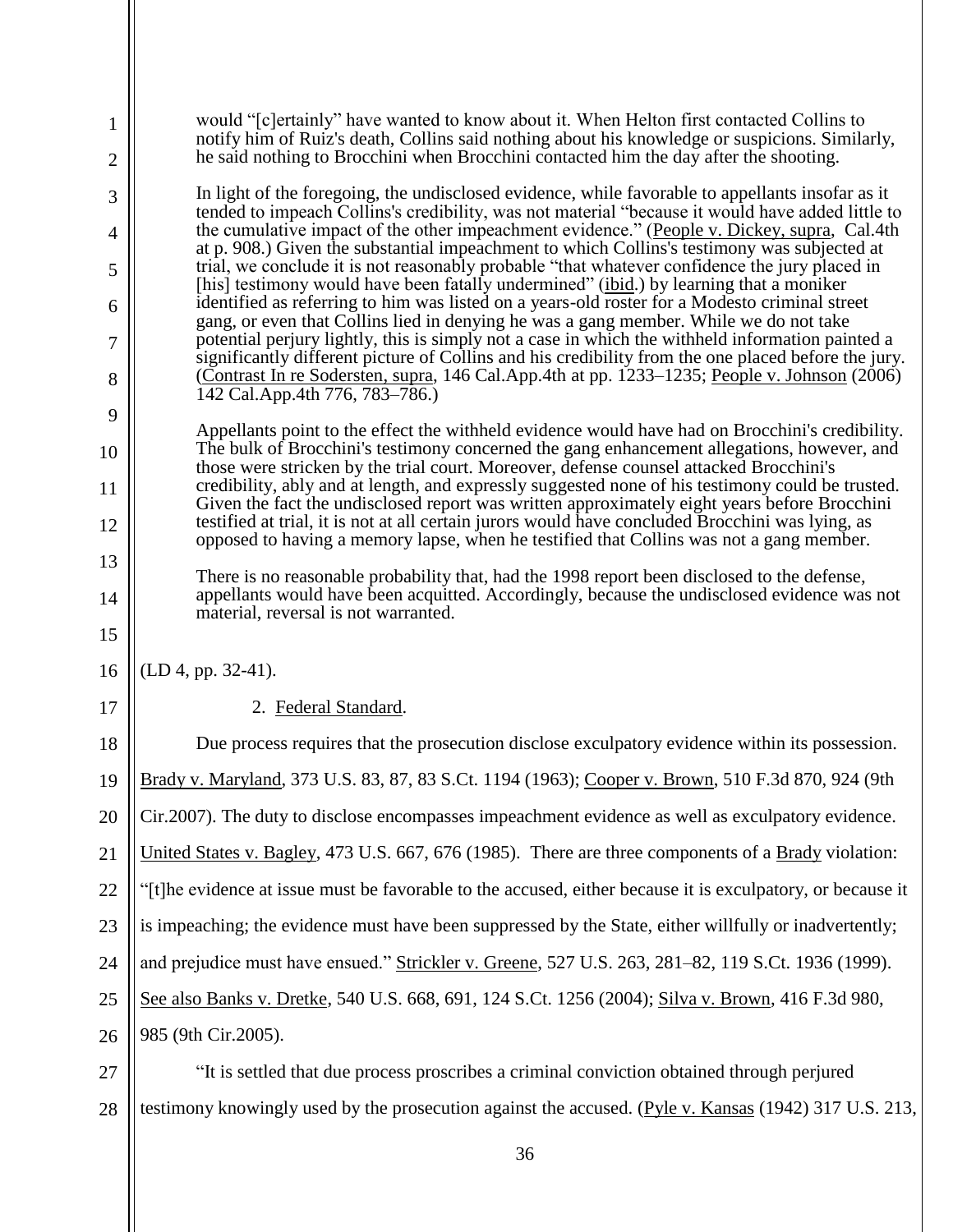1 2 3 4 5 6 7 216, 63 S.Ct. 177, 87 L.Ed. 214; Mooney v. Holohan (1935) 294 U.S. 103, 112, 55 S.Ct. 340, 79 L.Ed. 791.) In fact, outright falsity need not be shown if the testimony taken as a whole gave the jury a false impression. (Alcorta v. Texas (1957) 355 U.S. 28, 31, 78 S.Ct. 103, 2 L.Ed.2d 9.) Thus, a denial of due process can result if the prosecution, although not soliciting false evidence, allows a misleading and false impression to go uncorrected when it appears; it matters little that the false impression goes only to the credibility of a prosecution witness or that the prosecutor's silence was not the result of guile or a desire to prejudice. (Napue v. Illinois (1959) 360 U.S. 264, 269-70, 79 S.Ct. 1173, 3 L.Ed.2d 1217.)."

3. Analysis.

8

9 10 11 12 13 14 15 16 17 18 19 20 21 22 23 24 Here, the  $5<sup>th</sup> DCA$  concluded the purportedly withheld evidence, i.e., Collins' affiliation with a gang, was not material and, hence, did not fall within the ambit of sanctionable **Brady** error, even if such information was withheld by the prosecution. In reaching that conclusion, the state court noted that, under California law, impeachment evidence was "material" only when the witness supplied "the only evidence linking the defendant[s] to the crime" or where the likely impact on the witness's credibility "would have undermined a critical element of the prosecution's case. The 5<sup>th</sup> DCA concluded neither circumstance was present in Petitioner's trial. First, Collins' testimony inculpating Petitioner was corroborated by several other eyewitnesses. Second, Collins' affiliation with gang members and the gang itself, albeit in perhaps an informal capacity, had already been established by other witnesses and by gang tattoos, and his credibility already significantly impeached by evidence of his highly favorable deal with prosecutors for testifying against Petitioner, who was his lifelong friend. Under those circumstances, the state court concluded further evidence directly linking Collins to a gang was not "material" in the sense that its exclusion did not undermine a critical element of the prosecution's case, i.e., Collins' veracity. The Court recognizes this conclusion is not a clear-cut one but requires a court to balance a variety of factors. Under the AEDPA, however, this Court need not rebalance those factors as long as the state court's conclusion is not objectively unreasonable.

25 26 27 28 Petitioner argues the failure of the prosecution to disclose the truth about Collins' gang affiliation was prejudicial not just because it hindered the defense in attacking Collins' credibility, but because it also diminished the defense's ability to attack the credibility of Detective Brocchini, whom Petitioner contends was a crucial prosecution witness, since Brocchini testified at trial that Collins was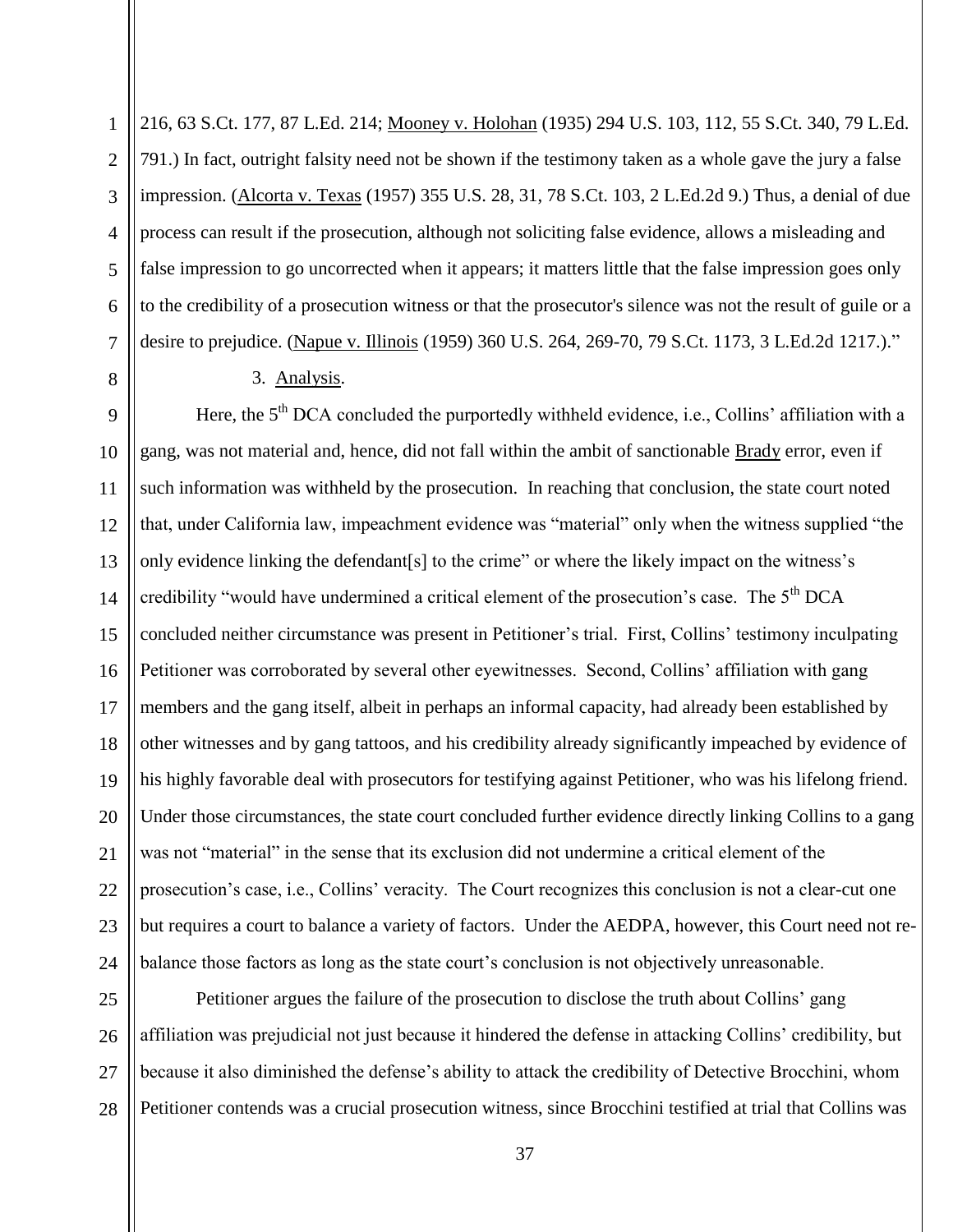| $\mathbf{1}$   | not a gang member despite the fact that the detective had prepared a report in 1998 indicating that                                                                                                                                           |
|----------------|-----------------------------------------------------------------------------------------------------------------------------------------------------------------------------------------------------------------------------------------------|
| $\overline{2}$ | Collins's name was found on a list of gang members. (Doc. 27, pp. 32-33). The state court, however,                                                                                                                                           |
| 3              | addressed that contention and rejected it, noting that merely because Collins might have been a gang                                                                                                                                          |
| $\overline{4}$ | member in 1998 did not prove he was a gang member when the crimes were committed. Also, the                                                                                                                                                   |
| 5              | court noted the failure to disclose the 1998 report, and its potential impact on Brocchini's testimony,                                                                                                                                       |
| 6              | would not have had an impact on the outcome of the trial because the bulk of Brocchini's testimony                                                                                                                                            |
| 7              | went to the gang enhancement allegations that were stricken by the trial court, defense counsel "ably                                                                                                                                         |
| 8              | and at length" attacked Brocchini's credibility before the jury, and the report itself was approximately                                                                                                                                      |
| 9              | eight years old by the time of trial, thus raising doubts as to its probative value at trial. In the Court's                                                                                                                                  |
| 10             | view, the state court was justified in concluding that the totality of the circumstances rendered the 1998                                                                                                                                    |
| 11             | report non-material for purposes of a Brady analysis. Finally, even if some constitutional error was                                                                                                                                          |
| 12             | present, Petitioner has failed to show that the non-disclosure of the 1998 report had a "substantial and                                                                                                                                      |
| 13             | injurious effect" on the outcome of the trial. See Brecht v. Abrahamson, 507 U.S. at 637. Thus, any                                                                                                                                           |
| 14             | error was harmless.                                                                                                                                                                                                                           |
| 15             | For the reasons discussed above, the Court concludes that the state court's application of Brady                                                                                                                                              |
| 16             | was not objectively unreasonable. Hence, the claim must be denied. <sup>3</sup>                                                                                                                                                               |
| 17             | D. Admission Of Pathologist's Testimony                                                                                                                                                                                                       |
| 18             | Next, Petitioner claims that the trial court erred in admitting the testimony of the pathologist.                                                                                                                                             |
| 19             | This contention too is without merit.                                                                                                                                                                                                         |
| 20             | 1. The 5 <sup>th</sup> DCA's Opinion.                                                                                                                                                                                                         |
| 21             | The 5 <sup>th</sup> DCA rejected Petitioner's claim as follows:                                                                                                                                                                               |
| 22             | Appellants contend they were denied their confrontation rights when the trial court permitted<br>expert witnesses to testify from reports made by other experts who did not testify. They argue                                               |
| 23             | that exclusion of the contents of the reports and the experts' testimony would have precluded<br>conviction or, at least, affected the firearm enhancements. Respondent counters that appellants                                              |
| 24             | had the opportunity to "confront" the evidence contained in the reports when the experts<br>testified. We conclude no prejudice has been shown.                                                                                               |
| 25             | 1. Background                                                                                                                                                                                                                                 |
| 26             |                                                                                                                                                                                                                                               |
| 27             | In his Traverse, Petitioner contends for the first time that Brocchini also falsely testified during trial that Dupree Hull was                                                                                                               |
| 28             | a Blood gang member. (Doc. 27, p. 33). A district court, however, need not consider claims raised for the first time in a<br>traverse. Error! Main Document Only. See Cacoperdo v. Demosthenes, 37 F.3d 504, 507 (9 <sup>th</sup> Cir. 1994). |

<sup>38</sup>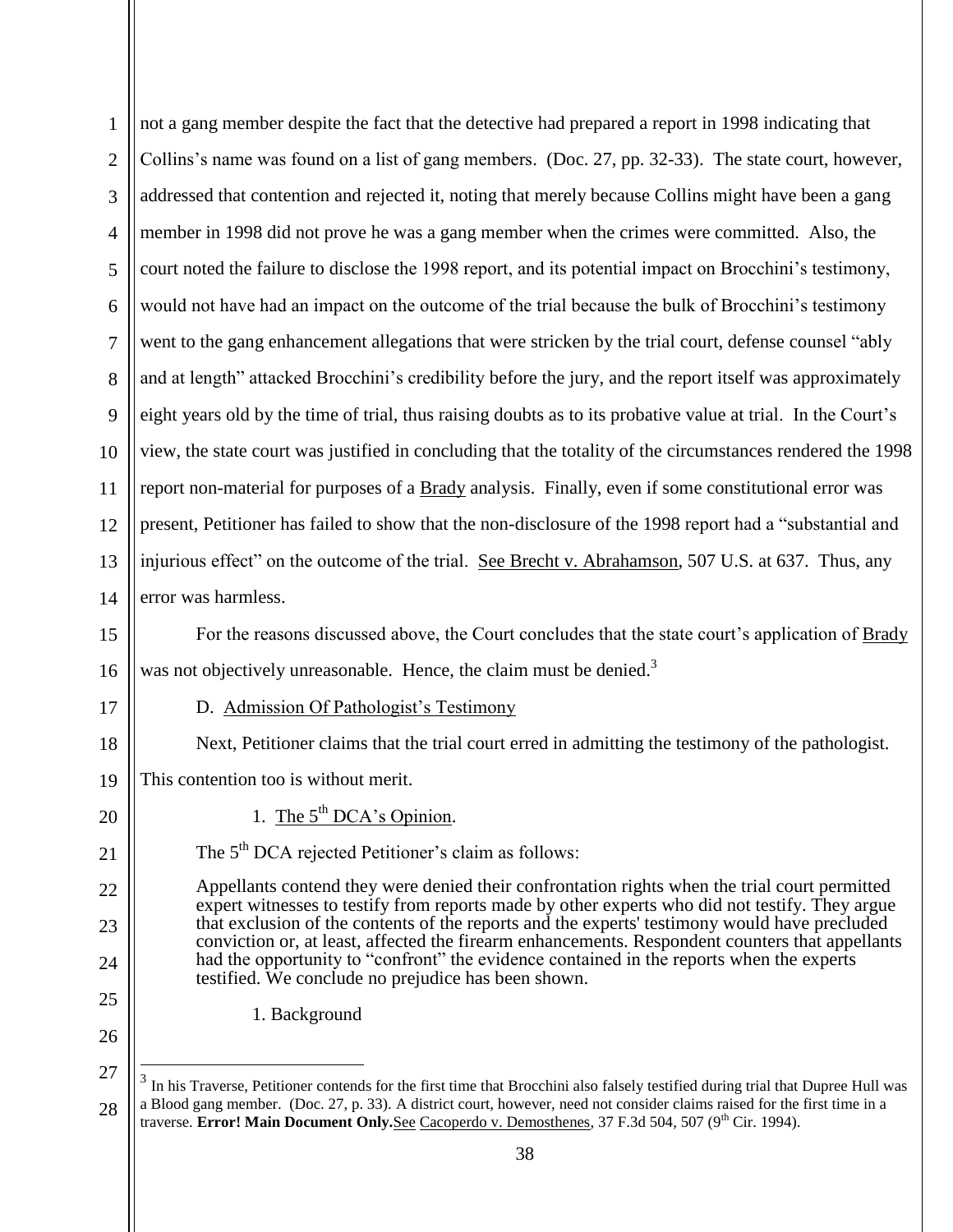### a. The pathologist's report

1

2

3

4

5

6

7

8

9

10

11

12

13

14

15

16

17

18

19

20

21

22

23

24

25

26

27

28

Dr. Rulon performed the autopsy on Ruiz. Detective Buehler testified that he attended the autopsy. Also present were a forensic photographer to document the autopsy procedure so that photographs were available if the case ended up going to court, and someone from the district attorney's office.

During the autopsy, Buehler observed three bullets being taken out of the body. One was taken from Ruiz's left pelvis, one from his left neck, and the third from his left armpit. Later that afternoon, Buehler was called back by Dr. Rulon and received a fourth bullet from her. Buehler, who the parties stipulated was an expert in identifying bullets, opined that the first three bullets came from a .22–caliber rimfire cartridge and would have been fired from the same type of firearm. The item he received from Rulon was a similar .22–caliber slug.

During trial, the prosecutor informed the court and defense counsel that Rulon had left the county and was unavailable to testify. As a result, the prosecutor intended to call Dr. Lawrence, her supervisor, to testify regarding her autopsy report, her observations, and various items of physical evidence. Appellants objected, citing Crawford v. Washington (2004) 541 U.S. 36 (Crawford ). Following argument, and after reviewing People v. Beeler (1995) 9 Cal.4th 953 (Beeler), the trial court concluded that, as long as an appropriate foundation was laid, the autopsy report was admissible as a business record under Evidence Code section 1271. The court further determined that, assuming the proposed witness was trustworthy, testimony could be admitted from a doctor who did not perform the autopsy. Appellants argued that Beeler was no longer valid following Crawford, and that to permit a doctor to testify, without making an independent evaluation based on evidence other than the report, violated appellants' confrontation and due process rights. The prosecutor responded that the autopsy report was not testimonial and, hence, not subject to Crawford, and that in any event, Crawford would be satisfied because the defense would be able to cross-examine Lawrence. The court declined to change its ruling.

Lawrence subsequently testified that he was a forensic pathologist, i.e., a doctor who performed autopsies for the purpose of determining cause and circumstances of death. Forensic pathologists look at deaths that are of interest in the legal system.

In 2002, Rulon was an employee of Delta Pathology, which Lawrence founded and owned. Technically, he was her boss. Rulon was a Board-certified pathologist and forensic pathologist like Lawrence, and she was fully experienced and performed throughout her employment in an exemplary fashion. Her reports followed Delta Pathology's protocol or procedure with regard to how autopsy reports should be prepared.

Rulon conducted an autopsy on Ruiz, and Lawrence reviewed her report. Such reports are made in the regular course of Delta Pathology's business. Lawrence also looked at the autopsy photographs and reviewed the investigative information about the general circumstances of the case. Based on those items, he formed the opinion that the cause of Ruiz's death was multiple gunshot wounds.

Ruiz had a total of 11 entrance gunshot wounds on the body. Two were connected to one another, meaning he was struck nine, and possibly 10, times. Ruiz suffered fractures of the facial skeleton, perforation of the lung, and abdominal organ injuries. There were five fatal wounds, meaning they hit vital organs and caused extensive hemorrhage or organ destruction that caused death. Any one of the five could have killed Ruiz, although with good medical treatment, it was within the range of possibility that any given wound would not have been fatal. If Ruiz had received all of the wounds within a relatively short period of time, such as a minute, it was doubtful, but possible, that prompt medical attention could have saved his life.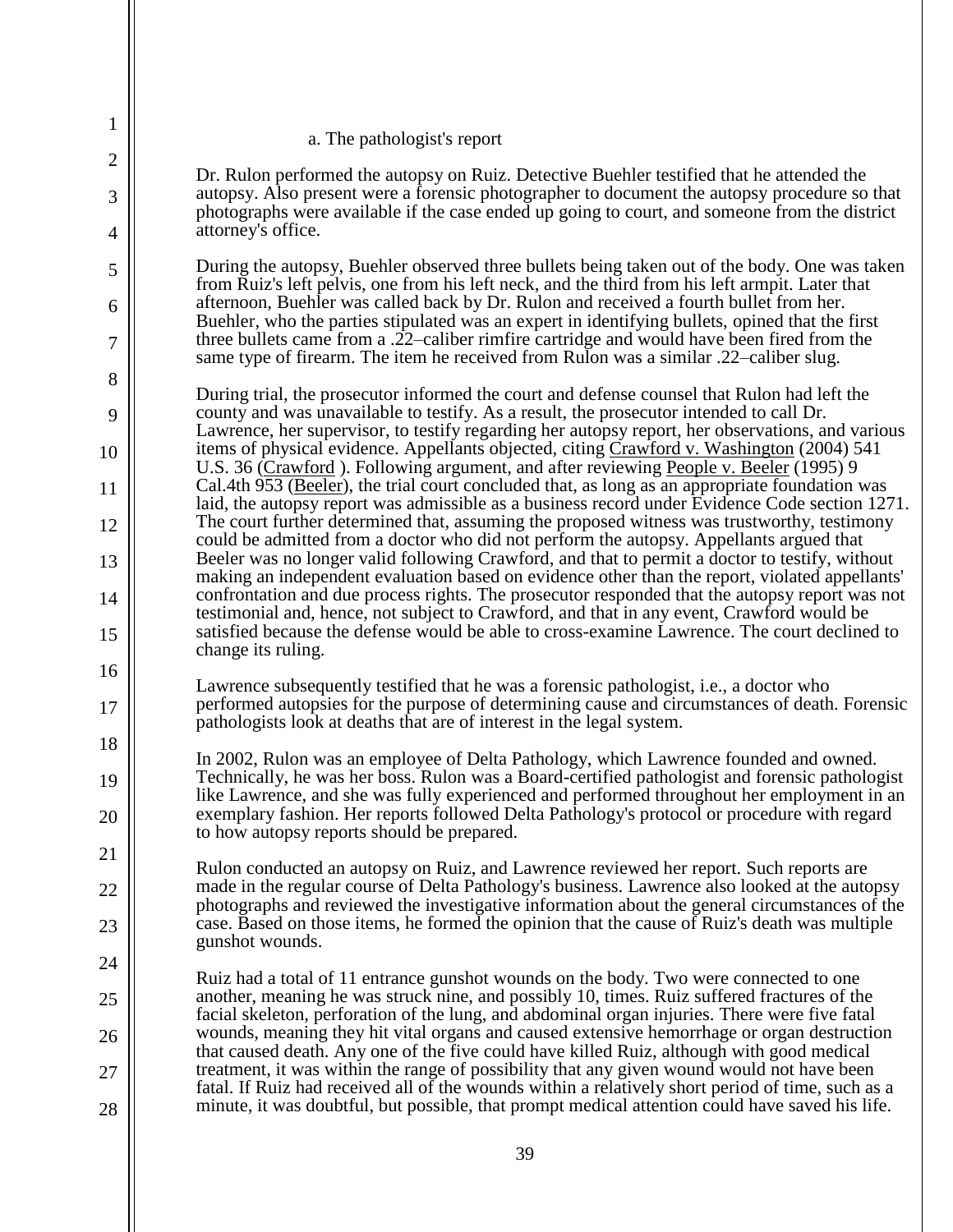Several of the wounds had a downward trajectory. A couple had stippling, indicating they were fired probably from a distance of a foot or less. If a bullet was not found within a wound, Lawrence could not tell the caliber of the gun. Generally speaking, Lawrence could not tell Ruiz's or the shooter's position just by looking at the wound, although it might be possible to say a certain position was consistent or inconsistent with a particular wound.

The mechanism of death was shock and hemorrhage. It was due directly and primarily to the gunshot wounds. There was no significant natural disease that could have caused death. Lawrence could say with medical certainty that Rulon's opinion was the correct one.

Appellants reiterated their confrontation objections to Lawrence's testimony in conjunction with the trial court's determination that the death certificate for Ruiz would be admitted into evidence. They raised them again when the subject of admission of the autopsy report arose. When the trial court wondered why the report was needed when Lawrence's testimony had been admitted, the prosecutor observed that in Beeler, both the report and the testimony were admitted. The prosecutor expressed concern with laying the foundation for admissibility of Lawrence's testimony. Upon learning that enlargements of the diagrams attached to the report had been admitted into evidence, the trial court declined to admit the autopsy report. Appellants then withdrew their objections to the report. After defense counsel conferred, and apparently speaking for all of them, Nichols's attorney said: "We are going to go ahead, Your Honor, on this one we would, without waiving our issues with respect to the right of confrontation, we are—and in light of the testimony that was brought in by Dr. Lawrence, we withdraw our objection to receiving [the autopsy report]." Counsel explained: "The objection to the report was based on the denial of right of confrontation, and Dr. Lawrence was relying upon this report, Your Honor. We objected to any of his testimony and also objected to the admission of the report as a denial of confrontation. This Court has already, in essence, ruled against us on the issue of denial of confrontation. And since that ruling has, in essence, in my mind, already occurred, we are withdrawing our objection to the admissibility on all other grounds...." The prosecutor promptly withdrew the autopsy report, saying the defense could move it in on their own if they wanted. Counsel for Trice moved it into evidence without objection. When counsel for Nichols stated, "With the previous notation about the right of confrontation," the prosecutor responded, "Which is now waived." The court cautioned that if there was no objection to the report, it would come in without preserving anything for the appeal, then admitted the autopsy report into evidence.

b. The criminalist's report

1

2

3

4

5

6

7

8

9

10

11

12

13

14

15

16

17

18

19

20

21

22

23

24

25

26

27

28

Ronald Welsh, a senior criminalist for the California Department of Justice, testified as a ballistics expert. In June 2003, he was asked to do further examination of firearms and cartridges relating to .380–caliber evidence. He received a Lorcin .380–caliber pistol from MPD. Apparently he was not present when it first came into the laboratory, and some other firearms examiners in the laboratory received the gun. Firearms normally are submitted to the property department, but this gun could not be unloaded and so needed to be examined immediately by a firearms examiner and rendered safe. According to the notes of Sarah Yoshida, an experienced firearms examiner with whom Welsh had worked for years and who had more years in firearms examination than he did, the pistol was jammed—basically rusted shut. The gun had to be forced open and a loaded cartridge (unfired bullet) driven out of the gun with a cleaning rod. The defense's hearsay and confrontation objections were overruled.

Welsh's examination of the gun showed its condition was consistent with long exposure to the elements. It was very rusty, with extreme corrosion in the chamber and barrel. Different parts of the gun were rusted in place. The gun's condition was consistent with it sitting outside in a field for six or eight months. Welch examined the cartridge and found it too was coated with rust. That rust was from the gun, because it was an aluminum cartridge case, which does not rust. Because the chamber had become pitted and rusty, it had damaged the cartridge and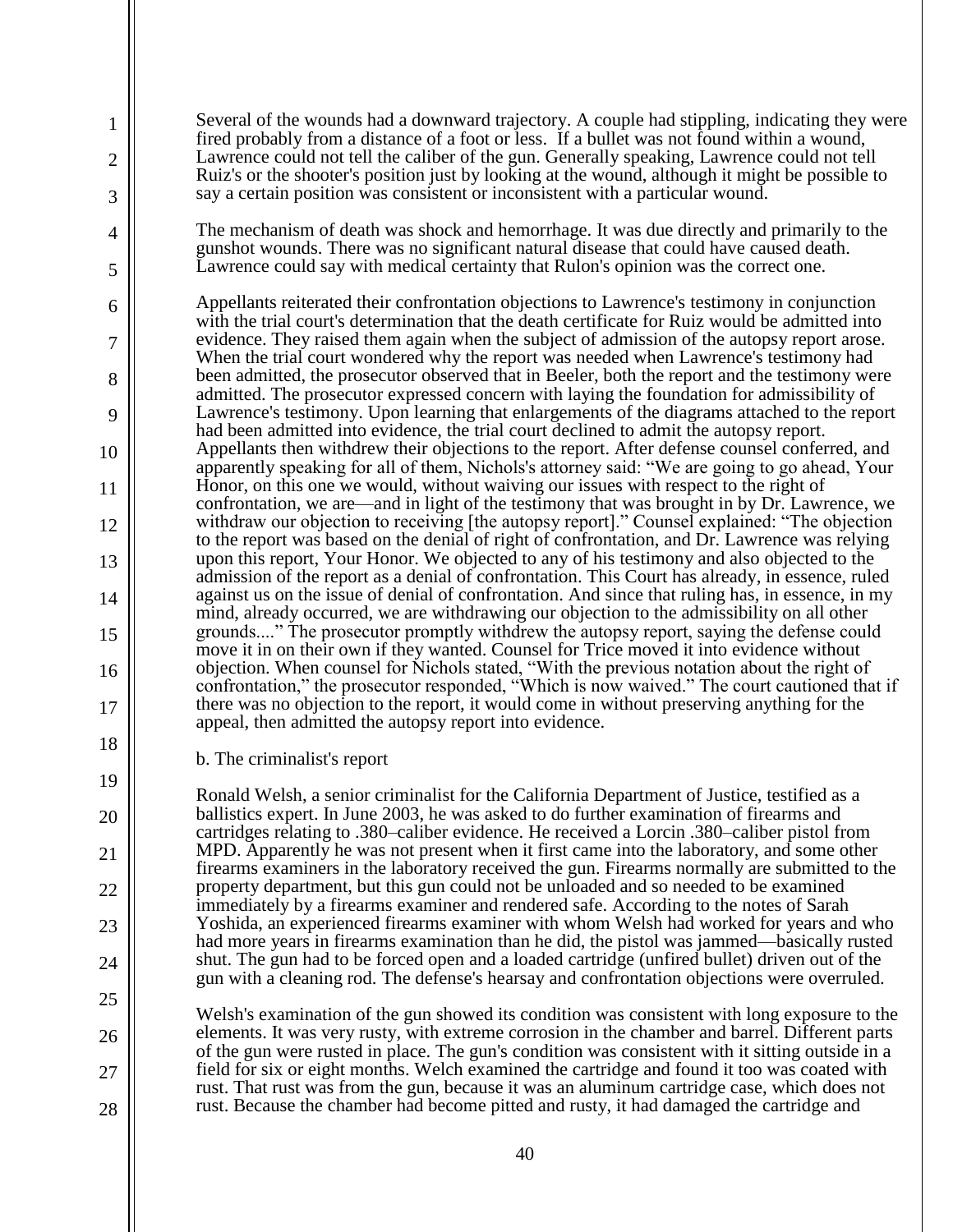coated it with rust. The cartridge manufacturer was CCI. Welsh was also given a CCI Blazer .380 semiautomatic cartridge, which was evidence item number 46 in this case. The similarities between the two were that they were made by the same manufacturer and were the same caliber. Welch was unable to perform any analysis to determine if there were any other points of similarity, since the majority of marks on a cartridge are left when it is fired. The one had not been fired, plus it was damaged from the rust.

2. Analysis

1

2

3

4

5

6

7

8

9

10

11

12

13

14

15

16

17

18

19

20

21

22

23

24

25

26

27

28

The confrontation clause of the Sixth Amendment to the United States Constitution provides that "[i]n all criminal prosecutions, the accused shall enjoy the right ... to be confronted with the witnesses against him." Until 2004, when Crawford was decided, the admission of an unavailable witness's out-of-court statements against a criminal defendant was governed by Ohio v. Roberts (1980) 448 U.S. 56 (Roberts), which held that such statements could be admitted consistent with the confrontation clause only when the evidence fell within "a firmly rooted hearsay exception," or the statements contained "particularized guarantees of trustworthiness" such that adversarial testing would add little to the statements' reliability. (Id. at p. 66, fn. omitted.)

Beeler, supra, 9 Cal.4th 953, was decided in 1995, while Roberts was still controlling. In Beeler, Dr. Bolduc, the pathologist who conducted the autopsy on the victim, did not testify at trial. Instead, the prosecutor called a pathologist who did not participate in the autopsy to testify regarding the autopsy report. The report itself was admitted, over the defendant's objection, under Evidence Code section 1271. On appeal, the defendant claimed admission of the report was error for various reasons, including violation of the defendant's right to confront and cross-examine Bolduc. (Beeler, supra, at p. 978.) The California Supreme Court found no error. It examined the requirements of Evidence Code section 1271, and found that none of Bolduc's conclusions, including those with regard to the cause of death, were inadmissible under that statute. (Beeler, supra, at p. 981.) Since the report was properly admitted under Evidence Code section 1271, the court further concluded, the defendant's right of confrontation was not violated. (Beeler, supra, at p. 980.)

In Crawford, supra, 541 U.S. 36, the United States Supreme Court repudiated Roberts and held that testimonial out-of-court statements offered against a criminal defendant are inadmissible under the Sixth Amendment unless the witness is unavailable to testify and the defendant had a prior opportunity for cross-examination. (Crawford, supra, at pp. 59, 68.) Where nontestimonial hearsay is at issue, evidence is exempt "from Confrontation Clause scrutiny altogether" and may be admitted pursuant to the hearsay law. ( $\underline{Id}$ . at p. 68.) The court declined to give a precise definition of "testimonial statements," although "'statements that were made under circumstances which would lead an objective witness reasonably to believe that the statement would be available for use at a later trial'" was given as one formulation of the phase. (Id. at pp. 51–52.)

In Davis v. Washington (2006) 547 U.S. 813 (Davis), the United States Supreme Court expanded on Crawford. Although declining to attempt to classify all conceivable statements even those made in response to questioning by police—as either testimony or nontestimonial, it did further define the categories, saying: "Statements are nontestimonial when made in the course of police interrogation under circumstances objectively indicating that the primary purpose of the interrogation is to enable police assistance to meet an ongoing emergency. They are testimonial when the circumstances objectively indicate that there is no such ongoing emergency, and that the primary purpose of the interrogation is to establish or prove past events potentially relevant to later criminal prosecution." (Davis, supra, at p. 822, fn. omitted.)

Davis applied these distinctions to two factual situations to determine "when statements made to law enforcement personnel during a 911 call or at a crime scene are 'testimonial' and thus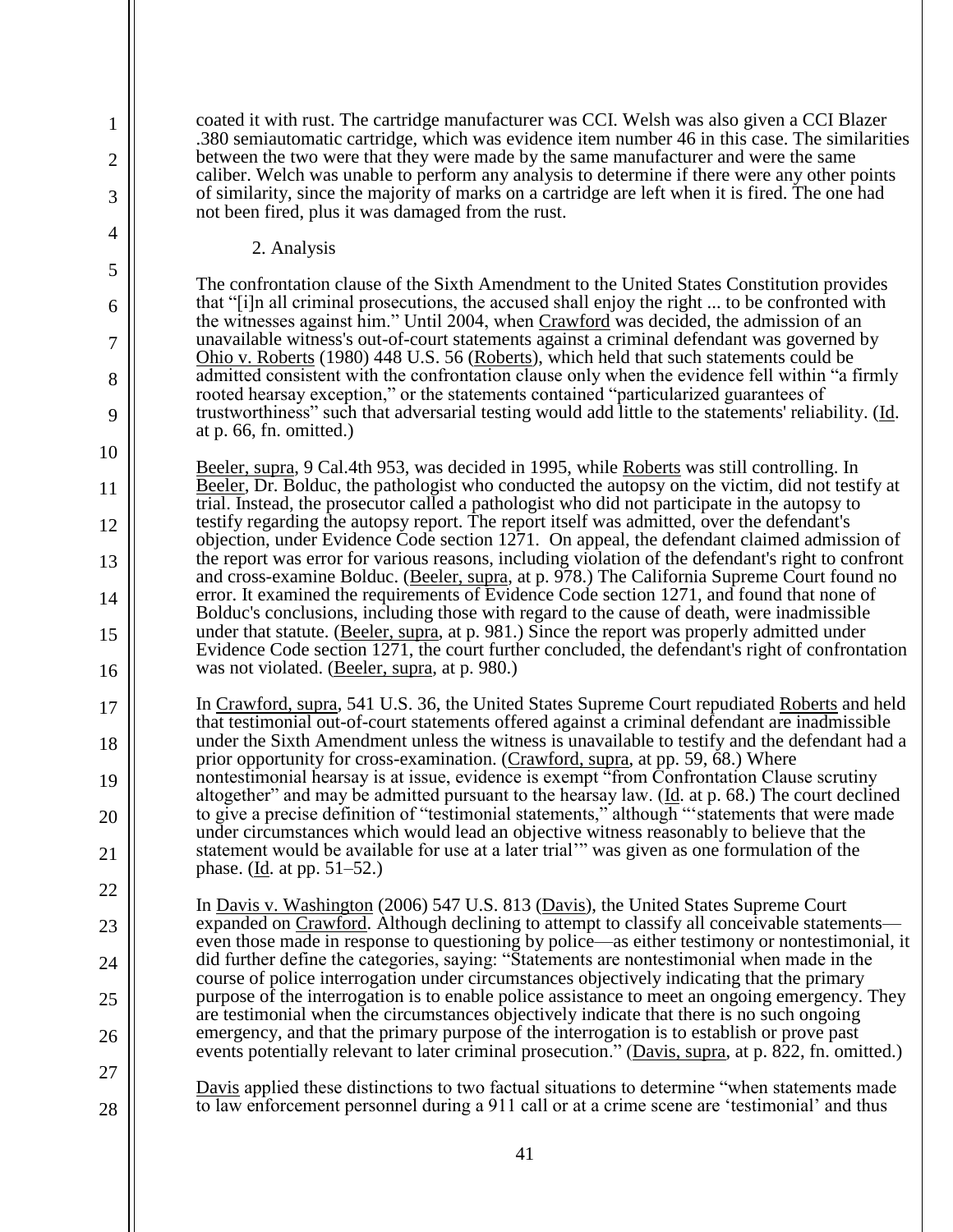| 1<br>$\overline{2}$ | subject to the requirements of the Sixth Amendment's Confrontation Clause." (Davis, supra,<br>547 U.S. at p. 817.) Davis held that the tape recording of a domestic disturbance victim's<br>telephone call to a 911 operator was not testimonial under Crawford, even though the 911                     |
|---------------------|----------------------------------------------------------------------------------------------------------------------------------------------------------------------------------------------------------------------------------------------------------------------------------------------------------|
| 3                   | operator asked the victim questions about the incident, because a 911 call is usually not<br>designed primarily to establish a past fact, but to describe current circumstances that require                                                                                                             |
| 4                   | police assistance. (Davis, supra, at pp. 817–819, 827.) The victim on the 911 call was<br>'speaking about events as they were actually happening, rather than 'describ[ing] past events'<br>[citation]." ( $\underline{Id}$ . at p. 827.) In contrast, a domestic violence victim's statements to police |
| 5                   | officers, given in the course of their investigation, were testimonial and inadmissible in the<br>absence of the victim's trial testimony, because the victim spoke to officers about the assault                                                                                                        |
| 6                   | after the incident happened, she gave her statements to the officers as part of an investigation<br>into possible past criminal conduct, and there was no emergency in progress and no immediate                                                                                                         |
| 7                   | threat to the victim. $(Id. at pp. 819-821, 829-830.)$                                                                                                                                                                                                                                                   |
| 8                   | In People v. Cage (2007) 40 Cal.4th 965, the California Supreme Court derived several basic<br>principles from Davis. "First, , the confrontation clause is concerned solely with hearsay                                                                                                                |
| 9                   | statements that are testimonial, in that they are out-of-court analogs, in purpose and form, of<br>the testimony given by witnesses at trial. Second, though a statement need not be sworn under                                                                                                         |
| 10                  | oath to be testimonial, it must have occurred under circumstances that imparted, to some<br>degree, the formality and solemnity characteristic of testimony. Third, the statement must have                                                                                                              |
| 11                  | been given and taken primarily for the purpose ascribed to testimony—to establish or prove<br>some past fact for possible use in a criminal trial. Fourth, the primary purpose for which a                                                                                                               |
| 12                  | statement was given and taken is to be determined 'objectively,' considering all the<br>circumstances that might reasonably bear on the intent of the participants in the conversation.<br>Fifth, sufficient formality and solemnity are present when, in a nonemergency situation, one                  |
| 13<br>14            | responds to questioning by law enforcement officials, where deliberate falsehoods might be<br>criminal offenses. Sixth, statements elicited by law enforcement officials are not testimonial if                                                                                                          |
| 15                  | the primary purpose in giving and receiving them is to deal with a contemporaneous<br>emergency, rather than to produce evidence about past events for possible use at a criminal                                                                                                                        |
| 16                  | trial." (People v. Cage, supra, at p. 984, fns. omitted.)                                                                                                                                                                                                                                                |
| 17                  | In People v. Geier (2007) 41 Cal.4th 555 (Geier), the California Supreme Court addressed an<br>issue arising under Crawford that did not involve statements given to law enforcement<br>officials. In Geier, an expert testified to her opinion concerning a DNA match and its statistical               |
| 18                  | significance, based on testing she did not personally conduct. The testifying expert was the<br>laboratory director for an accredited private laboratory that performed DNA tests for both the                                                                                                           |
| 19                  | prosecution and the defense, and she reviewed the work performed by the analyst who<br>conducted the actual tests. At trial, the defendant objected to the expert's testimony, arguing the                                                                                                               |
| 20                  | evidence violated his Sixth Amendment rights because she did not personally conduct the tests.<br>(Geier, supra, at pp. 593–596.)                                                                                                                                                                        |
| 21                  | Geier reviewed Crawford and Davis with respect to whether a statement is testimonial under                                                                                                                                                                                                               |
| 22                  | the Sixth Amendment and stated: "[W]hat we extract from those decisions is that a statement is<br>testimonial if (1) it is made to a law enforcement officer or by or to a law enforcement agent                                                                                                         |
| 23                  | and $(2)$ describes a past fact related to criminal activity for $(3)$ possible use at a later trial.<br>Conversely, a statement that does not meet all three criteria is not testimonial." (Geier, supra,                                                                                               |
| 24                  | 41 Cal.4th at p. 605.) Based on this interpretation, the California Supreme Court concluded that<br>the circumstances under which the testing analyst prepared the DNA report meant such                                                                                                                 |
| 25                  | evidence was not testimonial. ( $\underline{Id}$ . at p. 607.) The court emphasized that the observations of the<br>person who actually conducted the testing and prepared the report "constitute a                                                                                                      |
| 26                  | contemporaneous recordation of observable events rather than the documentation of past<br>events. That is, she recorded her observations regarding the receipt of the DNA samples, her                                                                                                                   |
| 27                  | preparation of the samples for analysis, and the results of that analysis as she was actually<br>performing those tasks. 'Therefore, when [she] made these observations, [she]—like the                                                                                                                  |
| 28                  |                                                                                                                                                                                                                                                                                                          |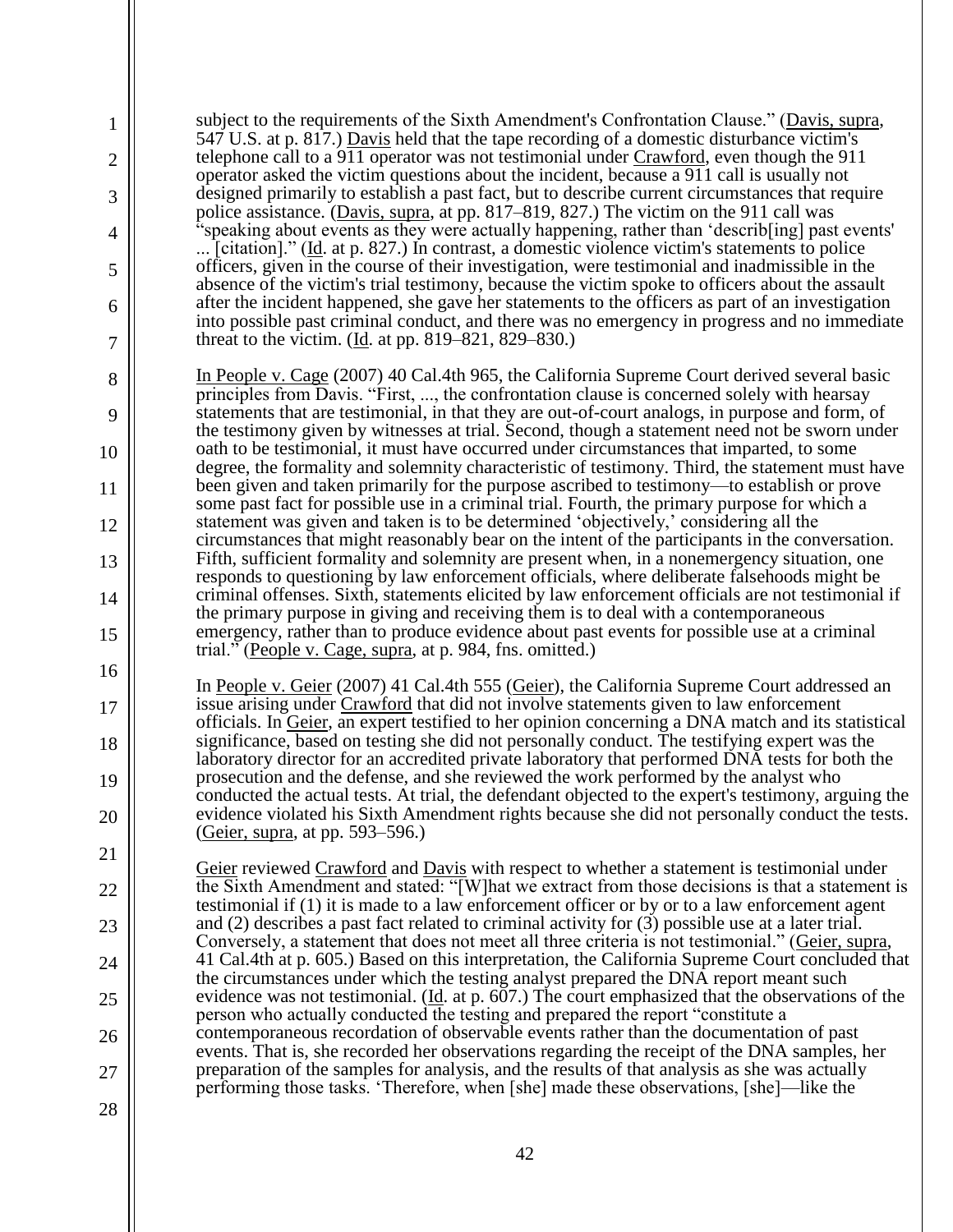declarant reporting an emergency in Davis—[was] "not acting as [a] witness [ ];" and [was] "not testifying."  $[$ Citation.]" (Geier, supra, at pp. 605–606.)

1

2

3

4

5

6

7

8

9

10

11

12

13

14

15

16

17

18

19

20

21

22

23

24

25

26

27

28

The state high court acknowledged that the DNA report was requested by a police agency and the laboratory's employees were paid for their work as part of a government investigation. (Geier, supra, 41 Cal.4th at p. 605.) It concluded, however, that "the proper focus [about] whether an out-of-court statement is testimonial] is not on the mere reasonable chance that an out-of-court statement might later be used in a criminal trial.' [Citations.]" (Ibid.) "In our view, under **Davis**, determining whether a statement is testimonial requires us to consider the circumstances under which the statement was made. As we read Davis, the crucial point is whether the statement represents the contemporaneous recordation of observable events." (Geier, supra, at p. 607.) Geier held the analyst's notes were admissible because they "were made 'during a routine, non-adversarial process meant to ensure accurate analysis.' [Citations.] In simply following [the laboratory's] protocol of noting carefully each step of the DNA analysis, recording what she did with each sample received, [the analyst] did not 'bear witness' against defendant. [Citation.] Records of laboratory protocols followed and the resulting raw data acquired are not accusatory. 'Instead, they are neutral, having the power to exonerate as well as convict.' [Citation.]" (Ibid.)

In <u>Melendez–Diaz v. Massachusetts</u> (2009) 557 U.S. —— [129 S .Ct. 2527] (Melendez–Diaz), a case decided after appellants were convicted but while the instant appeal was pending, the prosecution introduced three notarized "'certificates of analysis'" that showed the results of forensic analysis performed on material seized by police and connected to the defendant. The certificates, which were admitted over the defendant's Sixth Amendment objection, reported the weight of the seized bags, and that the substances were examined and found to contain cocaine. The certificates complied with state law and were sworn before a notary public by analysts from the state's crime laboratory, but no analyst testified at trial. (Id. at pp. 2530–2531.)

The United States Supreme Court held that admission of the certificates, in the absence of the trial testimony of the analysts who tested the contraband, violated the defendant's Sixth Amendment rights because there was "little doubt" the certificates fell "within the 'core class of testimonial statements'" subject to the Sixth Amendment restrictions described in Crawford. (Melendez–Diaz, supra, 129 S.Ct. at p. 2532.) "The 'certificates' are functionally identical to live, in-court testimony, doing 'precisely what a witness does on direct examination.' [Citation.]" (Ibid.) While state law described the documents as "'certificates,'" Melendez–Diaz held they were "quite plainly affidavits" and ""made under circumstances which would lead an objective witness reasonably to believe that the statement would be available for use at a later trial."' [Citation.]" (*Ibid.*) Moreover, the "sole purpose" of the affidavits under state law "was to provide 'prima facie evidence of the composition, quality, and the net weight' of the analyzed substance [citation]." (Ibid., italics omitted.)

The high court rejected the argument that there is a difference, for confrontation clause purposes, between testimony recounting historical events and testimony that is the result of neutral, scientific testing, finding it "little more than an invitation to return to our overruled decision in <u>Roberts, [supra,]</u> 448 U.S. 56." (<u>Melendez–Diaz, supra</u>, 129 S.Ct. at p. 2536.) The court also rejected the argument that the affidavits were admissible without confrontation because they were akin to official and business records: "Documents kept in the regular course of business may ordinarily be admitted at trial despite their hearsay status. [Citation.] But that is not the case if the regularly conducted business activity is the production of evidence for use at trial." (Id. at p. 2538.) "Business and public records are generally admissible absent confrontation not because they qualify under an exception to the hearsay rules, but because having been created for the administration of an entity's affairs and not for the purpose of establishing or proving some fact at trial—they are not testimonial. Whether or not they qualify as business or official records, the analysts' statements here—prepared specifically for use at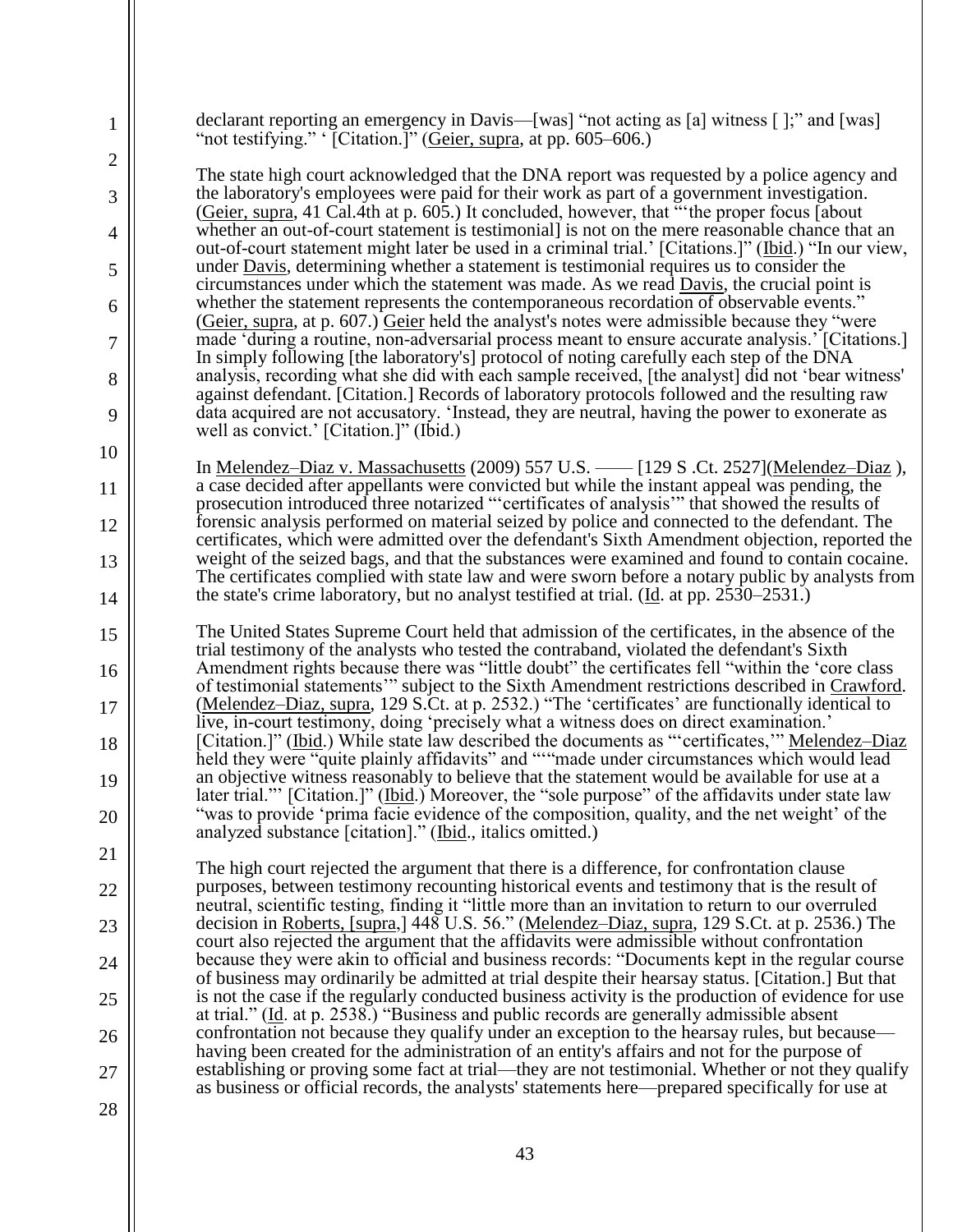| 1              | [the defendant's] trial—were testimony against [him], and the analysts were subject to<br>confrontation under the Sixth Amendment." (Id. at pp. 2539–2540.)                                                                                                                                          |
|----------------|------------------------------------------------------------------------------------------------------------------------------------------------------------------------------------------------------------------------------------------------------------------------------------------------------|
| $\overline{c}$ | Justice Scalia's plurality opinion in Melendez-Diaz was joined by three other justices. Justice                                                                                                                                                                                                      |
| 3              | Thomas filed a short concurring opinion, which stated that he joined the court's opinion<br>"because the documents at issue in this case 'are quite plainly affidavits,' [citation]. As such,                                                                                                        |
| 4              | they 'fall within the core class of testimonial statements' governed by the Confrontation<br>Clause. [Citation.]" (Melendez-Diaz, supra, 129 S.Ct. at p. 2543 (conc. opn. of Thomas, J.).)                                                                                                           |
| 5              | At the time the United States Supreme Court decided Melendez–Diaz, a petition for writ of                                                                                                                                                                                                            |
| 6              | certiorari in Geier was pending before the court. The court denied the petition, without<br>comment, four days after deciding Melendez-Diaz. (Geier v. California (2009) — U.S. -                                                                                                                    |
| 7              | [129 S.Ct. 2856].) California's intermediate courts have since come to differing conclusions<br>concerning Geier's continuing viability following Melendez-Diaz, and the California Supreme                                                                                                          |
| 8              | Court has granted review in a number of cases in order to address the issue. (E.g., People v.<br>Rutterschmidt (2009) 176 Cal.App.4th 1047, review granted Dec. 2, 2009, S176213; People v.                                                                                                          |
| 9              | Dungo (2009) 176 Cal.App.4th 1388, review granted Dec. 2, 2009, S176886; People v. Lopez<br>(2009) 177 Cal.App.4th 202, review granted Dec. 2, 2009, S177046; People v. Gutierrez                                                                                                                    |
| 10             | (2009) 177 Cal.App.4th 654, review granted Dec. 2, 2009, S176620; People v. Bowman (2010)<br>182 Cal. App. 4th 1616, review granted June 9, 2010, S182172.)                                                                                                                                          |
| 11             |                                                                                                                                                                                                                                                                                                      |
| 12             | In the present case, with respect to the autopsy evidence, Lawrence did not simply testify as a<br>proxy for Rulon. Instead, he reviewed the autopsy photographs in addition to her report, and<br>was able to offer his own opinion concerning the severity of Ruiz's wounds and the cause of       |
| 13             | death, and as to whether Rulon's conclusions were correct. We need not decide whether these                                                                                                                                                                                                          |
| 14             | circumstances are significant, nor do we need to take sides in the debate over Geier or, for that<br>matter, offer our opinion concerning the continued vitality of cases such as Beeler and People<br>v. Clark, supra, 3 Cal.4th 41, at pages 158–159, which, like Beeler, deals with one physician |
| 15             | testifying about the report of the physician who actually conducted the autopsy, and admission<br>of that report as a public or business record. Assuming error, it did not prejudice appellants.                                                                                                    |
| 16             | A violation of the confrontation clause is subject to harmless-error analysis under the Chapman                                                                                                                                                                                                      |
| 17             | standard. (Geier, supra, 41 Cal.4th at p. 608; People v. Mitchell (2005) 131 Cal. App.4th 1210,<br>1225 & fn. 42; see People v. Ledesma (2006) 39 Cal .4th 641, 709.) The question is whether                                                                                                        |
| 18             | we can find, beyond a reasonable doubt, "that the jury verdict would have been the same<br>absent any error. [Citations.]" (People v. Harrison (2005) 35 Cal.4th 208, 239.)                                                                                                                          |
| 19             | The answer here is yes. With respect to the autopsy evidence, appellants not only withdrew<br>their objections to admission of Rulon's report itself, but Trice actually moved it into evidence                                                                                                      |
| 20             | without objection from any other party. Once received without objection, the report was in<br>evidence for all purposes. (See Wicktor v. Los Angeles County (1960) 177 Cal.App.2d 390,                                                                                                               |
| 21             | 406; People v. O'Brien (1932) 122 Cal.App. 147, 155; People v. Hickok (1921) 56 Cal.App.<br>13, 17.) Appellants could not affirmatively seek admission of the report while still preserving                                                                                                          |
| 22             | their Sixth Amendment objections thereto.                                                                                                                                                                                                                                                            |
| 23             | Once the autopsy report was in evidence, any error in admitting Lawrence's testimony cannot<br>possibly have impacted the verdict, since the pertinent evidence was already before the jury in                                                                                                       |
| 24             | the form of Rulon's report. Moreover, appellants did not seriously dispute that Ruiz was shot to                                                                                                                                                                                                     |
| 25             | death or that he was shot multiple times. (See People v. Williams (1959) 174 Cal.App.2d 364,<br>391.) Berenice Sanchez, the Ruizes' neighbor, described seeing Ruiz bleeding from the chest.<br>The first officers on the scene testified that Ruiz had been shot and was bleeding profusely.        |
| 26             | Detective Buehler witnessed three .22–caliber slugs being recovered from Ruiz's body during<br>the autopsy, including one from the neck. Neither the autopsy report nor Lawrence's testimony                                                                                                         |
| 27             | shed any light on whether Ruiz was shot by multiple firearms; Lawrence explained that unless<br>a bullet was found in a wound, he could not determine the caliber of the gun. Testimony                                                                                                              |
| 28             | concerning the trajectory of the shots and stippling (or absence thereof) added little or nothing.                                                                                                                                                                                                   |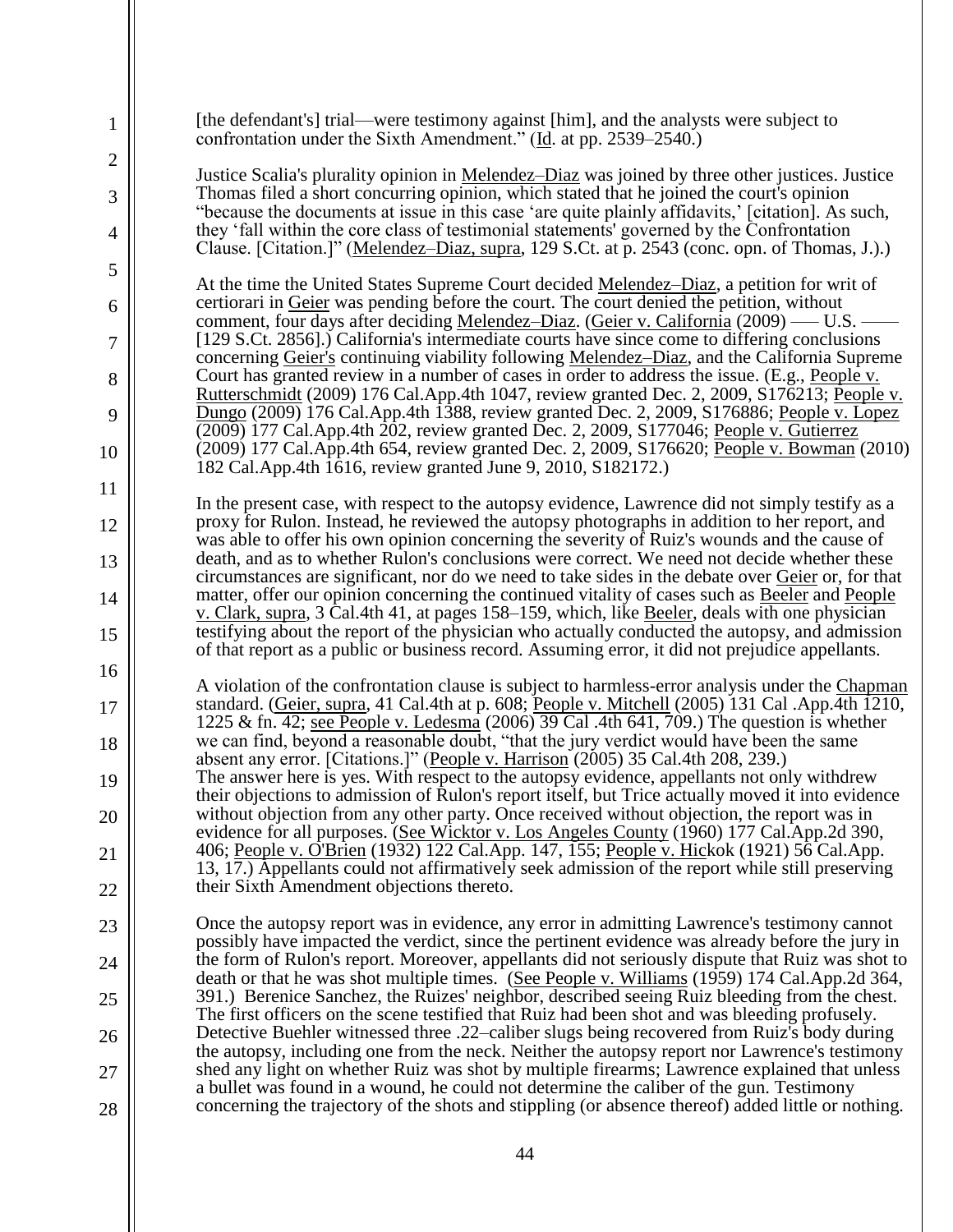Lawrence's testimony (based on the report) that Ruiz was six feet tall and approximately 240 pounds was elicited by Nichols and can only have been beneficial to him, as it enabled him to attack T.'s identification of him as one of the perpetrators by suggesting he was about Ruiz's size and not around the five feet eight inches that was contained in T.'s original description to police.

With respect to the evidence concerning the Lorcin pistol, appellants do not explain, and we fail to see, how Welsh's testimony concerning Yoshida's report had any effect whatsoever. Herbert Brownlee testified to the gun's condition when he found it, including the fact it had a live round in the chamber. That Welsh personally examined the gun himself is clear from his statement that he disassembled the weapon, and none of his conclusions about the gun or the cartridge were dependent upon Yoshida's report or the notes of any other firearms examiners.

(LD 4, pp. 67-81).

# 2. Federal Standard.

Generally, the admissibility of evidence is a matter of state law, and is not reviewable in a federal habeas corpus proceeding. Estelle, 502 U.S. at 67; Middleton v. Cupp, 768 F.2d 1083, 1085 (9th Cir.), *cert. denied,* 478 U.S. 1021 (1985). Nevertheless, there can be habeas relief for the admission of prejudicial evidence if the admission was fundamentally unfair and resulted in a denial of due process. Estelle, 112 S.Ct. at 482; Pulley v. Harris, 465 U.S. 37, 41, 104 S.Ct. 871, 874 (1984); Walters v. Maas, 45 F.3d 1355, 1357 (9<sup>th</sup> Cir. 1995); Jeffries v. Blodgett, 5 F.3d 1180, 1192 (9<sup>th</sup> Cir. 1993), *cert. denied*, 510 U.S. 1191, 114 S.Ct. 1294 (1994); Gordon v. Duran, 895 F.2d 610, 613 (9th Cir.1990). However, the failure to comply with state rules of evidence alone is neither a necessary nor a sufficient basis for granting federal habeas relief on due process grounds. Jammal v. Van de Kamp, 926 F.2d 918, 919-920 (9<sup>th</sup> Cir. 1991). Only if there are no permissible inferences that the jury may draw from the evidence can its admission rise to the level of a due process violation. Id. at 920. Intent is a permissible inference that the jury may draw from the evidence of prior bad acts. See Houston v. Roe, 177 F.3d 901, 910 n. 6 (9<sup>th</sup> Cir. 1999).

The Confrontation Clause of the Sixth Amendment provides that in criminal cases the accused has the right to "be confronted with the witnesses against him." U.S. Const. amend. VI. The federal confrontation right applies to the states through the Fourteenth Amendment. Pointer v. Texas, 380 U.S. 400, 403, 85 S.Ct. 1065 (1965).

The ultimate goal of the Confrontation Clause is to ensure reliability of evidence, but it is a procedural rather than a substantive guarantee. Crawford v. Washington, 541 U.S. 36, 61, 124 S.Ct.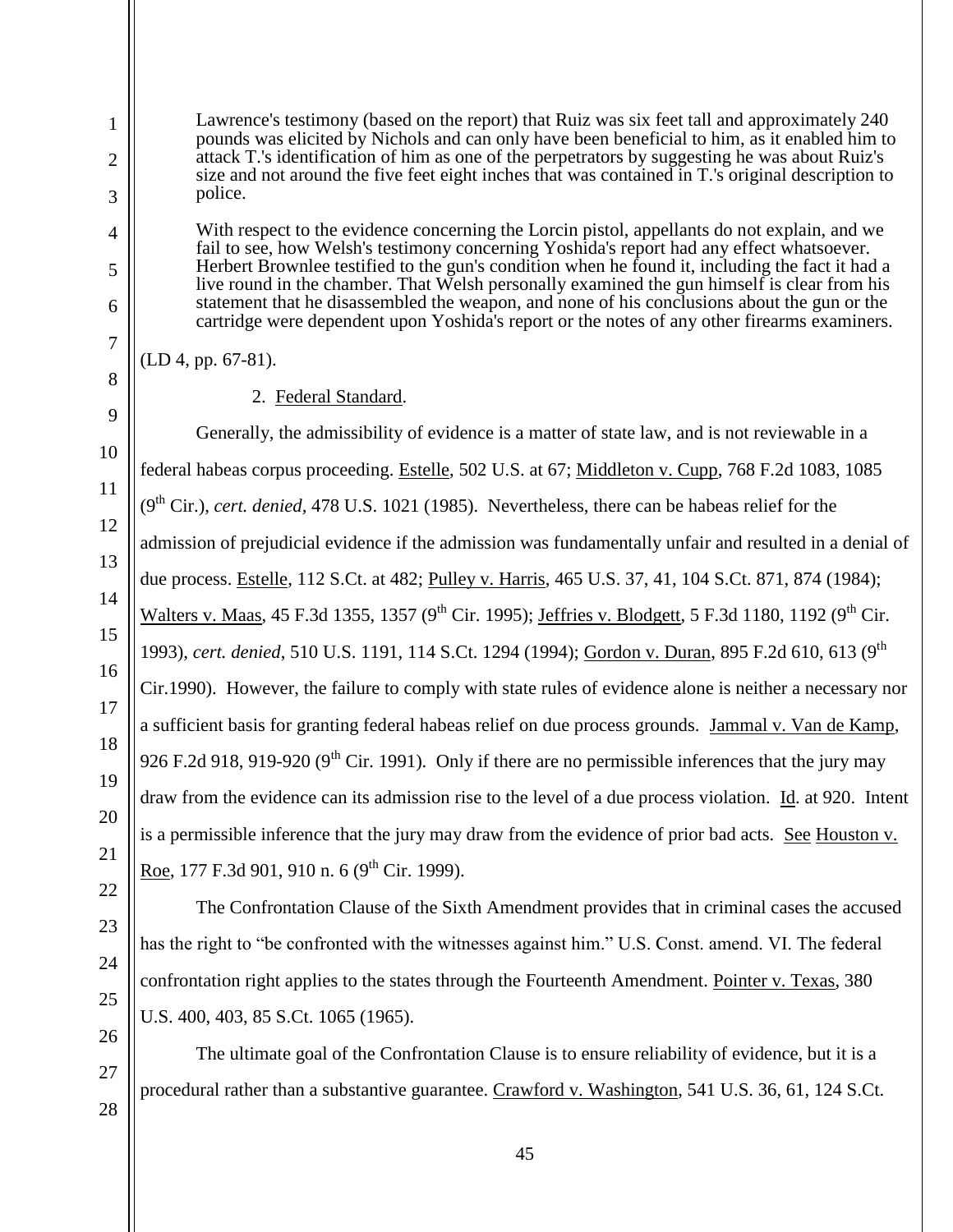1354 (2004). The Clause commands not that evidence be reliable, but that reliability be assessed in a particular manner: by testing in the crucible of cross-examination. *Id.*; see Davis v. Alaska, 415 U.S. 308, 315–16, 94 S.Ct. 1105 (1974). The Confrontation Clause applies to all "testimonial" statements. Crawford, 541 U.S. at 50–51. "Testimony ... is typically a solemn declaration or affirmation made for the purpose of establishing or proving some fact." Id. at 51.

3. Analysis.

1

2

3

4

5

6

7 8  $\mathbf{Q}$ 10 11 12 13 14 15 16 Over the course of the past decade, the Supreme Court has changed the doctrinal landscape governing admission of laboratory reports. A decade ago, Crawford held that the Confrontation Clause prohibits the admission of "testimonial" out-of-court statements by non-testifying individuals. The Court in Crawford did not define "testimonial statements." Subsequently, in Melendez–Diaz v. Massachusetts, 557 U.S. 305, 129 S.Ct. 2527 (2009), the Court held that forensic laboratory reports are testimonial and that criminal defendants therefore have a right to cross-examine regarding their contents. Melendez–Diaz did not address the question whether the witness produced to testify about the report must be its author. More recently, in Bullcoming v. New Mexico, — U.S. —, 131 S.Ct. 2705, 180 L.Ed.2d 610 (2011), the Supreme Court held that the analyst who prepared a report must personally testify about it to avoid a Confrontation Clause violation.

17 18 19 20 21 22 23 24 25 26 Petitioner's trial took place in 2007, after Crawford but before Melendez–Diaz and Bullcoming. During this period, it was not "clearly established" within the meaning of § 2254 that forensic laboratory reports were testimonial. Meras v. Sisto, 676 F.3d 1184, 1190 (9th Cir.2012). Because Crawford did not require the conclusion that the witness' testimony about the other medical report violated the Confrontation Clause, the state court's adjudication was not an unreasonable application of "clearly established" federal law. Id. (state court's approval of testimony by analyst's supervisor was not objectively unreasonable after Crawford but before Melendez–Diaz and Bullcoming); see also Green v. Fischer, — U.S. —, 132 S.Ct. 38, 44, 181 L.Ed.2d 336 (2011) (review under § 2254 limited to reasonableness of state court decision under Supreme Court precedents announced "as of the time the state court renders its decision").

27 28 Moreover, the Supreme Court's decision in Bullcoming was not made retroactively applicable to cases on collateral review. See Tyler v. Cain, 533 U.S. at 663, 121 S.Ct. at 2482 ("[A] new rule is not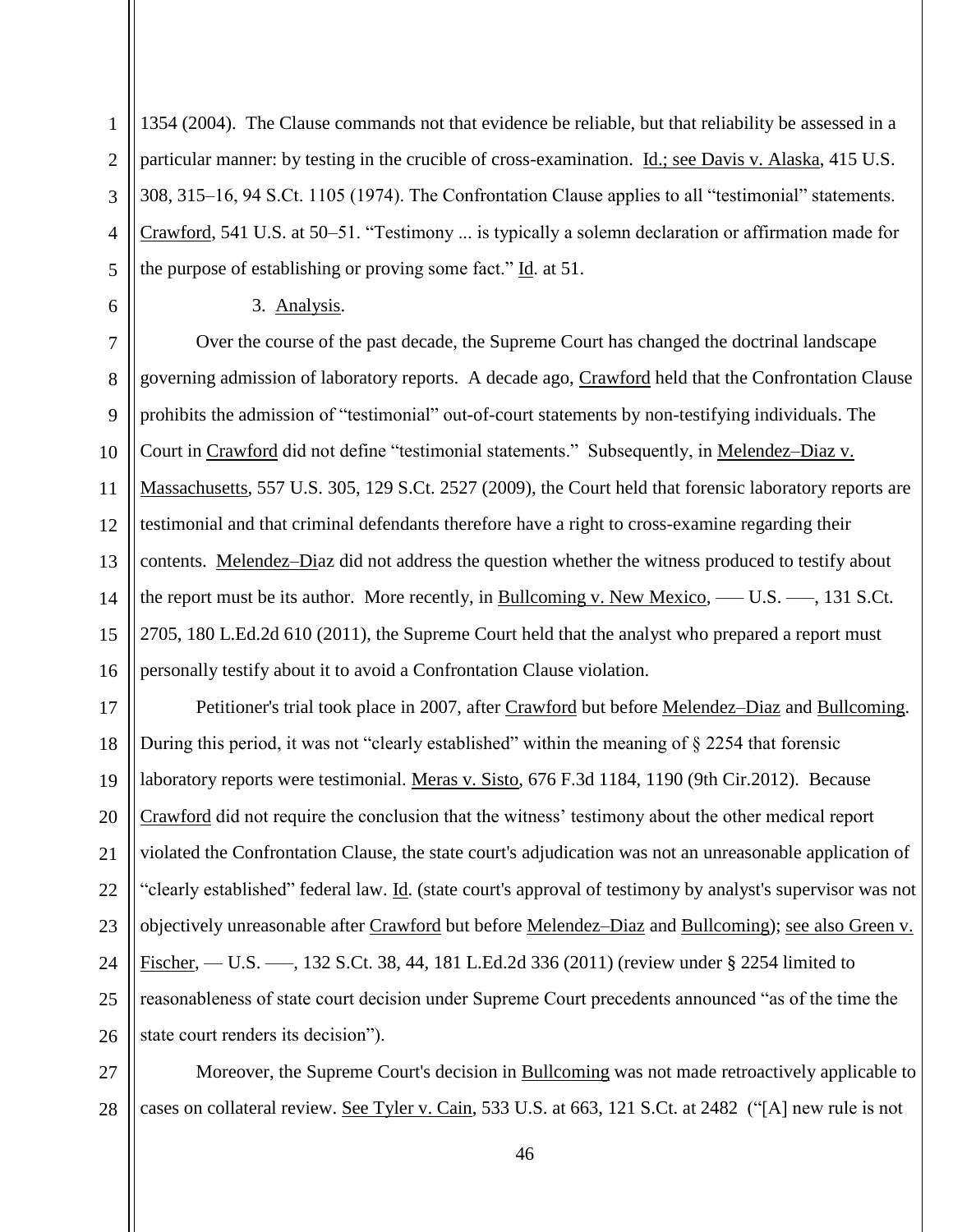made 'retroactive to cases on collateral review' unless the Supreme Court holds it to be retroactive." $)^4$ Hence, the current standard set forth in Bullcoming is not applicable to Petitioner's case.

3 4 5 6 7 8 9 10 11 12 13 Finally, even assuming this case fell within the ambit of Bullcoming, the state court's conclusion that the error was harmless beyond a reasonable doubt under Chapman v. California, 386 U.S. 18, 87 S.Ct. 824 (1967), is not objectively unreasonable. The 5<sup>th</sup> DCA pointed out that at trial the defendants withdrew their objections to the admission of the autopsy report and that Trice, one of the defendants, actually moved for its admission into evidence. Once the autopsy report was in evidence, "any error in admitting Lawrence's testimony cannot possibly have impacted the verdict, since the pertinent evidence was already before the jury in the form of Rulon's report." (Doc. 4, p. 81). Also, as noted by the state court, nobody "seriously dispute[d]" that the victim was shot to death or that he had been shot multiple times. Since neither the autopsy report nor the expert's testimony "she any light on whether [the victim] was shot by multiple firearms," and since the "[t]testimony concerning the trajectory of the shots and stippling (or absence thereof) added little or nothing," the Court concludes

14 15 16 Brecht's "more forgiving" harmless error standard, Fry v. Pliler, 551 U.S. at 116, dictates the same "harmless error" conclusion as that reached by the  $5<sup>th</sup> DCA$  when it applied Chapman. Brecht, 507 U.S. at 637.

17

1

2

## E. Sufficiency Of The Evidence Regarding The Firearm Enhancement

18 19 20 21 22 23 Finally, Petitioner claims that insufficient evidence was presented for the firearm enhancement. Specifically, Petitioner contends that even accepting as true the evidence that Petitioner fired the Lorcin .380, there was no evidence that the bullets fired by Petitioner hit the victim. Petitioner also contends that the state appellate court advanced a theory of "concurrent causation" that was never submitted to the jury at trial, thus violating his Sixth Amendment confrontation rights. For the reasons discussed below, the Court finds these contentions to be without merit.

24

 $\overline{a}$ 

28 harmless error analysis under Chapman v. California, 386 U.S. 18, 87 S.Ct. 824 (1967). Delaware v. Van Arsdall, 475 U.S. 673, 684, 106 S.Ct. 1431 (1986).

<sup>25</sup> 26 27  $<sup>4</sup>$  In addition, the **Bullcoming** court noted that it expressed no view on whether the error was harmless, because, unlike the</sup> appellate division in this case, the lower court did not reach the issue. See 131 S.Ct. at 2719, n. 10 ("[N]othing in this opinion impedes a harmless-error inquiry on remand."); see also Melendez–Diaz v. Massachusetts, 557 U.S. 305, 129 S.Ct. 2527, 2542 n. 14, 174 L.Ed.2d 314 ("We of course express no view as to whether the error was harmless....Today's opinion, while insisting upon retention of the confrontational requirement, in no way alters the type of evidence (including circumstantial evidence) sufficient to sustain a conviction.") Historically, Confrontation Clause violations are subject to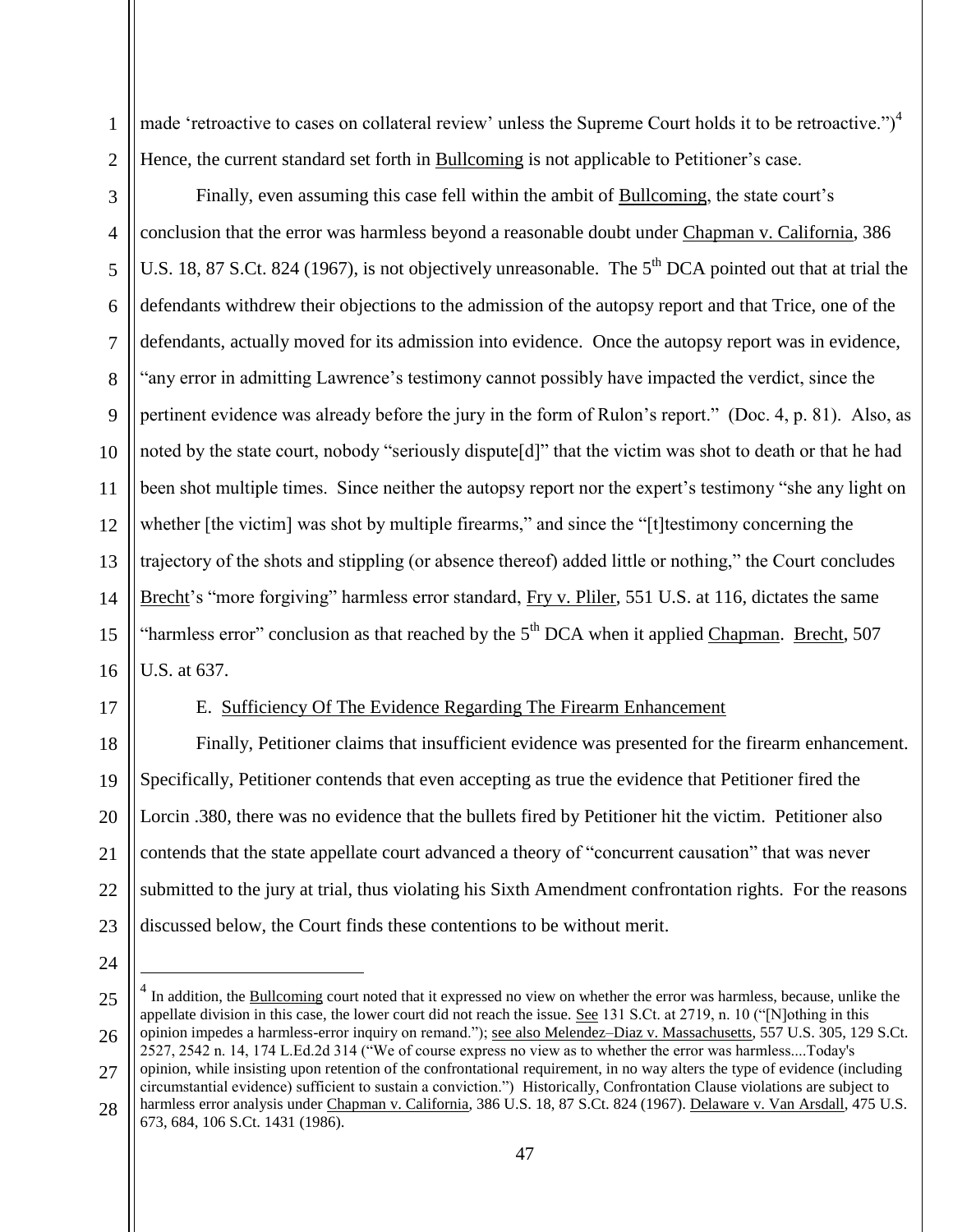| 1                                                                                                  | 1. The $5th DCA's Opinion.$                                                                                                                                                                                                                                                                       |
|----------------------------------------------------------------------------------------------------|---------------------------------------------------------------------------------------------------------------------------------------------------------------------------------------------------------------------------------------------------------------------------------------------------|
| $\overline{c}$                                                                                     | The 5 <sup>th</sup> DCA rejected Petitioner's claim as follows:                                                                                                                                                                                                                                   |
| 3<br>4                                                                                             | Appellants contend the firearm discharge enhancements must be stricken for failure of proof.<br>We agree with respect to Nichols, but disagree with respect to Dean and Trice.                                                                                                                    |
| 5                                                                                                  | 1. Background                                                                                                                                                                                                                                                                                     |
| 6                                                                                                  | As previously described, firearm discharge enhancement allegations, pursuant to section                                                                                                                                                                                                           |
| 7<br>rendered inapplicable by the trial court's having struck the gang enhancements, but that<br>8 | 12022.53, subdivisions (b), (c), (d) and (e)(1),67 were charged and found true with respect to<br>counts I, III, and IV. At sentencing, the prosecutor observed that subdivision $(e)(1)$ was                                                                                                     |
|                                                                                                    | subdivision $(d)$ still resulted in an enhancement of 25 years to life. As a result, the trial court<br>struck the enhancements alleged pursuant to subdivision $(e)(1)$ , but imposed sentence pursuant                                                                                          |
| 9                                                                                                  | to subdivision (d).                                                                                                                                                                                                                                                                               |
| 10                                                                                                 | No one objected to imposition of sentence under subdivision (d). Appellants now contend,<br>however, that with the gang findings stricken, imposition of enhancements pursuant to                                                                                                                 |
| 11                                                                                                 | subdivision (d) was unauthorized, as the evidence is insufficient to establish personal firearm<br>discharge causing death or great bodily injury by each, or any, appellant.                                                                                                                     |
| 12                                                                                                 | 2. Analysis                                                                                                                                                                                                                                                                                       |
| 13                                                                                                 | "The legislative intent behind section 12022.53 is clear: "The Legislature finds and declares"                                                                                                                                                                                                    |
| 14<br>15                                                                                           | that substantially longer prison sentences must be imposed on felons who use firearms in the<br>commission of their crimes, in order to protect our citizens and to deter violent crime."<br>[Citations.]" (People v. Palacios (2007) 41 Cal.4th 720, 725.) To this end, and in recognition of    |
| 16                                                                                                 | different degrees of culpability, section 12022.53 imposes three gradations of punishment<br>based on the seriousness of the type and consequences of the firearm use. (People v. Grandy<br>(2006) 144 Cal.App.4th 33, 42.) The portions of section 12022.53 pertinent to the issue raised        |
| 17                                                                                                 | by appellants provide:                                                                                                                                                                                                                                                                            |
| 18<br>19                                                                                           | "(d) Notwithstanding any other provision of law, any person who, in the commission of<br>[murder (subd. $(a)(1)$ ) or robbery (subd. $(a)(4)$ )] , personally and intentionally<br>discharges a firearm and proximately causes great bodily injury , or death, to any                             |
| 20                                                                                                 | person other than an accomplice, shall be punished by an additional and consecutive<br>term of imprisonment in the state prison for 25 years to life.                                                                                                                                             |
| 21                                                                                                 | " $(e)(1)$ The enhancements provided in this section shall apply to any person who is a<br>principal in the commission of an offense if both of the following are pled and proved:                                                                                                                |
| 22                                                                                                 |                                                                                                                                                                                                                                                                                                   |
| 23                                                                                                 | "(A) The person violated subdivision (b) of Section 186.22.                                                                                                                                                                                                                                       |
| 24                                                                                                 | "(B) Any principal in the offense committed any act specified in subdivision $\dots$ (d)."                                                                                                                                                                                                        |
| 25                                                                                                 | Under the statute, a nonshooter cannot be subjected to enhanced punishment under subdivision<br>(d) absent a gang finding under section 186.22, subdivision (b). This does not mean, however,<br>that a shooter must personally inflict great bodily injury or death in order to be liable in the |
| 26                                                                                                 | absence of a gang finding. While a subdivision (d) enhancement may most commonly be<br>imposed where a bullet fired by the defendant strikes the victim (see People v. Zarazua (2008)                                                                                                             |
| 27                                                                                                 | 162 Cal. App. 4th 1348, 1361), the plain language of subdivision (d) does not compel such a<br>result, but instead requires that the shot fired by the defendant be a proximate cause of great                                                                                                    |
| 28                                                                                                 |                                                                                                                                                                                                                                                                                                   |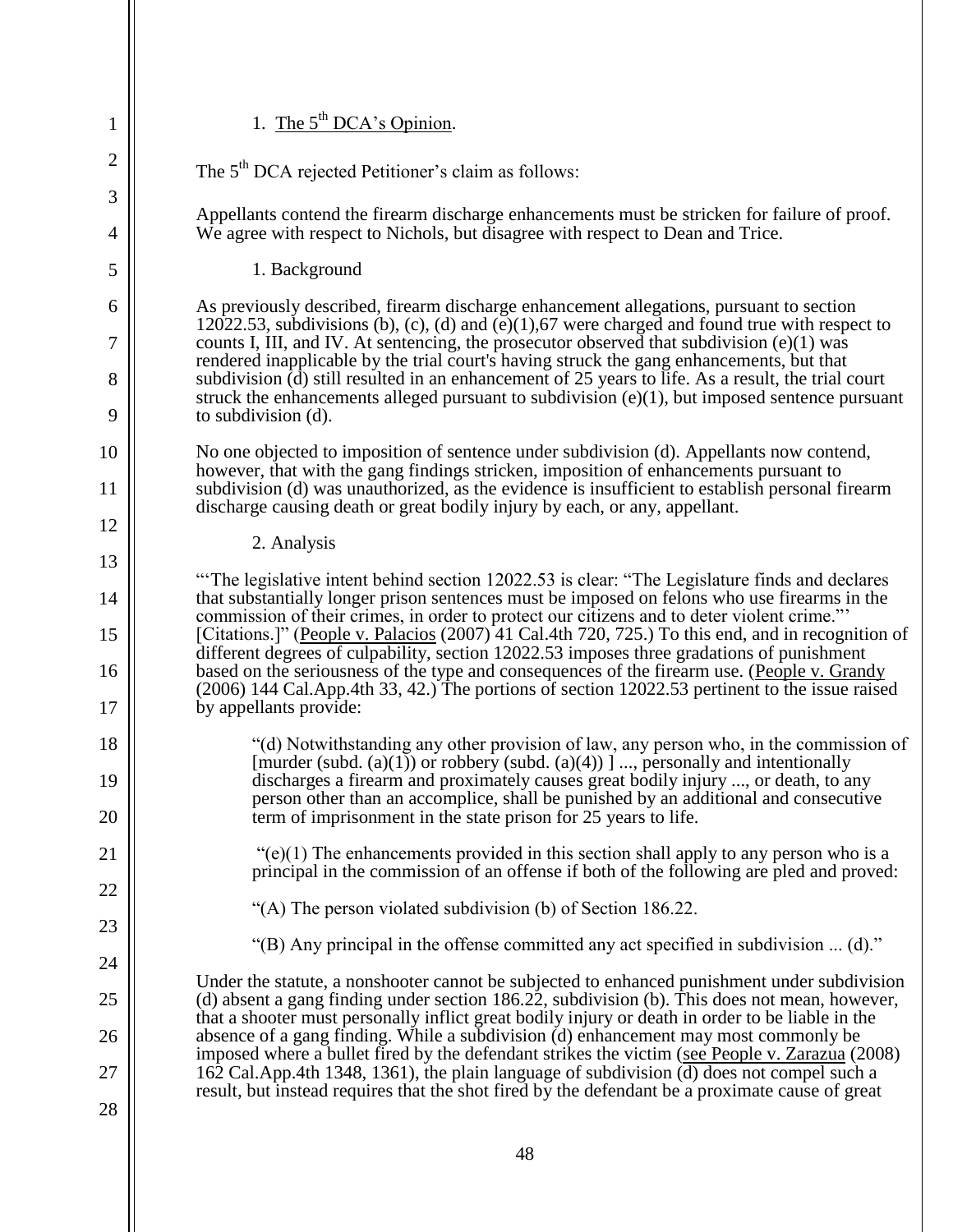| 1              | bodily injury or death. In other words, the shooter need not personally cause great bodily injury<br>or death, but instead need only proximately cause such a result.                                     |
|----------------|-----------------------------------------------------------------------------------------------------------------------------------------------------------------------------------------------------------|
| $\overline{2}$ | It has been held that "a defendant can proximately cause injury by discharging a firearm within                                                                                                           |
| 3              | the meaning of section 12022.53, subdivision (d) even if his or her bullet does not actually<br>strike the victim." (People v. Palmer (2005) 133 Cal.App.4th 1141, 1150.) We agree.                       |
| 4              | People v. Bland (2002) 28 Cal.4th 313 (Bland) is instructive. In that case, the defendant and a<br>companion shot at a car containing three individuals, killing one and injuring the other two.          |
| 5              | Despite the fact the evidence was not clear who fired the shots that struck the two survivors, the<br>defendant was convicted of murder and two counts of attempted murder, and jurors found true a       |
| 6              | subdivision (d) allegation with respect to all counts. (Bland, supra, at p. 318.)                                                                                                                         |
| 7              | The California Supreme Court held that the trial court had a sua sponte duty to define proximate<br>causation, as the term has a technical meaning peculiar to the law. (Bland, supra, 28 Cal.4th at      |
| 8              | p. 334.) It approved jury instructions stating that $(1)$ "'[a] proximate cause of great bodily injury<br>or death is an act or omission that sets in motion a chain of events that produces as a direct, |
| 9              | natural and probable consequence of the act or omission the great bodily injury or death and<br>without which the great bodily injury or death would not have occurred' " (CALJIC No.                     |
| 10             | 17.19.5), and (2) when the conduct of two or more persons contributes concurrently as a cause<br>of the great bodily injury or death, the conduct of each is a cause of the great bodily injury or        |
| 11             | death if that conduct was a substantial factor contributing to the result, and a cause is concurrent<br>if it was operative at the moment of the great bodily injury or death and acted with another      |
| 12             | cause to produce that result (CALJIC No. 3.41). (Bland, supra, at pp. 335, 336.)                                                                                                                          |
| 13             | In concluding that CALJIC No. 17.19.5 correctly defines proximate causation, the court rejected<br>the determination by the Court of Appeal majority that the instruction was not a proper                |
| 14             | definition because it "'would permit a true finding on the enhancement based [on] the cohort's<br>inflicting the death and injuries and defendant's aiding and abetting him simply by also firing a       |
| 15             | gun. The enhancement cannot be found true unless defendant personally fired the bullets which<br>struck the victim."" (Bland, supra, 28 Cal.4th at p. 335.) The Supreme Court stated: "Section            |
| 16             | 12022.53(d) requires that the defendant 'intentionally and personally discharged a firearm'<br>but only that he 'proximately caused' the great bodily injury or death. The jury, properly                 |
| 17             | instructed, reasonably found that defendant did personally discharge a firearm. The statute states<br>nothing else that defendant must personally do. Proximately causing and personally inflicting       |
| 18             | harm are two different things." (Bland, supra, at p. 336.) The court concluded: "A person can<br>proximately cause a gunshot injury without personally firing the weapon that discharged the              |
| 19             | harm-inflicting bullet [1]  [S] ection 12022.53(d) does not require that the defendant fire a<br>bullet that directly inflicts the harm. The enhancement applies so long as defendant's personal          |
| 20             | discharge of a firearm was a proximate, i.e., a substantial, factor contributing to the result."<br>(Bland, supra, at pp. 337, 338; see, e.g., People v. Carrillo (2008) 163 Cal. App. 4th 1028, 1036–    |
| 21             | 1038 [although trial court erred by instructing that subd. (d) allegation was true if conduct of<br>defendant or coperpetrator harmed victim but then failing to instruct that concurrent causes          |
| 22             | could operate together to determine proximate cause, allegation could be found true under                                                                                                                 |
| 23             | circumstances where defendant was one of several persons who shot at victim, victim was<br>struck by rounds fired from more than one gun, and there was no evidence defendant fired one                   |
| 24             | of those guns]; People v. Zarazua, supra, 162 Cal.App.4th at pp. 1351, 1361–1362 [subd. (d)<br>allegation properly found true where victim was killed in traffic collision that occurred when car         |
| 25             | in which he was riding was hit by car carrying two members of one gang, who were fleeing<br>because of gunfire from car carrying members of rival gang, including defendants]; People v.                  |
| 26             | Palmer, supra, 133 Cal.App.4th at p. 1145, 1149–1150 [subd. (d) allegation properly found true<br>where police officer sustained broken ankle while diving for cover from shots fired by                  |
| 27             | defendant, who, with his companion, was attempting to flee the scene after committed an armed<br>robbery].)                                                                                               |
| $\Omega$       |                                                                                                                                                                                                           |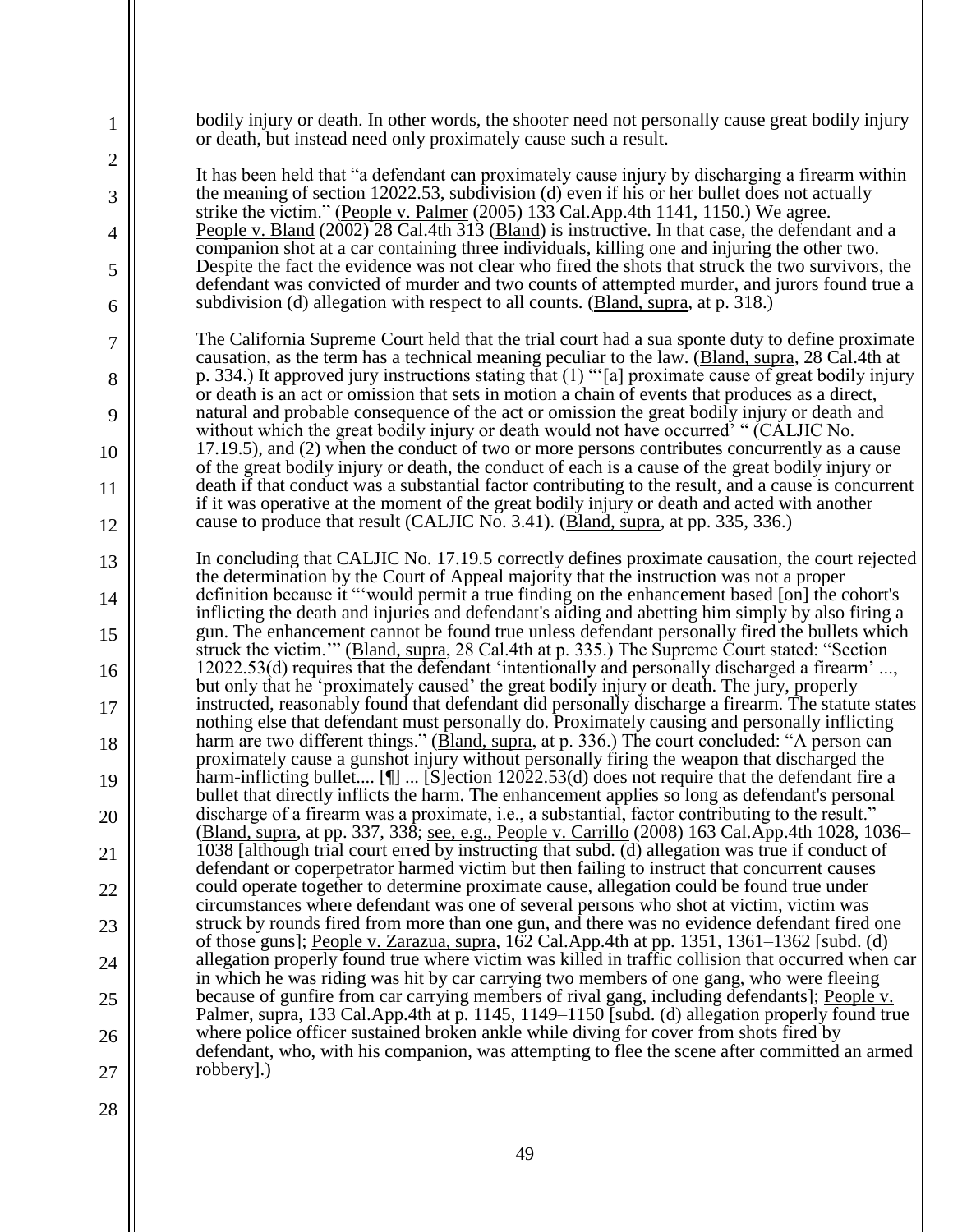In light of the foregoing, we have no trouble concluding that, when multiple gunmen shoot at a victim who is effectively trapped inside a small enclosed area such as a closet, and the victim is significantly injured or killed, all of the gunmen have proximately caused great bodily injury or death within the meaning of subdivision (d), regardless of whether it can be determined that any particular shooter or shooters personally fired the injurious or fatal shot or shots, and regardless of whether bullets fired by any particular shooter actually struck the victim. The question in the present case, then, is whether the evidence is sufficient to establish that any particular appellant or appellants personally and intentionally discharged a firearm at Ruiz.

1

2

3

4

5

6

7

8

9

10

11

12

13

14

15

16

17

18

19

20

21

22

23

24

25

26

Whether a defendant personally and intentionally discharged a firearm in the commission of an enumerated offense is a question for the trier of fact to decide. (People v. Masbruch (1996) 13 Cal.4th 1001, 1007.) The standard of appellate review applicable to such a question is settled. The test of sufficiency of the evidence is whether, reviewing the whole record in the light most favorable to the judgment below, substantial evidence is disclosed such that a reasonable trier of fact could find the essential elements of the crime beyond a reasonable doubt. (People v. Johnson (1980) 26 Cal.3d 557, 578; accord, Jackson v. Virginia (1979) 443 U.S. 307, 319.) Substantial evidence is that evidence which is "reasonable, credible, and of solid value." (People v. Johnson, supra, at p. 578.) An appellate court must "presume in support of the judgment the existence of every fact the trier could reasonably deduce from the evidence." (People v. Reilly (1970) 3 Cal.3d 421, 425.) An appellate court must not reweigh the evidence (People v. Culver (1973) 10 Cal.3d 542, 548), reappraise the credibility of the witnesses, or resolve factual conflicts, as these are functions reserved for the trier of fact (In re Frederick G. (1979) 96 Cal.App.3d 353, 367). This standard of review is applicable regardless of whether the prosecution relies primarily on direct or on circumstantial evidence (People v. Lenart (2004) 32 Cal.4th 1107, 1125), and applies to enhancements as well as convictions (People v. Wilson (2008) 44 Cal.4th 758, 806).

Viewed in accordance with the foregoing principles, the evidence showed that appellants were three of the four intruders T. saw in her home on the evening of March 3, 2002. All were armed. Although T. could not positively identify any of the guns, given where guns were found after the shooting and T.'s testimony that they looked similar to the weapons she saw that night, a reasonable inference can be drawn that Trice had the .22–caliber rimfire revolver, Dean had the Lorcin .380 semiautomatic, and Nichols had a big black gun that was never found because he took it with him after the shooting.

T.'s testimony established that appellants all had their guns in their hands prior to the shooting. There was no evidence their guns ever left their hands until after Ruiz was shot. Trice and Nichols forced Ruiz to the walk-in closet in the bedroom. T. saw Trice at the entrance of the closet door. She lost sight of Ruiz at the closet door. Trice and Nichols took Ruiz into the closet. Through the half-open door, T. could see the back of Nichols's shirt inside. Although she could not see whether there was anyone in the closet besides Ruiz and Nichols, since T. did not see Trice anywhere, it can reasonably be inferred he was inside the closet when the shooting started.

When the gunfire erupted, T. saw Dean go to the closet door and start shooting into the closet at a downward angle, using a gun that appeared similar to the Lorcin .380 that was subsequently found. She witnessed, she estimated, at least four shots going into the closet door. When Dean paused after firing a few shots, T. could hear other shots going off behind the door. It can reasonably be inferred that Trice was inside the closet, shooting, as four .22–caliber bullets from rimfire cartridges were recovered from Ruiz's body, and Ruiz's blood was on the cylinder of the .22–caliber revolver. Ruiz was shot many more times than the number of bullets recovered, however.

27 28 In light of the foregoing, there is ample evidence to support the subdivision (d) enhancements as to Dean and Trice, even without the gang findings. Although appellants attack T.'s and Collins's testimony, their credibility was for the jury to determine. There being substantial evidence to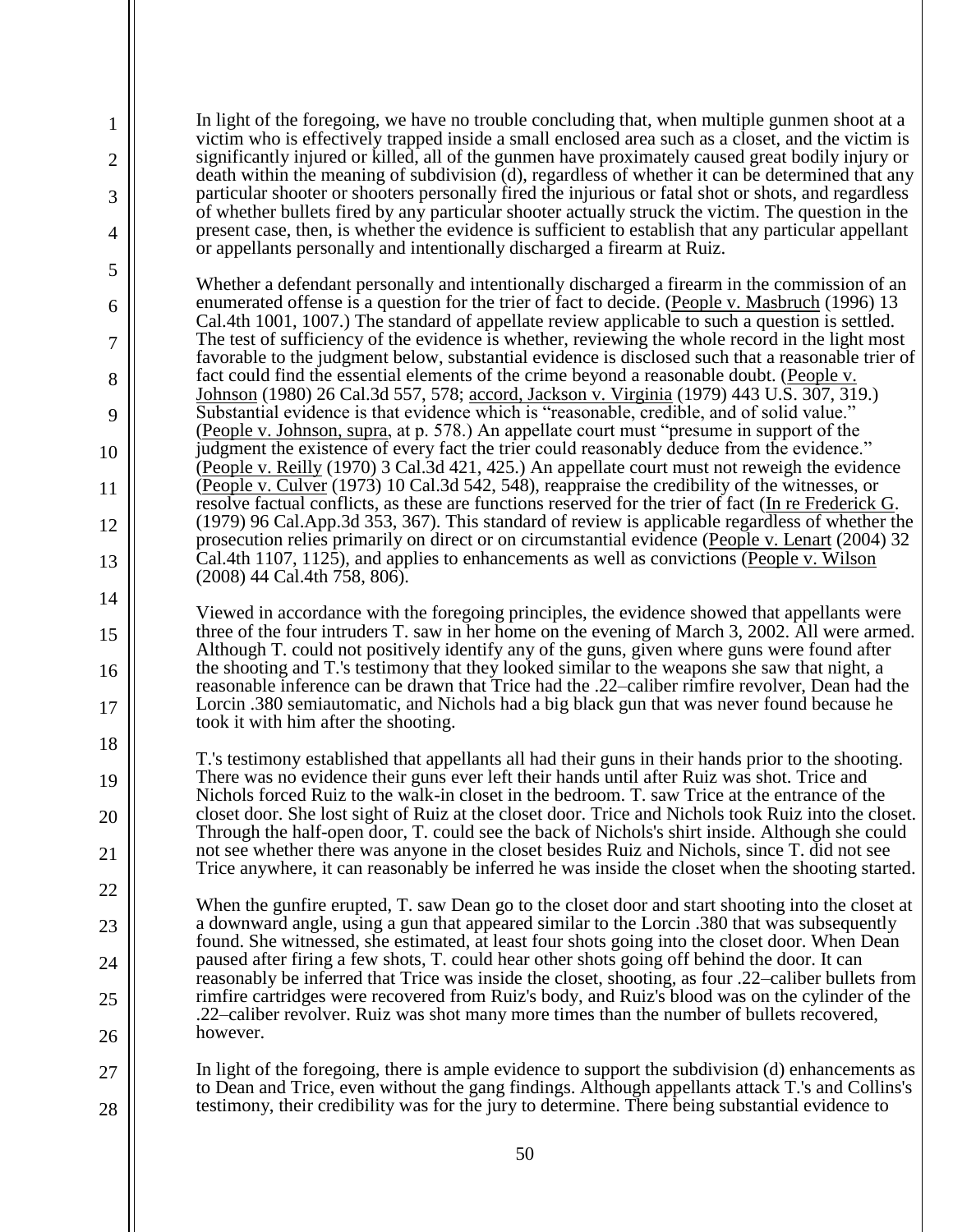support a conclusion Dean and Trice, in the commission of robbery and murder, personally and intentionally discharged a firearm, proximately causing great bodily injury or death to a person who was not an accomplice, it necessarily follows the trial court did not err in sentencing accordingly, notwithstanding the fact the subdivision (e)(1) allegations and gang enhancements were stricken. As to Dean and Trice, then, the subdivision (d) enhancements stand.

(LD 4, pp. 112-118).

### 2. Federal Standard.

The law on sufficiency of the evidence is clearly established by the Supreme Court of the United States. Pursuant to the Court's holding in Jackson v. Virginia, 443 U.S. 307, the test on habeas review to determine if a factual finding is fairly supported by the record is as follows: "[W]hether, after viewing the evidence in the light most favorable to the prosecution, any rational trier of fact could have found the essential elements of the crime beyond a reasonable doubt." Id., 443 U.S. at 319; see also Lewis v. Jeffers, 497 U.S. 764, 781 (1990). Thus, only if "no rational trier of fact" could have found proof of guilt beyond a reasonable doubt will a petitioner be entitled to habeas relief. Jackson, 443 U.S. at 324. Sufficiency claims are judged by the elements defined by state law. Id. at 324, n. 16.

A federal court reviewing collaterally a state court conviction does not determine whether it is satisfied that the evidence established guilt beyond a reasonable doubt. Payne v. Borg, 982 F.2d 335,  $338$  (9<sup>th</sup> Cir. 1992). The federal court "determines only whether, 'after viewing the evidence in the light most favorable to the prosecution, any rational trier of fact could have found the essential elements of the crimes beyond a reasonable doubt.'" See id., *quoting* Jackson, 443 U.S. at 319. Only where no rational trier of fact could have found proof of guilt beyond a reasonable doubt may the writ be granted. See Jackson, 443 U.S. at 324; Payne, 982 F.2d at 338.

If confronted by a record that supports conflicting inferences, a federal habeas court "must presume–even if it does not affirmatively appear in the record–that the trier of fact resolved any such conflicts in favor of the prosecution, and must defer to that resolution." Jackson, 443 U.S. at 326. A jury's credibility determinations are therefore entitled to near-total deference. Bruce v. Terhune, 376 F.3d 950, 957 ( $9<sup>th</sup>$  Cir. 2004). Except in the most exceptional of circumstances, Jackson does not permit a federal court to revisit credibility determinations. See id. at 957-958.

28 Circumstantial evidence and inferences drawn from that evidence may be sufficient to sustain a conviction. Walters v. Maass, 45 F.3d 1355, 1358 ( $9<sup>th</sup>$  Cir. 1995). However, mere suspicion and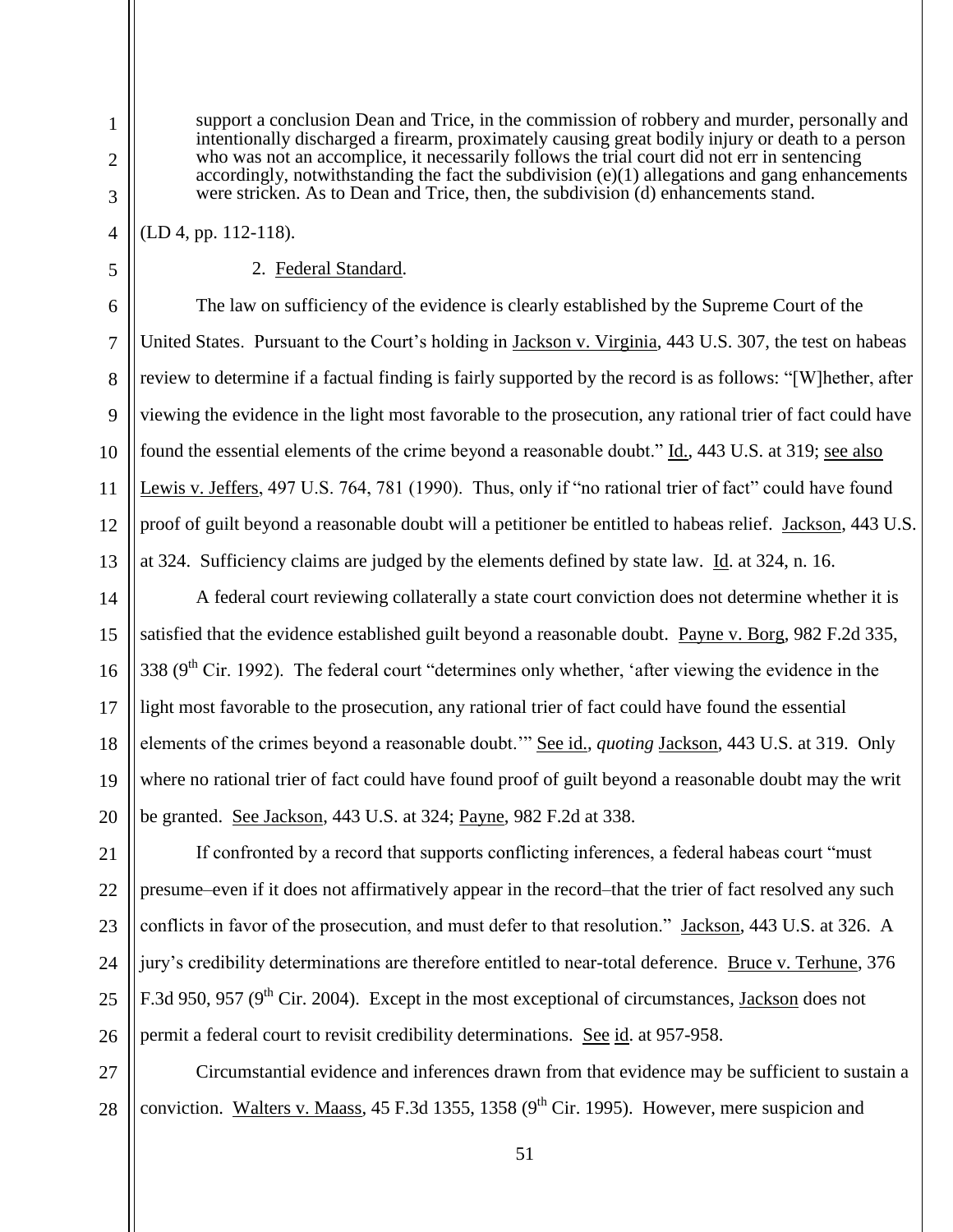1 2 3 speculation cannot support logical inferences. Id.; see, e.g., Juan H. v. Allen, 408 F.3d 1262, 1278- 1279 ( $9<sup>th</sup>$  Cir. 2005)(only speculation supported conviction for first degree murder under theory of aiding and abetting).

After the enactment of the AEDPA, a federal habeas court must apply the standards of Jackson with an additional layer of deference. Juan H., 408 F.3d at 1274. Generally, a federal habeas court must ask whether the operative state court decision reflected an unreasonable application of Jackson and <u>Winship</u> to the facts of the case. Id. at  $1275$ <sup>5</sup>

8 9 10 11 12 13 14 15 Moreover, in applying the AEDPA's deferential standard of review, this Court must presume the correctness of the state court's factual findings. 28 U.S.C. § 2254(e)(1); Kuhlmann v. Wilson, 477 U.S. 436, 459, 106 S.Ct. 2616 (1986). This presumption of correctness applies to state appellate determinations of fact as well as those of the state trial courts. Tinsley v. Borg, 895 F.2d 520, 525 (9<sup>th</sup>) Cir.1990). Although the presumption of correctness does not apply to state court determinations of legal questions or mixed questions of law and fact, the facts as found by the state court underlying those determinations are entitled to the presumption. Sumner v. Mata, 455 U.S. 539, 597, 102 S.Ct. 1198 (1981).

In Cavazos, v. Smith, U.S.  $\,$ , 132 S.Ct. 2 (2011), the Supreme Court explained the highly

17 deferential standard of review in habeas proceedings, by noting that Jackson

makes clear that it is the responsibility of the jury—not the court—to decide what conclusions should be drawn from evidence admitted at trial. A reviewing court may set aside the jury's verdict on the ground of insufficient evidence only if no rational trier of fact could have agreed with the jury. What is more, a federal court may not overturn a state court decision rejecting a sufficiency of the evidence challenge simply because the federal court disagrees with the state court. The federal court instead may do so only if the state court decision was "objectively unreasonable." Renico v. Lett, 559 U.S. ––––130 S.Ct. 1855, 1862, 176 L.Ed.2d 678 (2010) (internal quotation marks omitted).

Because rational people can sometimes disagree, the inevitable consequence of this settled law is that judges will sometimes encounter convictions that they believe to be mistaken, but that they must nonetheless uphold.

25 Cavazos, 132 S.Ct. at 3.

26 27

 $\overline{a}$ 

4

5

6

7

16

18

19

20

21

22

23

<sup>28</sup> 5 Prior to Juan H., the Ninth Circuit had expressly left open the question of whether 28 U.S.C. § 2254(d) requires an additional degree of deference to a state court's resolution of sufficiency of the evidence claims. See Chein v. Shumsky, 373 F.3d 978, 983 (9<sup>th</sup> Cir. 2004); Garcia v. Carey, 395 F.3d 1099, 1102 (9<sup>th</sup> Cir. 2005).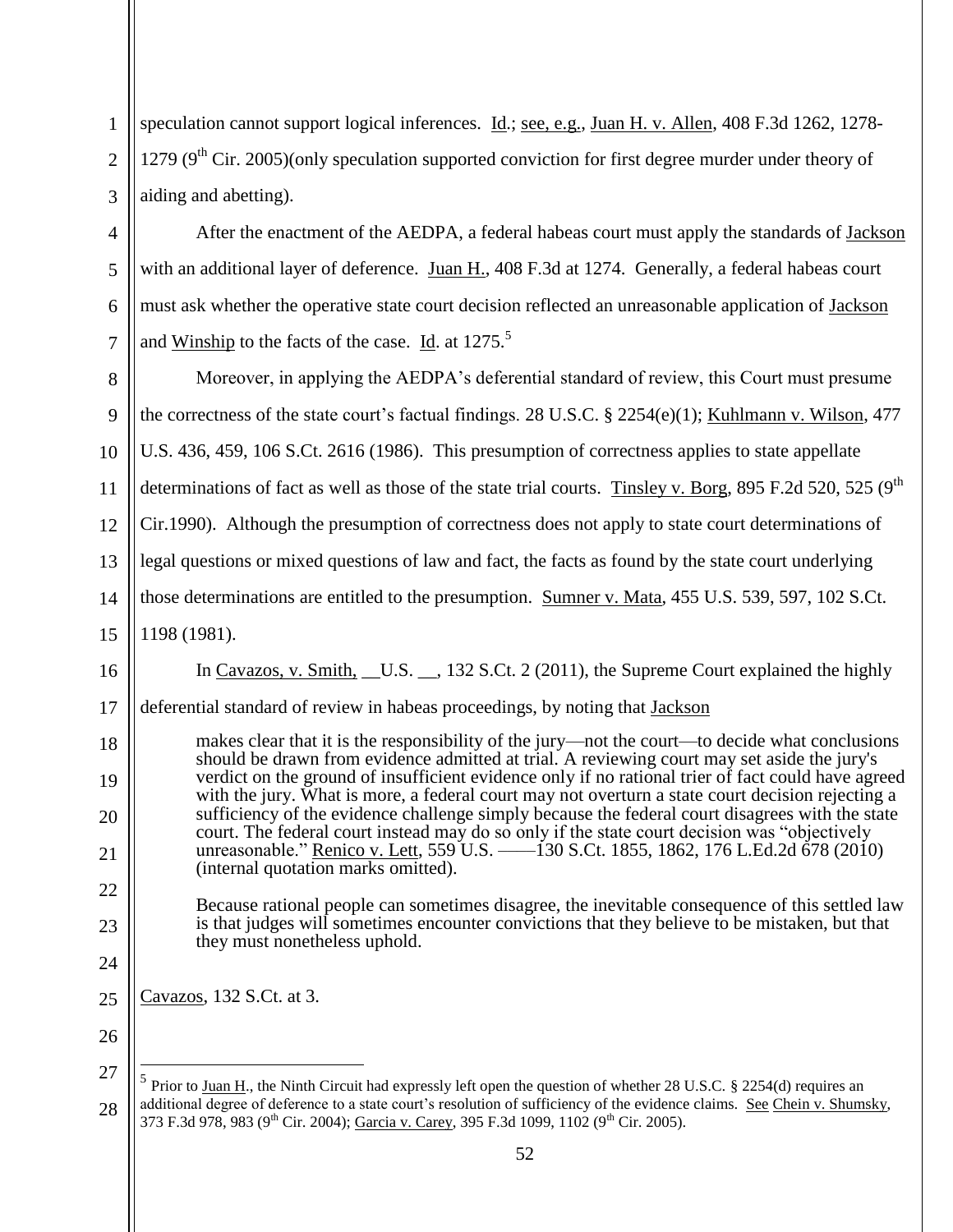6

7

8

 $\mathbf{Q}$ 

10

Cavazos, 132 S.Ct. at 6. <sup>6</sup>

First, the Court notes the state court correctly applied the Jackson standard to this issue. Therefore, the only remaining question is whether the state court's adjudication was contrary to or an unreasonable application of that federal standard. For the reasons set forth below, the Court concludes that it was not.

the prosecution, and must defer to that resolution."  $\underline{Id}$ ., at 326, 99 S.Ct. 2781.

"Jackson says that evidence is sufficient to support a conviction so long as 'after viewing the evidence in the light most favorable to the prosecution, any rational trier of fact could have found the essential elements of the crime beyond a reasonable doubt.' 443 U.S., at 319, 99 S.Ct. 2781. It also unambiguously instructs that a reviewing court "faced with a record of historical facts that supports conflicting inferences must presume—even if it does not

affirmatively appear in the record—that the trier of fact resolved any such conflicts in favor of

11 12 13 14 15 16 17 18 Petitioner's dual contentions that insufficient evidence was presented that the bullets fired from his weapon hit the victim and that the state court improperly applied a "concurrent cause" theory to uphold the gun use enhancement are intertwined. The state law view that "[a] person can proximately cause a gunshot injury without personally firing the weapon that discharged the harm-inflicting bullet," People v. Bland, 28 Cal.4<sup>th</sup> 313, 337, 338 (2002), obviates any evidentiary requirement that proving the enhancement necessarily entails presenting evidence that Petitioner actually fired the bullets that struck the victim and caused his injuries and death. Thus, the Court cannot consider one issue without considering the other.

19 20 22 23 24 However in doing so, the Court finds itself dealing exclusively with a state law issue, i.e., the State of California's construction of the evidentiary requirements needed to trigger the gun use enhancement under Penal Code § 12022.53. The United States Supreme Court has "stated many times that 'federal habeas corpus relief does not lie for errors of state law.'" Estelle, 502 U.S. at 68, *quoting* Lewis, 497 U.S. at 780; Gilmore v. Taylor, 508 U.S. 333, 348-49 (1993) (O'Connor, J., concurring) ("mere error of state law, one that does not rise to the level of a constitutional violation, may not be

25

 $\overline{a}$ 

<sup>3.</sup> Analysis.

<sup>26</sup> 27 28  $6$  To the extent that the 5<sup>th</sup> DCA's opinion does not expressly cite the **Jackson v. Virginia** standard in analyzing the sufficiency claims herein, it must be noted that, long ago, the California Supreme Court expressly adopted the federal Jackson standard for sufficiency claims in state criminal proceedings. People v. Johnson, 26 Cal.3d 557, 576 (1980). Accordingly, the state court applied the correct legal standard, and this Court's only task is to determine whether the state court adjudication was contrary to or an unreasonable application of that standard.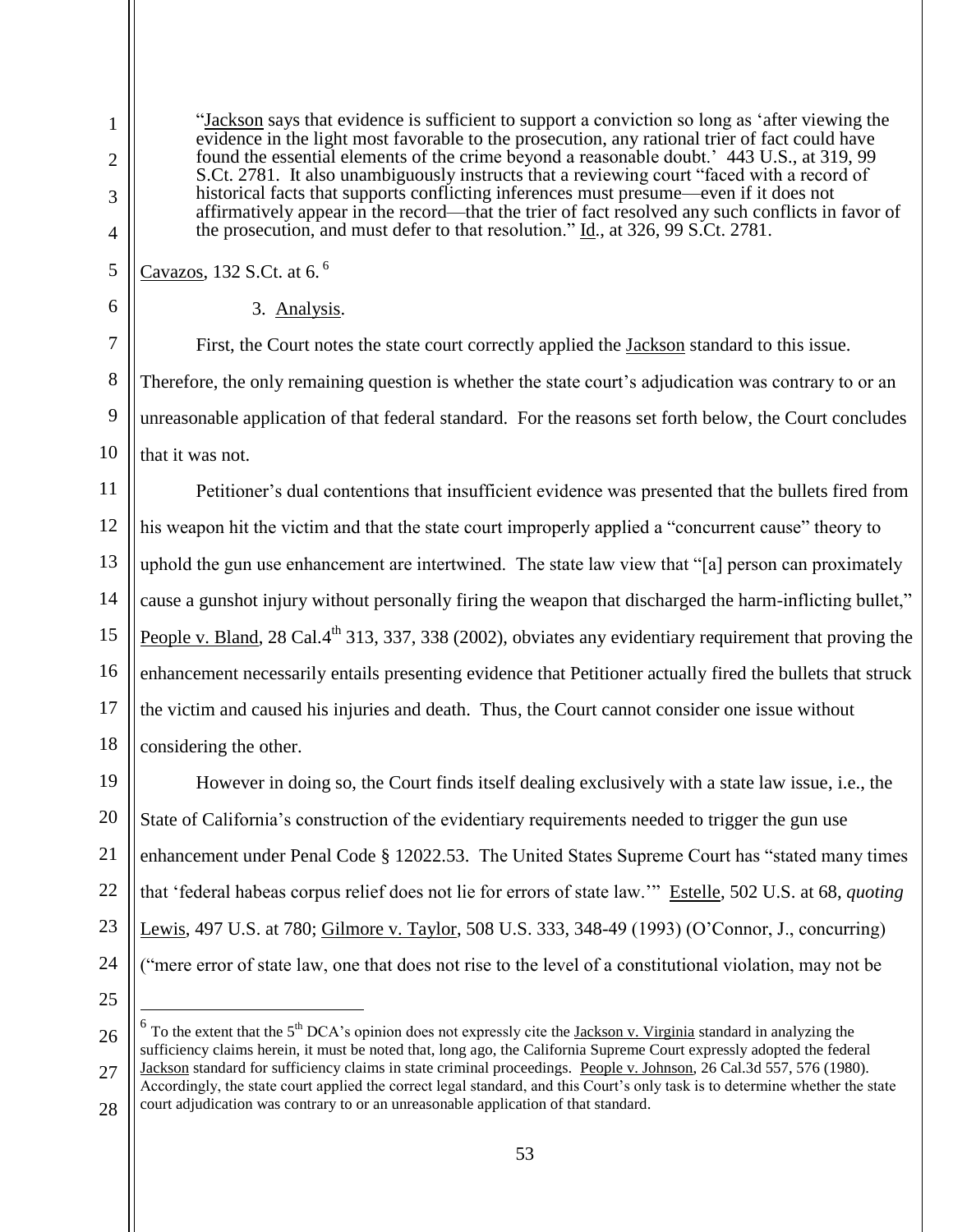1 2 3 4 5 6 corrected on federal habeas"). Indeed, federal courts are bound by state court rulings on questions of state law. Oxborrow v. Eikenberry, 877 F.2d 1395, 1399 (9th Cir.), *cert. denied*, 493 U.S. 942 (1989). Under that view, this Court is bound by the state supreme court's interpretation of that enhancement in Bland. Thus, as Respondent correctly argues, the state's interpretation of the requirements of proving beyond a reasonable doubt the elements of the enhancement set forth in Cal. Pen. Code § 12022.53 is not a basis for federal habeas review.

9 10 12 13 However, even if that were not the case, Petitioner's argument still fails on the merits. The  $5<sup>th</sup>$ DCA identified sufficient evidence in the state record to support a conclusion that, under California law, Petitioner used a weapon that was a "proximate cause" of the victim's serious injuries: e.g., Petitioner entered the victim's home armed with a handgun and there was no evidence that Petitioner ever put the gun down; the victim's wife saw Petitioner go to the door of the closet in which the victim had been placed and start shooting into the closet at a downward angle; and this shooting by Petitioner occurred while other guns were being fired at the victim by Petitioner's compatriots.

14 15 16 17 18 Viewing all of this evidence in the light most favorable to the prosecution, and giving the state court's ruling the deference required by federal habeas law, the Court concludes that a rational trier of fact could have found the essential elements of the enhancement beyond a reasonable doubt. Payne v. Borg, 982 F.2d at 338; see Jackson, 443 U.S. at 319. Thus, the state court's adjudication was not objectively unreasonable and the claim should be denied.

19

20

21

7

8

11

**RECOMMENDATION**

Accordingly, the Court RECOMMENDS that Petitioner's Petition for Writ of Habeas Corpus (Doc. 1), be DENIED with prejudice.

22 23 24 25 26 27 28 This Findings and Recommendation is submitted to the United States District Court Judge assigned to the case, pursuant to the provisions of 28 U.S.C. § 636 (b)(1)(B) and Rule 304 of the Local Rules of Practice for the United States District Court, Eastern District of California. Within twenty-one (21) days after being served with a copy of this Findings and Recommendation, any party may file written objections with the Court and serve a copy on all parties. Such a document should be captioned "Objections to Magistrate Judge's Findings and Recommendation." Replies to the Objections shall be served and filed within ten (10) court days (plus three days if served by mail) after service of the